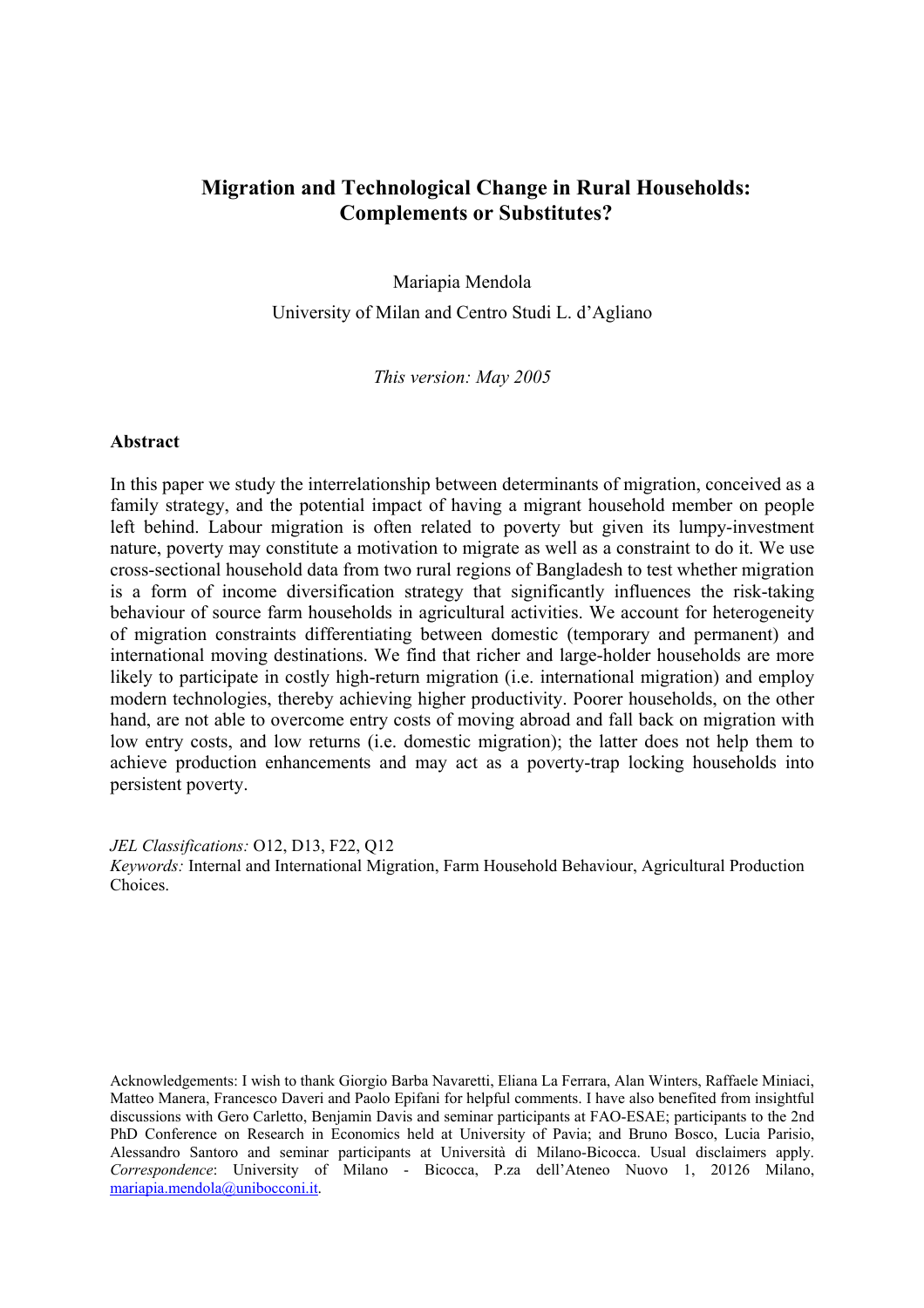### **1. Introduction**

 $\overline{a}$ 

Migration from developing countries has become a central issue of economic development, but whether this process should be promoted or discouraged is currently largely debated. This paper contributes to the debate shedding some light on the potential complementarity between rural out-migration and productive activities in farm households at origin. It looks, in particular, at the economic impact of domestic, both temporary and permanent, and international outflows from rural Bangladesh on such productive investment in sending households as the adoption of a modern farming technology.

It is largely recognised that 'spatially-diversified' families represent an institution arising from or influenced by the risky nature of rural production and the difficulties of self-insurance in low-income, rural settings (Rosenzweig, 1988). The insurance motives for migration has been emphasised by the New Economics of Labour Migration (NELM), according to which greater income uncertainty may encourage out migration as a risk diversification strategy (see Stark, O. and Levhari, D., 1982; Katz, E. and Stark, O. 1986; Stark, 1991). On the other hand, migration of people entails a loss of labour force and human capital resources in the place of origin, along with several fixed and opportunity costs for the whole household, in terms of forgone working capital, skills, yield, and income. Overall, whether or not migration leads to productive investments at origin is an open question on a theoretical ground but there is a paucity of empirical works offering insights into the issue (Rozelle et al. 1999; and Lucas 1987).

This paper adds to the debate by offering new empirical evidence on the potential effect of different forms of migration on productivity-enhancement choices in farm households at origin, such as the adoption of high-yielding varieties (HYVs) of rice rather than traditional ones. Production of rice is central to Bangladeshi agricultural economy and modern seeds are a relatively spread, divisible and profitable technology, but well-known as being more susceptible to yield variability than traditional varieties<sup>1</sup>.

According to the NELM approach, determinants of household choice (or chance) to have a migrant member may have simultaneous implications on the productive capacity of source households and, overall, on the economic effect of migration-strategy on people left behind.

<sup>1</sup> Causes of instability are identified mainly in genetic vulnerability and increased covariation across regions. In an earlier work of the author it has been shown that adoption of HYVs of rice has a positive impact on household wellbeing (see Mendola, 2003).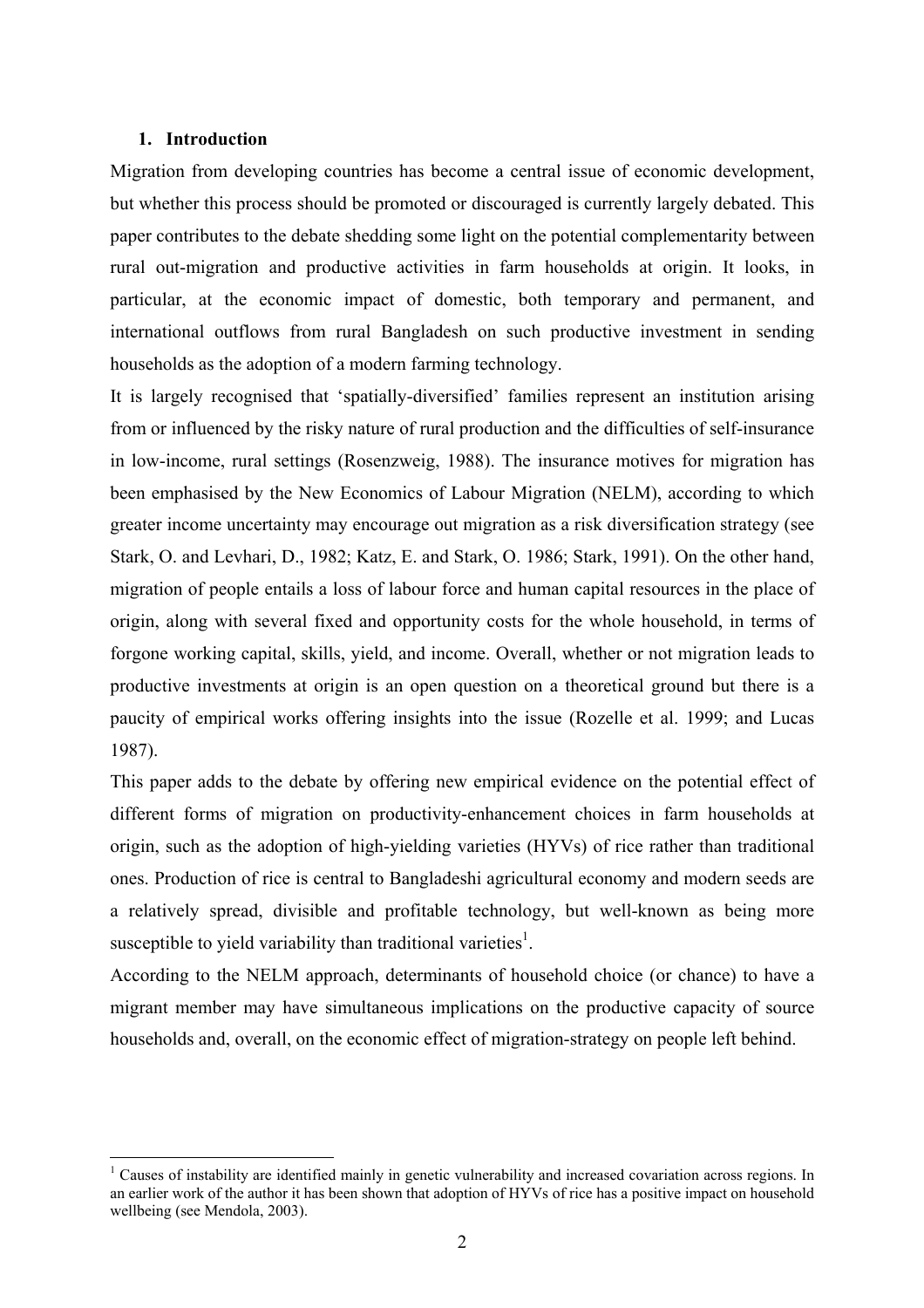Thus, we use cross-sectional household data from two rural regions of Bangladesh to examine the simultaneous household decisions whether to adopt a new agricultural technology and whether to have a temporary domestic, permanent domestic or international migrant member. By specifying a simultaneous framework of determinants and consequences of migration, this paper is particularly concerned with the role of entry constraints in undertaking a remunerative and risk-reducing migration strategy. In general, if access to profitable activities requires some initial cash outlay or start-up costs (to be paid in advance to investment returns), then multiple equilibria are likely to arise and poverty traps phenomena may be observed<sup>2</sup>. We look at heterogeneity of migration constraints in Bangladeshis farm households by differentiating between three forms of migration, which typically coexist but are little researched in a simultaneous framework.

Information on alternative outside destinations included in our data-set show that domestic, both temporary and permanent, and international migration have sharply different net-returns, in terms of initial costs and remittances sent back home. Therefore, although they all represent activity-diversification strategies improving farm household risk-management, not all migration forms may induce risk-taking behaviour in agricultural production in source households. Moreover, given the costly nature of moving, poor farmers may well be excluded by the high-costs-high-returns opportunities of migration, whilst better-resourced farm households are more likely to take advantage of these strategies; indeed, the latter may represent an important route for enrichment through, for example, raising agricultural productivity.

Thus, we argue that the choice between temporary, permanent and international migration at household level can provide an interesting ground of analysis to assess the role of entry costs in shaping migration choices and the potential non-monotonic effects of these strategies on household productive investments at origin. We do so through a twofold empirical analysis: in first place we look at the determinants of household decision of having a migrant member, whereby migration choice is mapped into the three categories of moving. After showing the importance of heterogeneity of entry constraints in shaping household migration behaviour, we estimate a simultaneous equations model in order to assess the impact of the different typologies of migration on agricultural performance of sending farm households.

<sup>&</sup>lt;sup>2</sup> There are several theoretical and empirical contributions on the consequences of imperfect credit market and initial constraints in terms of risk-management capacity, low-risk investment by poorer farmers, ability to overcome entry barriers into high-return activities for better-resourced households, poverty traps (Eswaran and Kotwan , 1990, Banerjee and Newman 1993; Dercon 1996, 1998, Morduch, 1995)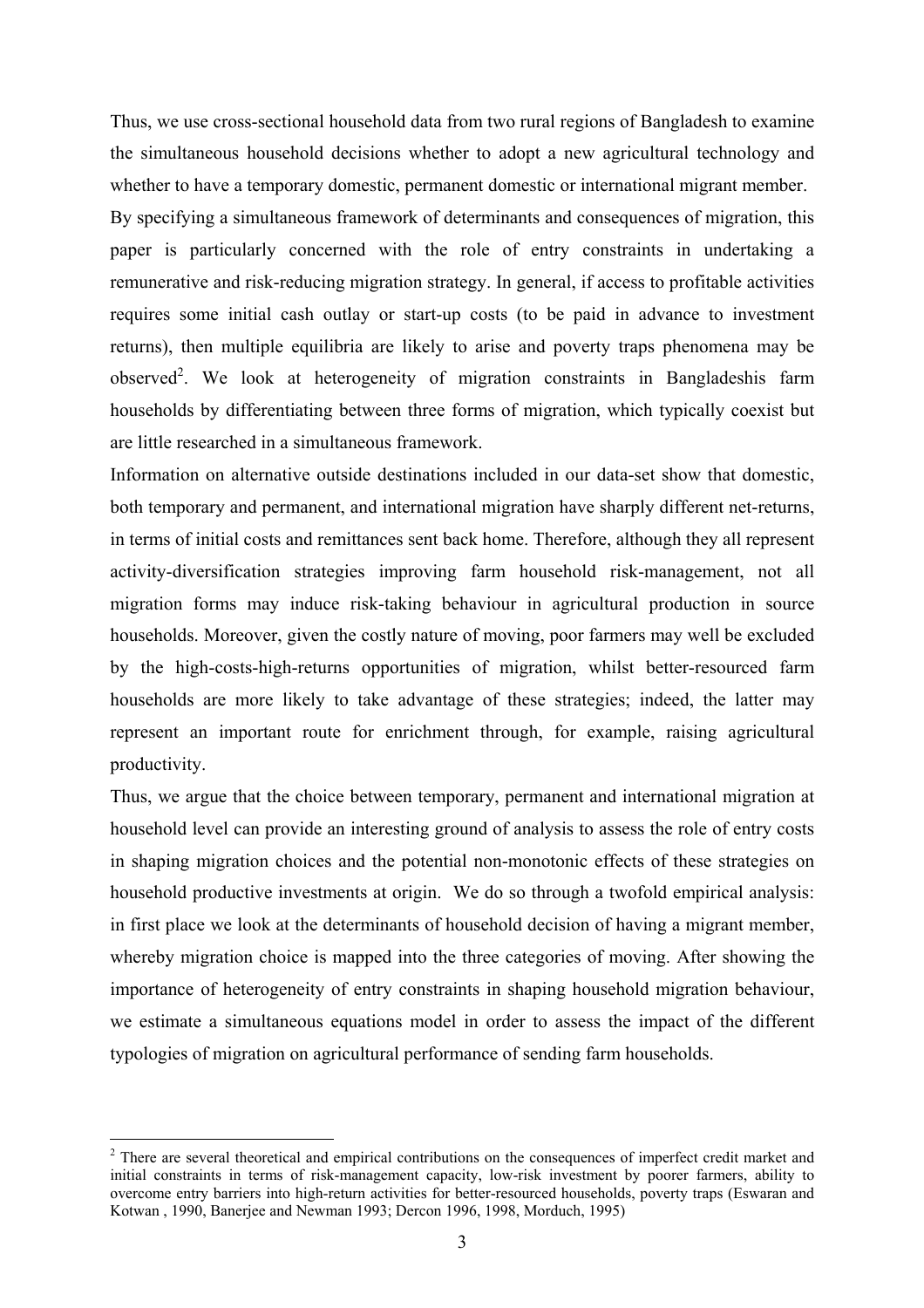We find that richer and large-holder households are more likely to participate in costly highreturn migration (i.e. international migration) and employ modern technologies, thereby achieving higher productivity. Poorer households, on the other hand, are not able to overcome entry costs of moving abroad and fall back on migration with low entry costs and low returns (i.e. domestic migration), which does not help them to achieve production enhancements.

The remaining portion of the paper is organised as follows. Section II draws on NELM insights to briefly discuss migration as a costly household subsistence strategy that may lead to complementarities or else trade offs between economic opportunities elsewhere and productive activities at home. Section III discusses some specific feature of internal and overseas migration in Bangladesh. In section IV we present the data set and descriptive statistics of main variables used in the inferential analysis. Section V presents our estimation strategy and empirical results and section VI concludes.

## **2. Understanding migration: development-strategy or poverty-trap?**

The world's great migrations out of rural areas are accelerating, making internal and international migration one of the most pervasive features of agricultural transformations and economic development both in developed and less-developed countries (Taylor and Martin, 2001).

Yet, the economic literature on migration provides different explanations of the reasons why people move and offers competing insights into the role migration plays in fostering (or hindering) economic development in sending communities<sup>3</sup>.

Drawing on the seminal work of Stark (1978), the NELM theory has explained migration as an inter-temporal household strategy entailing interrelationships between determinants and impacts for the migrant and for the whole household left behind (Stark, 1991). Following this perspective, a wide array of contributions have emphasised the existence of complex motivations behind migration, such as risk-management strategy, alleviation of credit constrains and diversification of income portfolios<sup>4</sup>.

Differently from a neoclassical migration framework (Todaro, 1969; Harris-Todaro 1970) the NELM perspective explains *family* motivations to send out a migrant arising from

<sup>&</sup>lt;sup>3</sup> See Williamson (1998), Taylor and Martin (2001) for a review of theoretical foundations and empirical evidence on migration.

<sup>&</sup>lt;sup>4</sup> Daveri and Faini (1998) formalise the argument that migration is a household decision driven by risk motivations. Using aggregate data, they also provide some evidence on the importance of risk in shaping domestic and international emigration behaviour in Southern Italian regions. The micro-economic literature on this issue also includes Katz, E. and Stark, O. 1986; Lucas and Stark, 1985,88; Rosenzweig M., 1988; Rosenzweig and Stark, 1989; Lucas, R.E.B., 1997.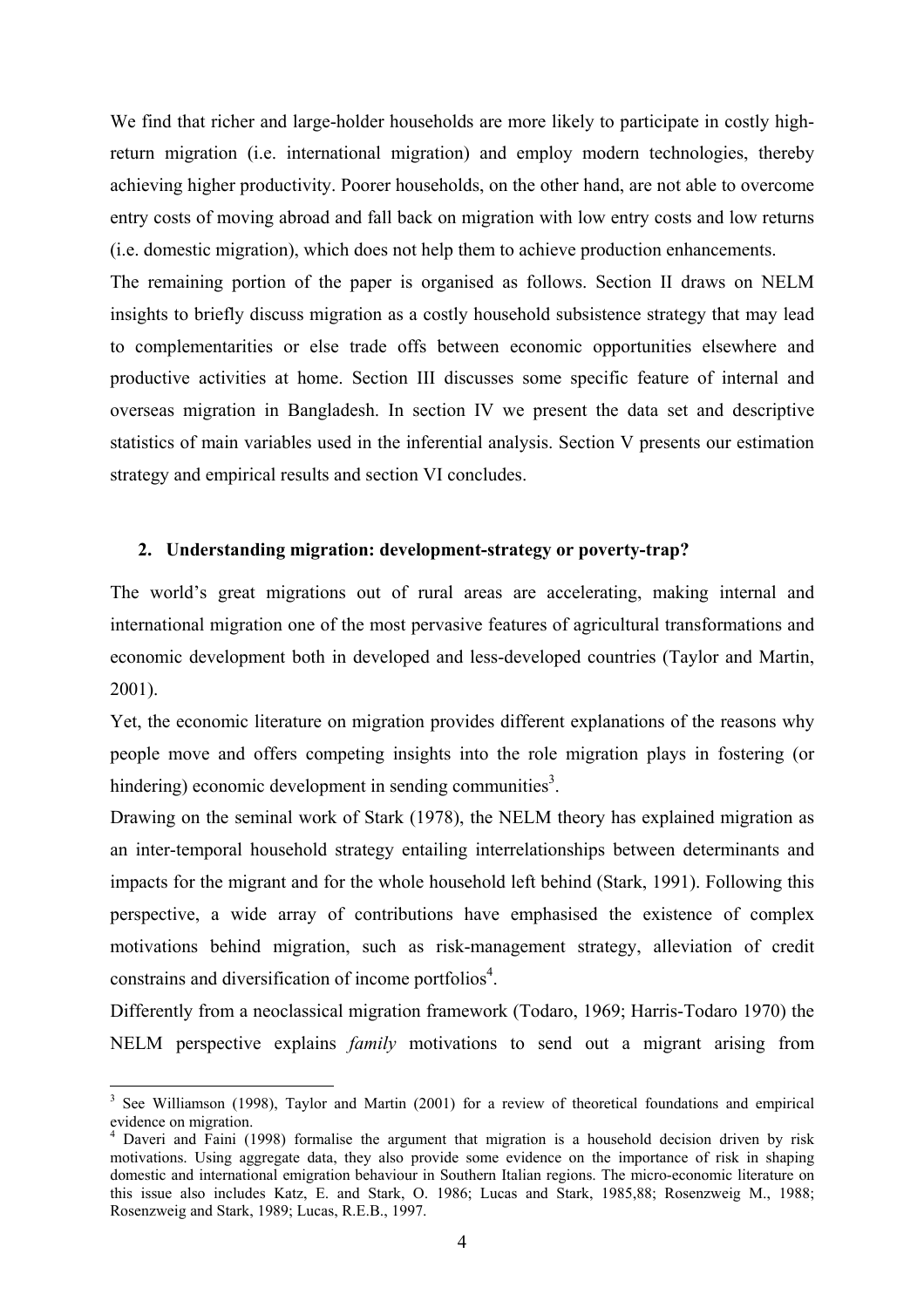imperfections not necessarily in labour markets but rather in markets for credit and risk. However, "while constituting a motivation for migration, imperfections in capital and insurance markets may also constrain migration, resulting in the seeming paradox that increases in rural incomes (which enable households to self-finance migration costs and selfinsure against migration risks) may promote, rather than impede, migration" (Taylor J.E. and Martin, P., 2001).

Following the existing literature on migration, there are three competing channels through which this process can affect household members left behind: decreased domestic availability of family labour; increased cash-inflows (remittances); diversification of resources (insurance provision). Yet, what is not clear from the literature is to what extent the beneficial effects of migration strategy in protecting household members left behind from economic pitfalls are able to improve the productive-investment capacity in sending rural households<sup>5</sup>.

The bulk of empirical contributions on the impact of migration on sending households are mostly focused on the role of remittances in improving source household's consumption or income. Yet, given the typical non-separable nature of consumption and production household decisions in rural settings with incomplete markets, migration is likely to influence production choices at origin. Better "insured" source households - those with migrants working elsewhere - may be more able to undertake higher-risk profitable activities than households with no migrants. Furthermore, subsequent remittances from migrant members increase household liquidity and may contribute to alleviate binding credit constraints in productive activities (Katz, E. and Stark, O. 1986; Stark, 1991).

Few empirical studies have shown that earnings of international migrants have a positive impact on crop productivity and may also serve as a source of capital accumulation in rural households (Rozelle et al., 1999; and Lucas, 1987). Yet, there is little evidence on the heterogeneity of migration constraints (or the shadow value of remittances) in shaping the potential impact of people movement on source households.

The contribution of remittances to the income level of sending households has been typically considered the key variable for assessing the impact of migration on economic development.

<sup>&</sup>lt;sup>5</sup> In other words it is not clear whether remittances sent back by migrants are able to compensate for the opportunity cost of allocating a marginal unit of family time to migration, that is the loss of net income from production. Household may not be able to simultaneously devote time to migrant labour and to investment activities in home areas. Moreover, it has been argued that human and physical capital embodied in ('certain types' of) migration is likely to complement other family resources in production, strengthening the negative effect from less family labour (i.e. "brain drain" argument. See Faini, R. 2003). Another argument in this direction provided by the literature is the one of moral hazard phenomena in sending households: if migrant work is lucrative enough household members remaining behind may entirely forgo productive activities and live primarily on remittances receipts. For evidence on this see Gubert, F 2000. On the other hand, though, people left behind may invest more so as to motivate the migrant to send more remittances (de Janvry et al., 1997).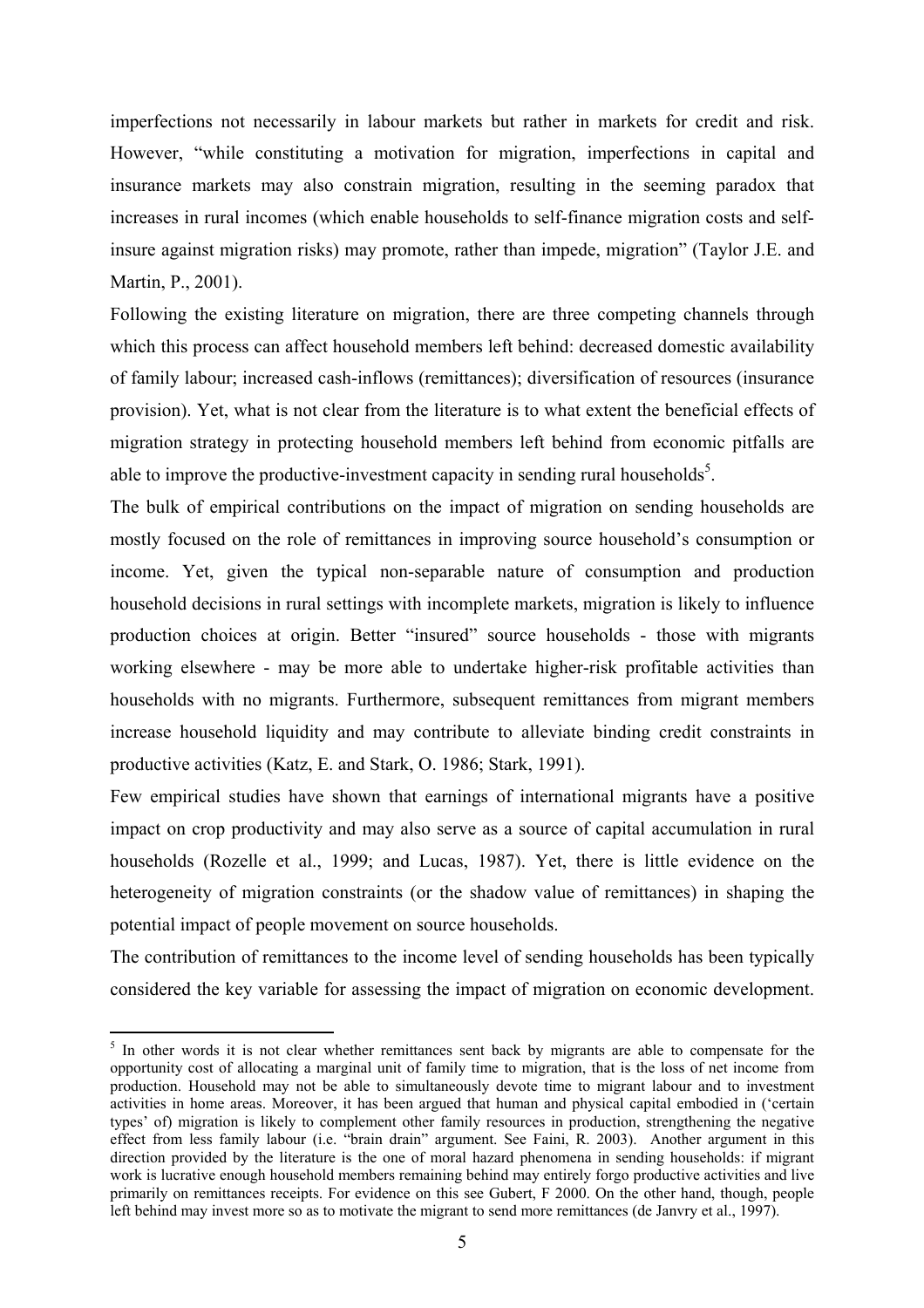It is fairly well known that for many developing countries, remittances are an important source of income<sup>6</sup>. Moreover, remittances are now largely recognised as part of an informal familial arrangement that goes well beyond altruism and entails "exchange motives" (Lucas and Stark 1985, Cox et al.  $1998$ <sup>7</sup>.

However, the sign and dimension of their economic effects depend on a host of intervening (and often conflicting) variables such as informational and financial costs of migration and the opportunity cost to move (in terms of forgone human and physical capital) $\delta$ . In second place, remittances are endogenous to the migration selection process and typically vary directly with the cost, risk and social dislocation associated with the move (i.e. with the form of migration). Lastly, the insurance provision provided by family members working in different labour markets may influence sending farm households (and their productive capacity) even without remittances (Stark 1980).

Therefore, household behaviour towards migration is crucial in shaping the economic effect of this process, which may act as a shelter against income and production risks faced by people left behind. In particular, when a farm household decides to send out a migrant, this has simultaneous implications on its productive capacity and may modify productivityenhancement choices, such as a change of agricultural technology. Farm household decides about its present labour and other inputs allocations, on one hand, and on its investments in household's (human and physical) resources and saving management strategy on the other. There is considerable evidence in the development literature on the widespread diversification of farm household income sources as a way to manage risk in developing countries (see, for example, Morduch, 1995)<sup>9</sup>. There is also a growing evidence, though, that entry constraints may limit the usefulness of income diversification strategies. Indeed, risk-management strategies may imply an efficiency loss for the poor, which the rich – typically better protected via assets and institutional arrangements – do not have to endure (see Dercon 2002). This is to say that when farm household resources are scarce (i.e. credit and risk constraints are binding), not all households are able to send migrants to work in a different market and even when they do so, it is not straightforward whether migration will result in a virtuous strategy -

<sup>&</sup>lt;sup>6</sup> E.g. South Africa gold workers to neighbouring countries; Mexican migrants in the US; unskilled South Asia (e.g. India, Pakistan, Bangladesh) migrants in the Gulf.

<sup>7</sup> According to the "exchange hypothesis" remittances must be seen as repayments for services provided by parent household such as childcare, education, bequests and inheritance, coinsurance, social standing. The exchange motive can be further divided into insurance motives (to spread risk across a broader portfolio) and investment motives (to build up household assets to be inherited later, or to repay previous investments that allow the migrant to retain the right to inherit).

<sup>&</sup>lt;sup>8</sup> Differently said, the same expected value of remittances may not have the same effect on the probability to migrate for households at different points in the wealth distribution.

<sup>&</sup>lt;sup>9</sup> See Mendola (2004) for a literature review on this.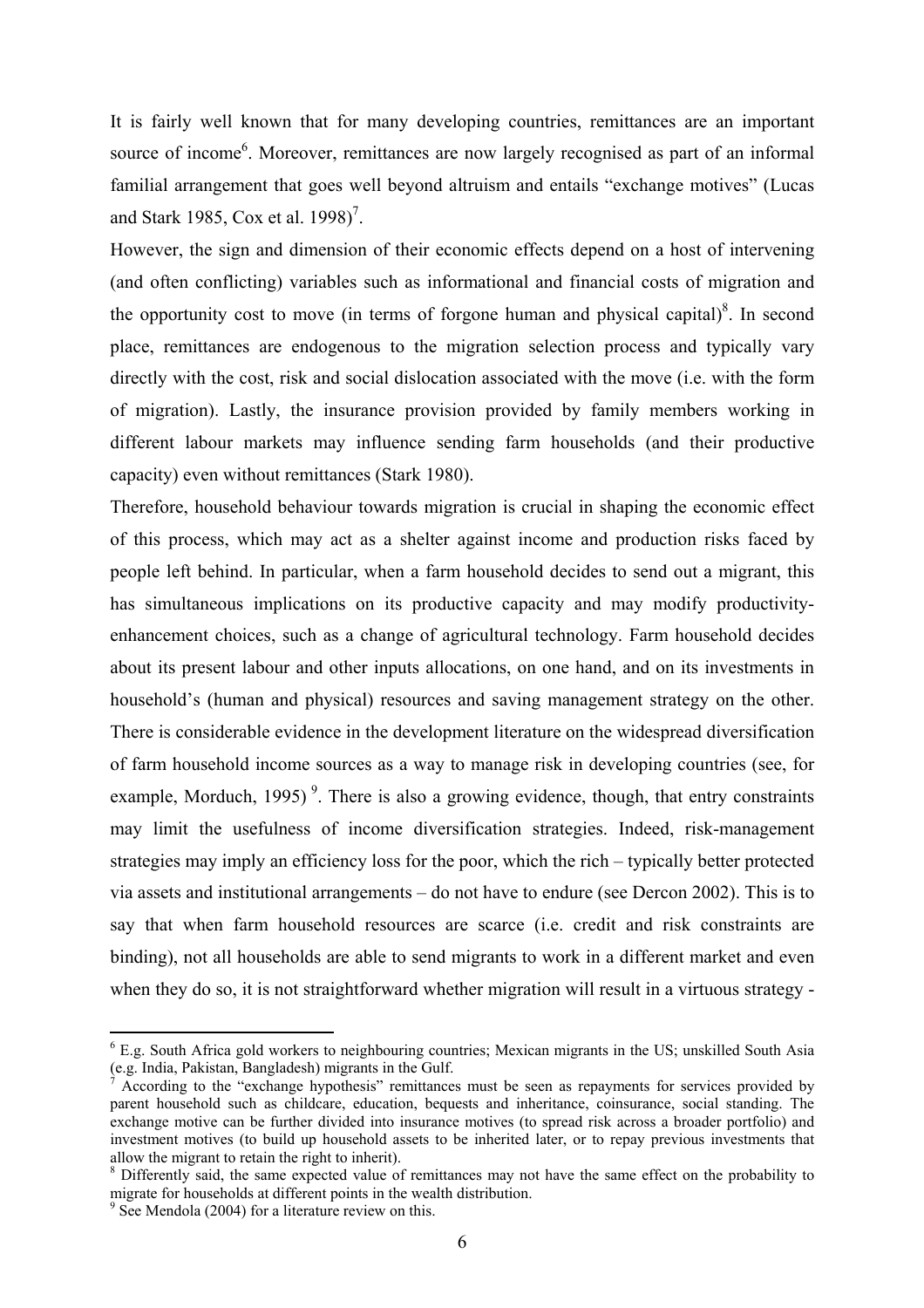able to help relatives left behind to overcome production constraints and improve agricultural productivity- or in a poverty-trap. The body of economic literature that generally tends to conclude that migration is a subsistence strategy enabling households to escape poverty, fails to consider people not able to migrate and those who experience a poverty-trap because of migration.

### **3. Migration flows in Bangladesh**

 $\overline{a}$ 

Bangladeshi economy has registered positive figures with respect to economic and human development achievements over the last 25 years. Average annual GDP growth rate has increased from 2.4% in the 1980s to 4.9% during the 1990s (WB, 2000). The HDI has increased from 0.335 in 1975 to 0.478 in 2000 (UNDP, 2002). Literacy has also increased; the national literacy rate was 23.8% in 1981 and rose to 40.8% in 2001. Nonetheless Bangladesh remains one of the least developed countries of the world, where half of population lives below the poverty line (WB,  $2000$ )<sup>10</sup>.

Historically, labour migration within and across national frontiers has been an enduring component of Bangladeshi development pattern. After independence in 1971, the labour markets in the Middle East offered a large scope for Bangladeshi migrant labour, and later such migration also expanded to the newly industrialised countries of South East Asia (IOM 2005). There is paucity of accurate data on labour migration from Bangladesh. However, gross official figures indicate that between 1976 and 2004 more than 3.8 million Bangladeshis have migrated for employment and, since late '90s, every year some 200,000 or more people leave the country officially to work elsewhere (Bureau of Manpower Employment and Training data reported in IOM 2005).

Determinants of both short and long-term migration are complex, resulting of many factors representing economic, social and cultural realities. According to official figures, *international* migrants are predominately young male, and female accounts for only 1%. This is so because the Bangladeshi government has banned certain types of female labour from independent emigration, even though many choose to do emigrate through unofficial channels (INSTRAW and IOM 2000).

<sup>&</sup>lt;sup>10</sup> In the late 1970s, 68% of the Bangladeshi population lived below the poverty line; the figure dropped to 44.7% in the second half of 1990s (MHHDC, 2001) but then raised again to 50% in 2000 (WB, 2000). The three-quarters of the population resides in rural areas where the rate of severe poverty remains twice (37.5%) as high as in urban areas (19%) (WB 2000).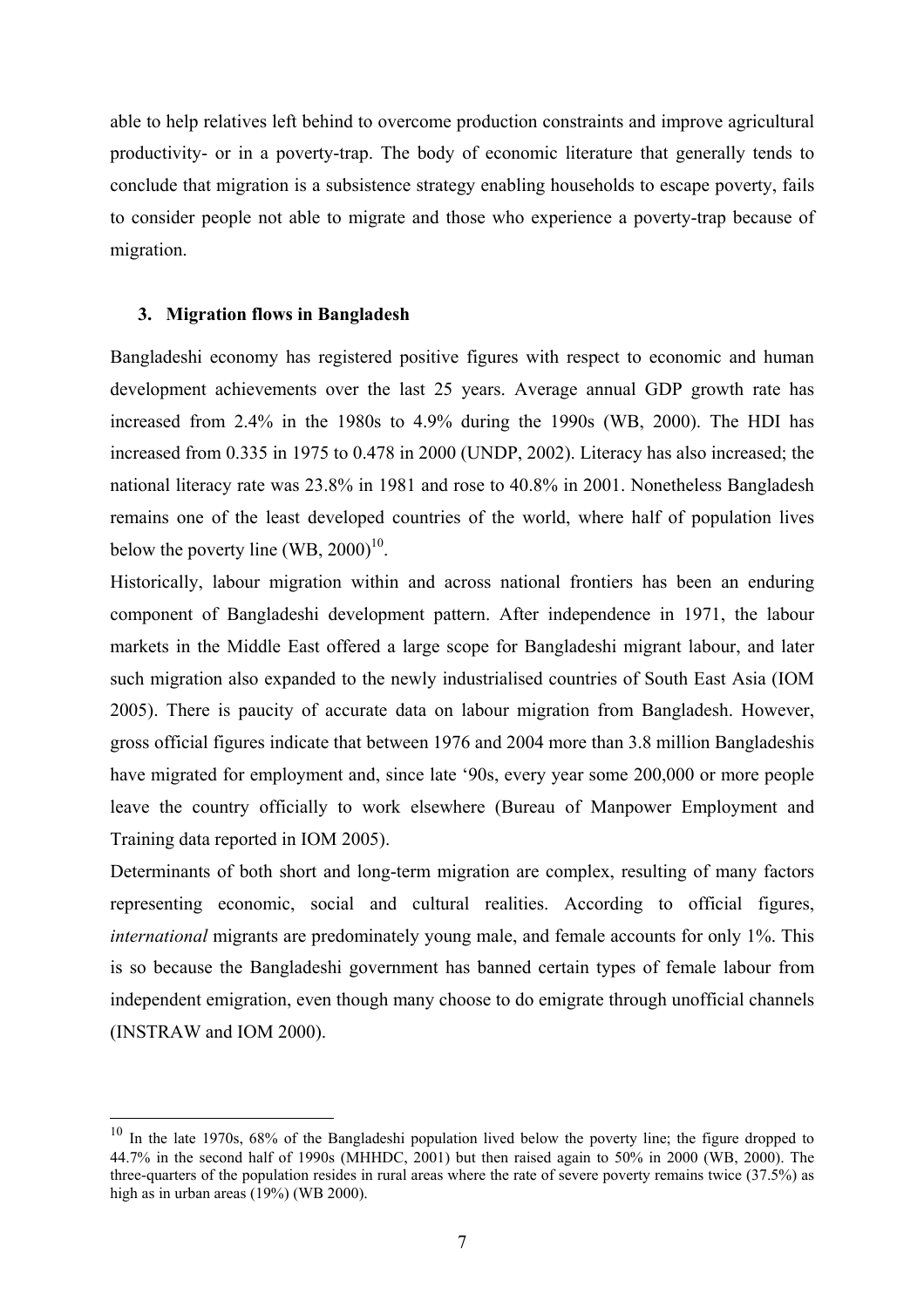According to micro-level studies, the labour force of Bangladesh working in different parts of the world is primarily made up of unskilled and semi skilled workers (Hossain, 2001; Siddiqui, 2003). In 2001, for example, 58 percent of the migrant workers are unskilled or semi-skilled, while the proportion of professionals was 3 percent (IOM 2005).

Bangladesh exports contract labour mostly to Middle Eastern and Southeast Asian countries (the larger communities are in Saudi Arabia, Kuwait, Malaysia, South Korea, Singapore). The UK and US are the two main destination in the West<sup>11</sup> (IOM 2005).

Over the last decades, also *domestic* migration has resumed greater importance as a component of people's subsistence strategies and in shaping the national economy. According to recent surveys by the United Nations, International Labour Organization and the Bangladesh Bureau of Statistics (BBS), rural to urban migration in Bangladesh accounts for two-third of the overall migration flow (where the remaining 10 percent is represented by rural-rural migration and 24 percent by international migration) (see Afsar et al.,  $2000$ <sup>12</sup>. Traditionally, most economic migrants to internal urban areas are young males, but this changed significantly with the recent increase in demand for female labour in the readymade garment factories of Dhaka Khulna and Chittagong metropolitan areas (Siddiqui 2003).

Most of migrants send part of their earnings home on a regular or irregular basis. According to official data, remittance flow to Bangladesh has increased dramatically in the last 3 decades: while it amounted to US\$ 24 million in 1976, this number stood at more than US\$ 2,600 million in 2002 (IOM 2005).

The scanty evidence on Bangladeshi migration show that remittances have represented a crucial source of income for consumption, to repay loans and to expand business in agricultural products or construction materials. Remittances also helped to generate savings, the major source of capital in Bangladesh, in the absence of institutional credit on easy terms (IOM 2005; Siddiqui, 2003).

Little studies are available on the migration patters from *rural* Bangladeshi areas. It is assumed that the extreme poor people are more likely to gradually migrate to other parts of the country, passing through a period of temporary migration (Siddiqui, T. 2003). Some rural people also migrate internationally but little data are available on the proportion of international migrants from rural areas. It has been argued that international migration

<sup>&</sup>lt;sup>11</sup> Australia, Canada, Germany, France are also preferred countries for Bangladeshi migration (IOM 2005).<br><sup>12</sup> Figure on rural-rural migration flow seems to be way out of line with other evidence on India for example (IOM 2005b). Indeed, due to paucity of data, the figure comes out from panel data generated from 62 randomly sampled villages drawn from the Bangladesh Bureau of Statistics (BBS) 'sample vital registration', which estimates lifetime migration (Rahman et al. 1996 quoted in Afsar 2003). Afsar, though, argue that data from vital registration system suffer from sampling and non-sampling errors. Moreover, they overlook temporary or seasonal rural-rural migration.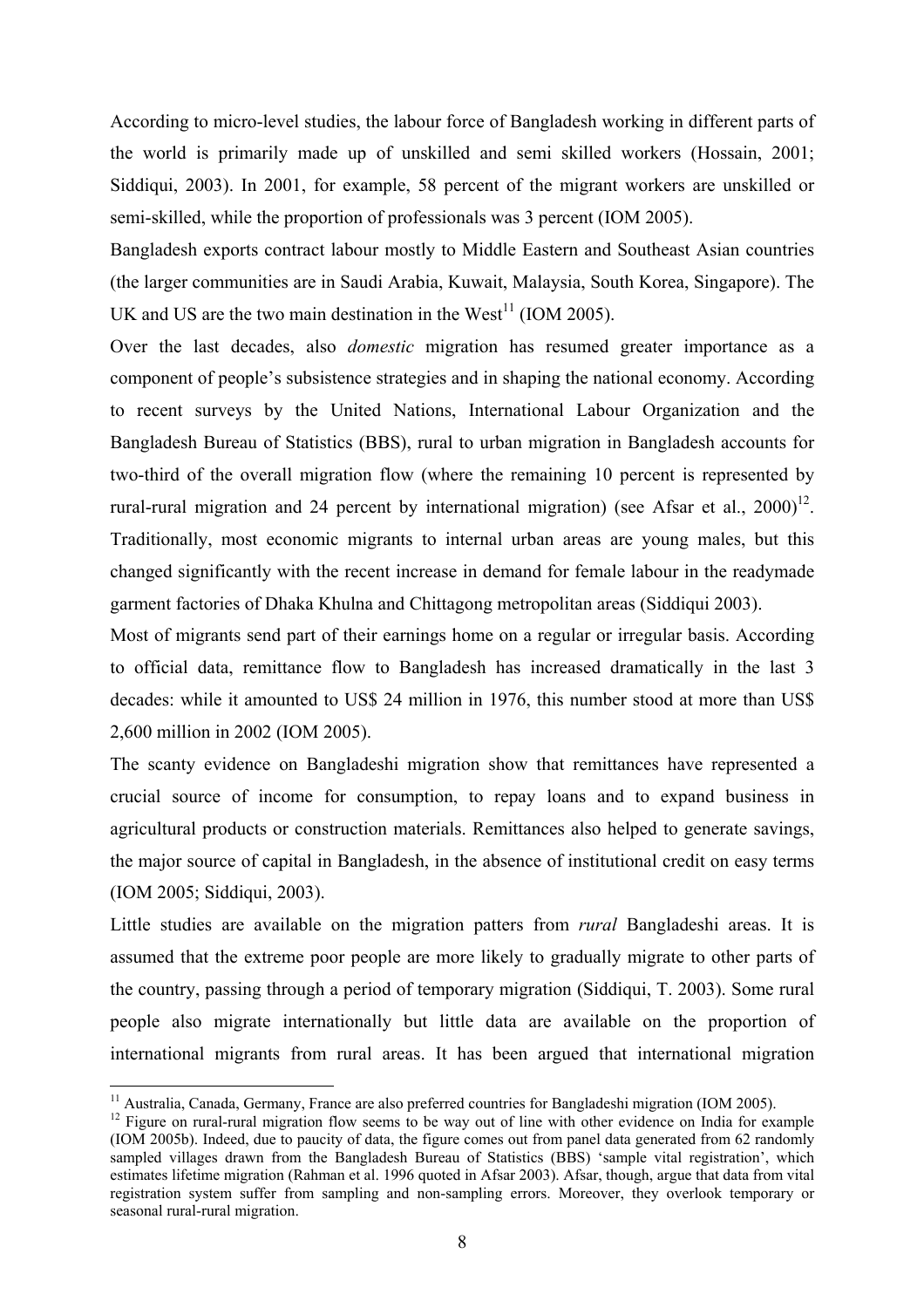typically generates sharply higher levels of remittances with respect to rural-rural or ruralurban migration. Yet, in Bangladesh there are financial obligations to migrate abroad, which include the cost of purchasing a visa, the airfare, and commission costs to the recruiting agencies<sup>13</sup> (Afsar et al. 2000). Given structural problems in the Bangladeshi migration process and the importance of the repayment of the cost of migration, the migration-development nexus may not be straightforward.

## **4. Data and descriptive statistics<sup>14</sup>**

 $\overline{a}$ 

The empirical analysis is based on a survey of 5062 households from 8 villages in Chandina and Madhupur *thanas* in Bangladesh*,* conducted by the Institute of Development Studies in 1994/95. The survey collected detailed information on household characteristics, assets endowment, food production and non-farm activities. In each household, information on migration of household's members was gathered, including information on duration and destination of migration, moving costs and remittances sent home by migrants.

In the present study we restrict the sample to 3404 farm households operating land, among which 30 percent have households members who left to work elsewhere. Yet, a crucial point of our study is to map three different types of migration: domestic *temporary*, domestic *permanent*, *international* permanent migration. Migration categories are identified through household questionnaires: sample households report whether they have experienced migration for work of family members and, for each migrant, they provide information about the destination of migration (either abroad or within the country) and whether it has a temporary or permanent feature - along with some migrants' characteristics.

Overall, there are 1241 migrants in the sample distributed as follows with the following features (Table 1).

Across different categories of migration, sample migrants are predominately young men, around 30 years old. What differs across types of migration is the education level of migrants, clearly higher in the case of permanent and international migration, and in the latter cases the percentage of single migrants is also higher than in case of domestic temporary migration<sup>15</sup>.

<sup>&</sup>lt;sup>13</sup> The recruitment process of migrant workers in Bangladesh is quite complex. A host of intermediaries, some of which are official and formal, while other are dubious, dominate the whole process. The latter is mostly privatised and, after the selection process, the recruitment agency organizes the visa, travel documentation , air ticket and placement of workers in the receiving country against relatively high fees. Recently the proliferation of recruitment agencies has lowered the agency costs. See also IOM 2005.

 $14$  A more detailed description of the data set is in Mendola 2003. This holds for figures on HYVs characteristics and productivity differentials as well.

<sup>&</sup>lt;sup>15</sup> Since the age of migrants is not very different, the single status of migrants can be considered as a 'cost' of permanent and international migration.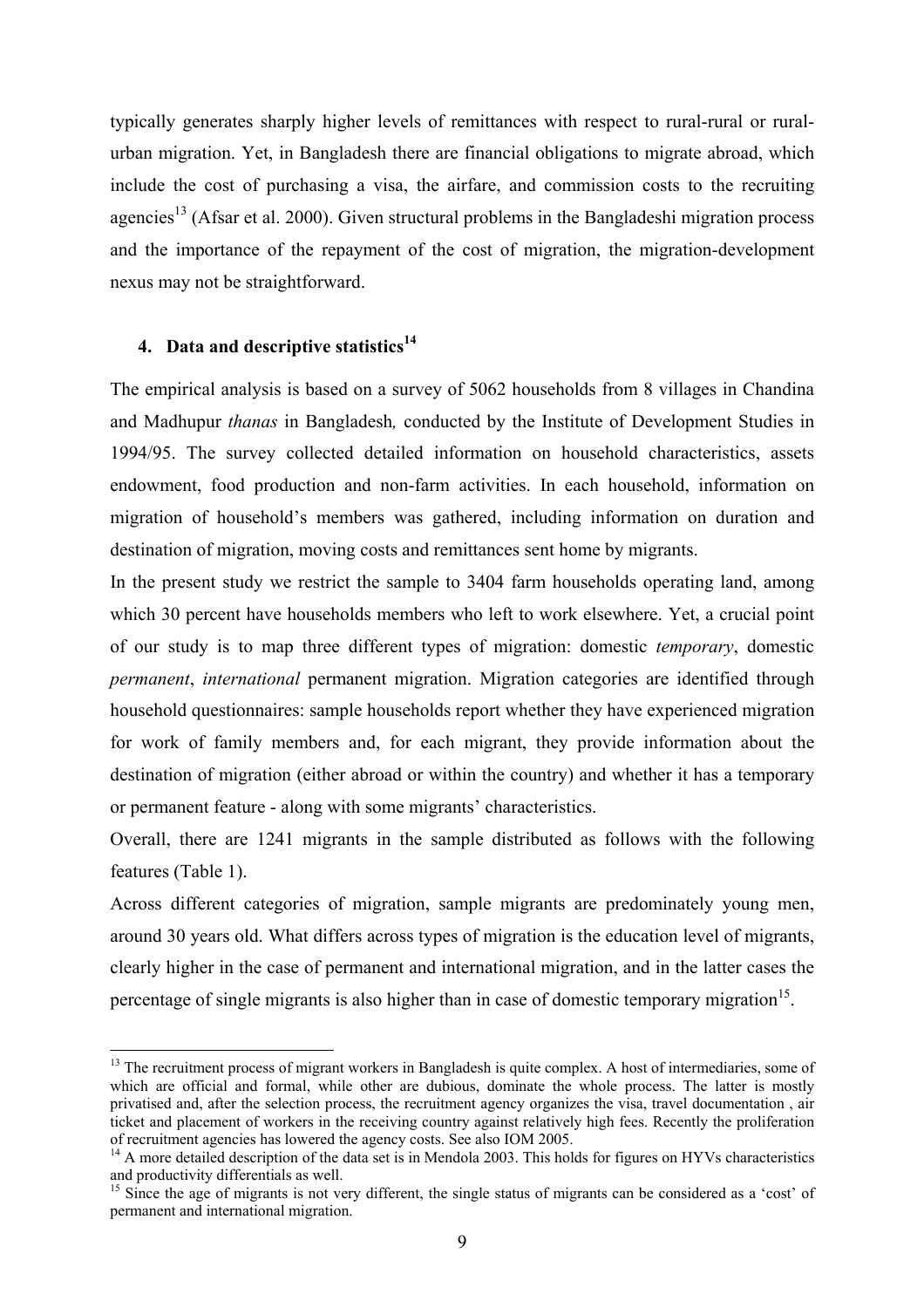| TABLE 1                                           |                  |                  |                      |  |  |  |  |
|---------------------------------------------------|------------------|------------------|----------------------|--|--|--|--|
| <b>CHARACTERISTICS OF MIGRANTS</b>                |                  |                  |                      |  |  |  |  |
| <b>MIGRATION TYPE</b>                             | <b>TEMPORARY</b> | <b>PERMANENT</b> | <b>INTERNATIONAL</b> |  |  |  |  |
| Number of migrants                                | 521              | 562              | 158                  |  |  |  |  |
| (percentage)                                      | (42%)            | (45%)            | (13%)                |  |  |  |  |
| Average age of migrants                           | 33.34            | 29.13            | 31.96                |  |  |  |  |
| Average education of migrants (year of schooling) | 1.24             | 5.42             | 6.15                 |  |  |  |  |
| Average migration spell (how many years before    |                  |                  |                      |  |  |  |  |
| 1995 migrants left for the first time)            | 8.7              | 7.6              | 3.5                  |  |  |  |  |
| Percentage of male migrants                       | 99.62            | 95.02            | 100                  |  |  |  |  |
| Percentage of married migrants                    | 84.45            | 56.23            | 64.56                |  |  |  |  |
| Percentage of single migrants                     | 14.97            | 42.53            | 34.81                |  |  |  |  |

Eventually, international migration seems the most recent type of moving, as sample migrants left on average around 1991, while permanent migration started earlier and temporary migration more than eight years prior the year of the survey.

The unit of analysis of this study, though, is the household as a whole, including temporary and permanent migrant members. This reflects the fact that, following the NELM theoretical framework, migration is family strategy whereby migrants and resident household members act collectively and cooperate over long distances through a combination of familial loyalty, exchange of transfers and parental asset pooling.

Among sample households having migrant members, 62 percent have only one migrant. In 27 percent of the cases there are two migrants; 9 percent have 3 migrants and in the remaining 1 percent four members have emigrated. When there is more than one migrant member in the same household, in the 30 percent of cases they do not belong to the same migration typology. This is to say that migration types are not mutually exclusive in the same household. Though, we can map out the different types of movement at household level by 'ordering' migration categories in such a way that, if there is more than one migrant in the same household, international migration category is always captured, followed by permanent migration and temporary migration respectively<sup>16</sup>. Incidences of different forms of migration at household level are as in Table 1:

| <b>TABLE 1</b>                                 |      |       |  |  |  |  |  |
|------------------------------------------------|------|-------|--|--|--|--|--|
| <b>INCIDENCE OF MIGRATION AMONG HOUSEHOLDS</b> |      |       |  |  |  |  |  |
| <b>Types of migration</b><br>Percent<br>Freq.  |      |       |  |  |  |  |  |
| No migration                                   | 2417 | 71    |  |  |  |  |  |
| Temporary migration                            | 411  | 12.07 |  |  |  |  |  |
| Permanent migration                            | 431  | 12.66 |  |  |  |  |  |
| International migration                        | 145  | 4.26  |  |  |  |  |  |
| Tot.                                           | 3404 | 100   |  |  |  |  |  |

 $\overline{a}$ <sup>16</sup> The reason for this will be clearer throughout the paper and in the inferential analysis below. See **note** ....??.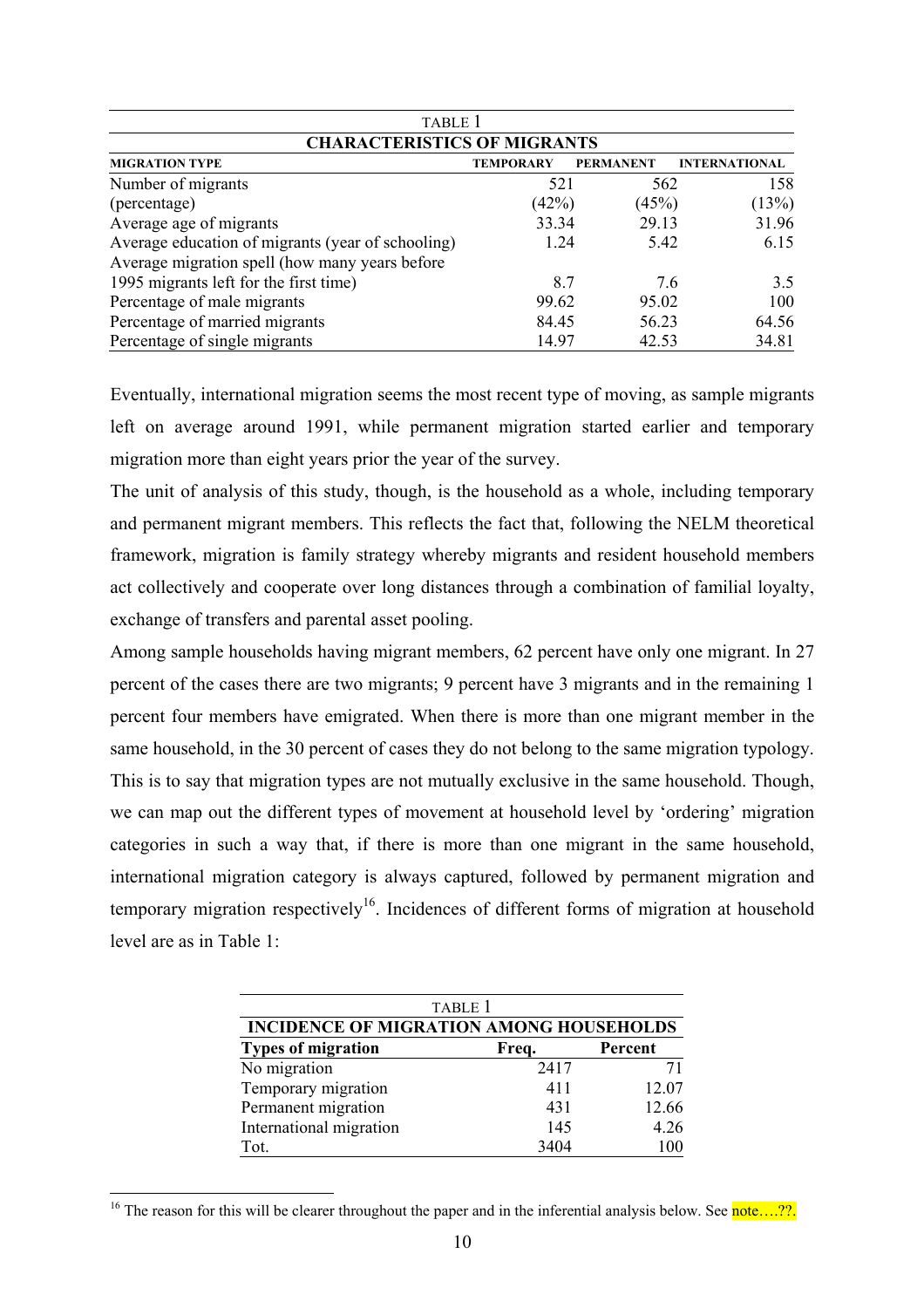Figure 1 shows the sample average migration costs and remittances by different categories of migration at household level. Moving costs as well as remittances are directly asked to the survey respondent for each migrant family member. They refer to initial costs sustained by the household to send out a migrant (i.e. costs of travel, visa, recruiting agency etc) and the amount of money they receive from her/him.

It is clearly evident the increase in net-returns across typologies of migration, with international migration yielding the highest level of costs and remittances<sup>17</sup>. Moreover, Tables 3 shows the percentage of migrants remitting, which is very high in all categories, suggesting a high correspondence between migration and remittances sent back home.



**Figure 1:** Migration costs and remittances across types of migration (averages, in Taka)

| TABLE 3                          |       |  |  |  |  |
|----------------------------------|-------|--|--|--|--|
| Percentage of remitting migrants |       |  |  |  |  |
| Temporary                        | 99.27 |  |  |  |  |
| Permanent                        | 94 43 |  |  |  |  |
| International                    | 97 24 |  |  |  |  |

Table 4 shows some farm household characteristics across types of migration.

 $17$  It is also interesting to note that migration giving the largest rate of returns is the temporary, while the one producing the largest absolute return is the international migration. This is perhaps why there is still a substantial percentage of people incurring in temporary national migration.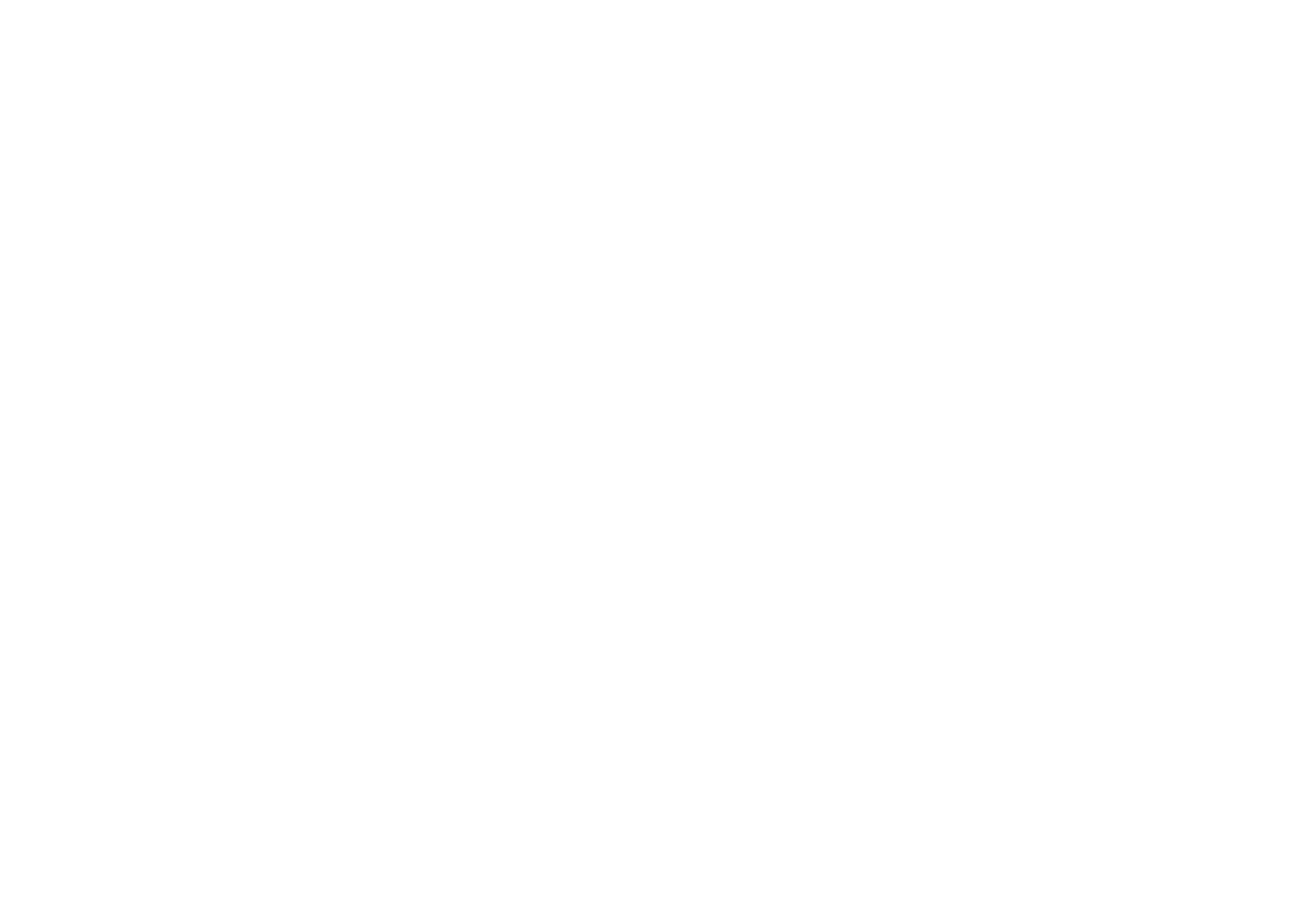|                                                                   |                                                                                     |                  |             | TABLE 4  |                  |          |     |              |             |          |         |          |
|-------------------------------------------------------------------|-------------------------------------------------------------------------------------|------------------|-------------|----------|------------------|----------|-----|--------------|-------------|----------|---------|----------|
| <b>Characteristics of farm households by migration categories</b> |                                                                                     |                  |             |          |                  |          |     |              |             |          |         |          |
| Variable                                                          | <b>NO MIGRATION</b><br><b>TEMPORARY</b><br><b>PERMANENT</b><br><b>INTERNATIONAL</b> |                  |             |          |                  |          |     |              |             |          |         |          |
|                                                                   | Obs                                                                                 | Mean             | St Dev.     | Obs      | Mean             | St Dev.  | Obs | Mean         | St Dev.     | Obs      | Mean    | St Dev.  |
| Household characteristics and assets*                             |                                                                                     |                  |             |          |                  |          |     |              |             |          |         |          |
| Household size (including migrants)                               | 2417                                                                                | 5,37             | 2,25        | 411      | 5,93             | 2,30     | 431 | 7,05         |             | 2,71 145 | 8,81    | 3,68     |
| Average education level of hh. members                            | 2417                                                                                | 1,85             | 2,15        | 411      | 0,91             | 1,53     | 431 | 2,85         | 2,63        | 145      | 3,53    | 2,15     |
| Land size (acre)                                                  | 2417                                                                                | 0,77             | 1,37        | 411      | 0,47             | 1,16     | 431 | 0,84         | 1,08        | 145      | 1,81    | 1,92     |
| Land size $(p.a.e)$                                               | 2417                                                                                | 0,18             |             | 0,29 411 | 0,09             | 0,19     | 431 | 0,15         |             | 0,20 145 | 0,25    | 0,24     |
| Area of land operated (acre)                                      | 2417                                                                                | 1,97             |             | 2,20 411 | 1,38             | 2,78     | 431 | 1,6          | 1,77        | 145      | 2,8     | 3,06     |
| Area of irrigated land (acre)                                     | 2417                                                                                | 0,89             |             | 1,36 411 | 0,31             | 0,93     | 431 | 0,39         | 0,82        | 145      | 0,62    | 0,73     |
| Cattle owned (unit)                                               | 2417                                                                                | 1,19             |             | 1,74 411 | 0,57             | 1,13     | 431 | 0,75         |             | 1,19 145 | 1,15    | 1,45     |
| Cattle owned (pae)                                                | 2417                                                                                | 0,27             |             | 0,39 411 | 0,11             | 0,20     | 431 | 0,13         |             | 0,23 145 | 0,15    | 0,18     |
| Average number of migrants per household                          | 2417                                                                                | $\theta$         |             | 0,00 411 | 1,1              | 0,34     | 431 | 1,3          | 0,61        | 145      | 1,4     | 0.64     |
| Income flows**                                                    |                                                                                     |                  |             |          |                  |          |     |              |             |          |         |          |
| Crop income (pae) (Taka)                                          | 2417                                                                                | 3212,41          | 4174,99 411 |          | 1259,79          | 6882,01  | 431 | 2125,13      | 3198,34 145 |          | 3865,26 | 6450,04  |
| Crop income as % of tot.income                                    | 2417                                                                                | 38%              |             | 0,28 411 | 20%              | 0,19     | 431 | 26%          |             | 0,21 145 | 22%     | 0,20     |
| Agricultural income $b$ (pae)                                     | 2417                                                                                | 1175,25          | 1320,58 411 |          | 628,1            | 762,97   | 431 | 922,61       | 1317,74     | 145      | 1318,19 | 1680,07  |
| Agricultural income as % of tot.income                            | 2417                                                                                | 17%              |             | 0,17 411 | 13%              | 0,14     | 431 | 14%          | 0.15        | 145      | 9%      | 0.09     |
| Off-farm income (excluding remittances) (pae)                     | 2417                                                                                | 3135,85          | 4110,85 411 |          | 2456,27          | 4627,52  | 431 | 1202,28      | 1970,31     | 145      | 759,16  | 1479,74  |
| Off-farm income as % of tot income                                | 2417                                                                                | 43,31%           |             | 0,32 411 | 50,13%           | 0,21     | 431 | 18,50%       | 0,24        | 145      | 6,17%   | 0,11     |
| Income from pond (pae)                                            | 2417                                                                                | 130,27           | 440,80 411  |          | 104,7            | 182,31   | 431 | 273,11       | 552,61      | 145      | 431,4   | 683,70   |
| Income from pond as % of tot.income                               | 2417                                                                                | 2%               |             | 0.05 411 | $2\%$            | 0,04     | 431 | 4%           |             | 0.06 145 | 3%      | 0,04     |
| Amount of 'temporary' remittances (pae)                           | 2417                                                                                | $\theta$         |             | 0,00 411 | 785,68           | 1342,54  | 431 | 67,66        | 334,45      | 145      | 22      | 105,20   |
| Amount of 'permanent' remittances (pae)                           | 2417                                                                                | $\boldsymbol{0}$ |             | 0,00 411 | $\boldsymbol{0}$ | 0,00     | 431 | 2619,19      | 3362,44     | 145      | 430,16  | 2488,83  |
| Amount of 'international' remittances (pae)                       | 2417                                                                                | $\theta$         |             | 0.00 411 | $\mathbf{0}$     | 0,00     | 431 | $\mathbf{0}$ |             | 0.00 145 | 12842,9 | 34696,75 |
| Tot. remittances as % of tot.income                               | 2417                                                                                | $\theta$         |             | 0,00 411 | 15%              | 0,14     | 431 | 39%          | 0,28        |          | 60%     | 0,24     |
| Total gross income (pae)                                          | 2417                                                                                | 7626,96          | 6488,28     | 411      | 5194,17          | 11673,76 | 431 | 7185,19      | 5991,46 145 |          | 19665,2 | 37887,29 |
| Amount of total loans from Ngos (pae)                             | 2417                                                                                | 331,95           | 1058,65 411 |          | 121,47           | 456,05   | 431 | 46,89        | 291,73 145  |          | 23,68   | 174,66   |
| % of hhs adopting HYVs of rice                                    | 2417                                                                                | 24,6%            |             | 0.47 411 | 15.5%            | 0.36     | 431 | 15,6%        |             | 0.36 145 | 18,6%   | 0,39     |
| $%$ of poor households <sup>a</sup>                               | 2417                                                                                | 30,04%           |             | 0.46 411 | 51,34%           | 0,50     | 431 | 36,43%       |             | 0.48 145 | 4,83%   | 0,22     |

\*Pae = per adult equivalent (including migrant members); \*\* Pae = per adult equivalent (not including migrant members)

a) The poverty line is based on the Food Adequacy Standard and has been set at 4200 Tk per (adult male equivalent) head per annum for 1994 (see Mendola 2003)

b) Agricultural income = homestead earnings, livestock, wood, straw.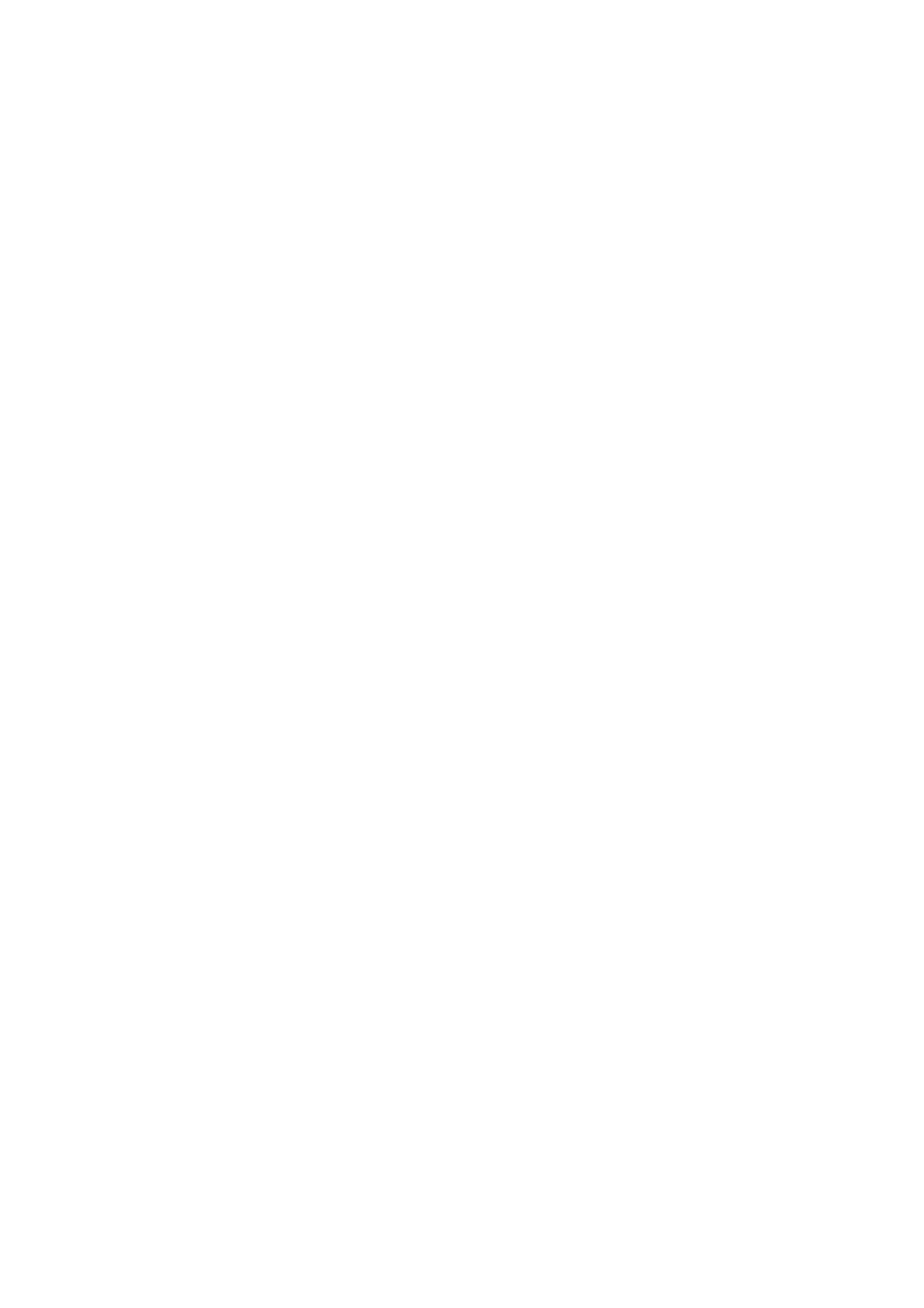In general, households with international migrants tend to be the largest<sup>18</sup> and wealthier, with the highest amount of land owned (also per adult equivalent - that is to say, controlling for households size does not change the strength of the correspondence), the highest amount of land operated, the lowest incidence of poverty and the highest total gross income<sup>19</sup>. The opposite can be said for households who have temporary migrants among their members, namely they seem to be the worst-off with respect to all indicators. Households with nomigrants, instead, appear more engaged than the others in such 'diversified' activities different from migration as cattle and off-farm activities. Though, they are poorer in terms of land and total income than households with international migrants.

As decomposed income flows are concerned, households with international migrant members have the highest level of crop and agricultural income, and the lowest amount of off-farm income (excluding remittances) with respect to all the other categories. As shares of total income, though, the latter income flows represent a smaller percentage of total household earnings than it is the case in the other groups; this is due to the significantly high amount of remittances they receive from international migrants, which account for 60 percent of total income. Moreover, as for farming investments, figures show that relatively few farmers with temporary migrants adopt high-yielding varieties (HYVs) of rice, whilst the highest shares of adopting households belong to the group with 'international' migrants and with 'no-migrants'. Thus, the crucial point here is to understand to what extent migration and remittances are complementary to other productive assets and activities but, given the endogenous nature of migration behaviour, descriptive statistics does not fully help in this regard.

Furthermore, it should be noted that also land ownership - which is a proxy for household wealth – might be thought as endogenous but, given missing Bangladeshi land market, it can be reasonably assumed exogenous. In order to focus on the relationship between land asset and migration, Table 5 shows the distribution of the three types of migration by the standard classification of land-size classes<sup>20.</sup>

 $18$  It should be noted that household size may be endogenous, in that affected by the (successful) migration process, but there is little literature on the impact of migration on fertility in source households.<br><sup>19</sup> The correlation between gross household income and land owned is 52%, which is not surprisingly high.

<sup>&</sup>lt;sup>20</sup> Near-landless have less than 0.049 acres; small farms more than that and less than 2.49 acres; medium-large farmers have more than 2.5 acres. It is worth stressing that our dataset is skewed towards small and mediumfarmers, as there are only 17 sample farm households being 'properly' large, i.e. owning more than 7.50 acres of land.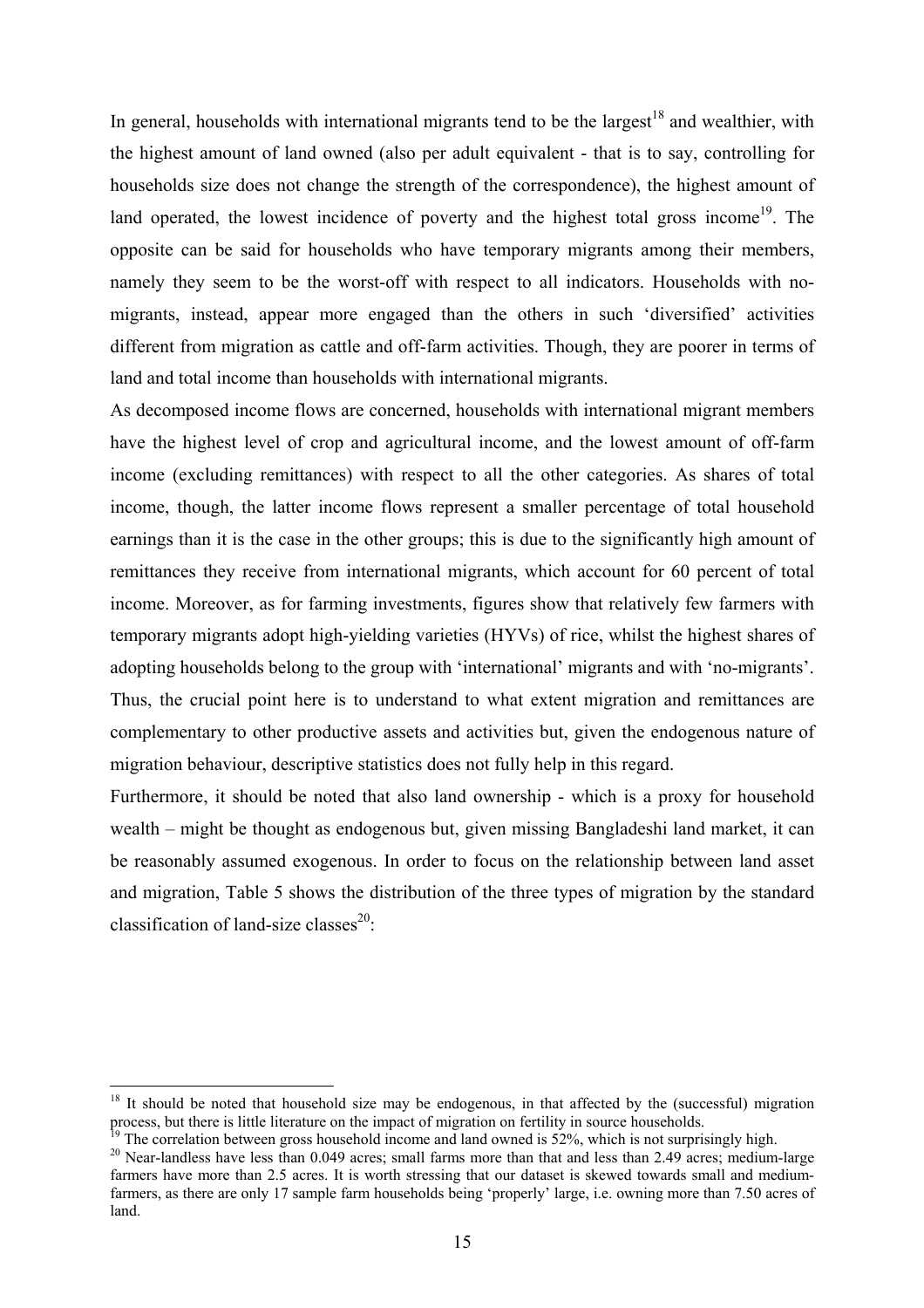|                      |        | TABLE 5                   |          |                                |              |  |  |  |  |  |
|----------------------|--------|---------------------------|----------|--------------------------------|--------------|--|--|--|--|--|
| <b>Categories of</b> |        | <b>Types of migration</b> |          |                                |              |  |  |  |  |  |
| landowners           | No mig | <b>Temporary</b>          |          | <b>Permanent International</b> | <b>Total</b> |  |  |  |  |  |
| Near landless        | 853    | 133                       | 74       | 8                              | 1,068        |  |  |  |  |  |
| $(\%)$               | 79.8%  | 12.5%                     | 6.9%     | $0.8\%$                        | 100%         |  |  |  |  |  |
| Small farms          | 1,383  | 270                       | 328      | 104                            | 2,085        |  |  |  |  |  |
| $(\%)$               | 66.3%  | 13.0%                     | $15.7\%$ | $5.0\%$                        | $100\%$      |  |  |  |  |  |
| Medium-Large farms   | 181    | 8                         | 29       | 33                             | 251          |  |  |  |  |  |
| $(\%)$               | 72.1%  | $3.2\%$                   | 11.5%    | 13.15%                         | 100%         |  |  |  |  |  |
|                      | 2,417  | 411                       | 431      | 145                            | 3,404        |  |  |  |  |  |
| Total                | 71.0%  | 12.1%                     | 12.7%    | 4.3%                           | 100%         |  |  |  |  |  |

It is interesting to see that among families sending out migrants, near-landless do it mostly temporarily, small farmers have mainly temporary and permanent migrants, and mediumlarge farmers have a majority of permanent and international migrants. This is important in the selection process of migration at household level.

#### **5. Estimation strategy and empirical results**

 $\overline{a}$ 

The empirical analysis we carry out is twofold and aims at answering to the following questions: What determines the decision to participate in the migration process? Is it always a "profitable" - in that constraints-alleviating - household strategy as suggested by the NELM insights? In particular, given the income uncertainty farm households typically face, does migration have any importance in risk-taking behaviour in agricultural production?

The first step of our empirical strategy is estimating the determinants of household choice of having a migrant member in the household. Since there are different types of migration which yield extremely different levels of (net) remittances as we saw above - we estimate household behaviour with respect to all types of moving, i.e. permanent, temporary and international migration, throughout binomial and multinomial logit models<sup>21</sup>.

In the second step of our empirical analysis, we estimate the impact of the three different typologies of migration on the adoption of high-productive varieties of rice, technology relatively more risky but higher yielding than traditional seeds. We do so through three-stage least squares (3sls) estimation of linear probability models, in order to solve the problem of simultaneous determination of migration and adoption decisions at household level.

<sup>&</sup>lt;sup>21</sup> See below for further explanations on this. We estimate linear probability models as well and results from the latter are similar to marginal effects predicted by non-linear binary models.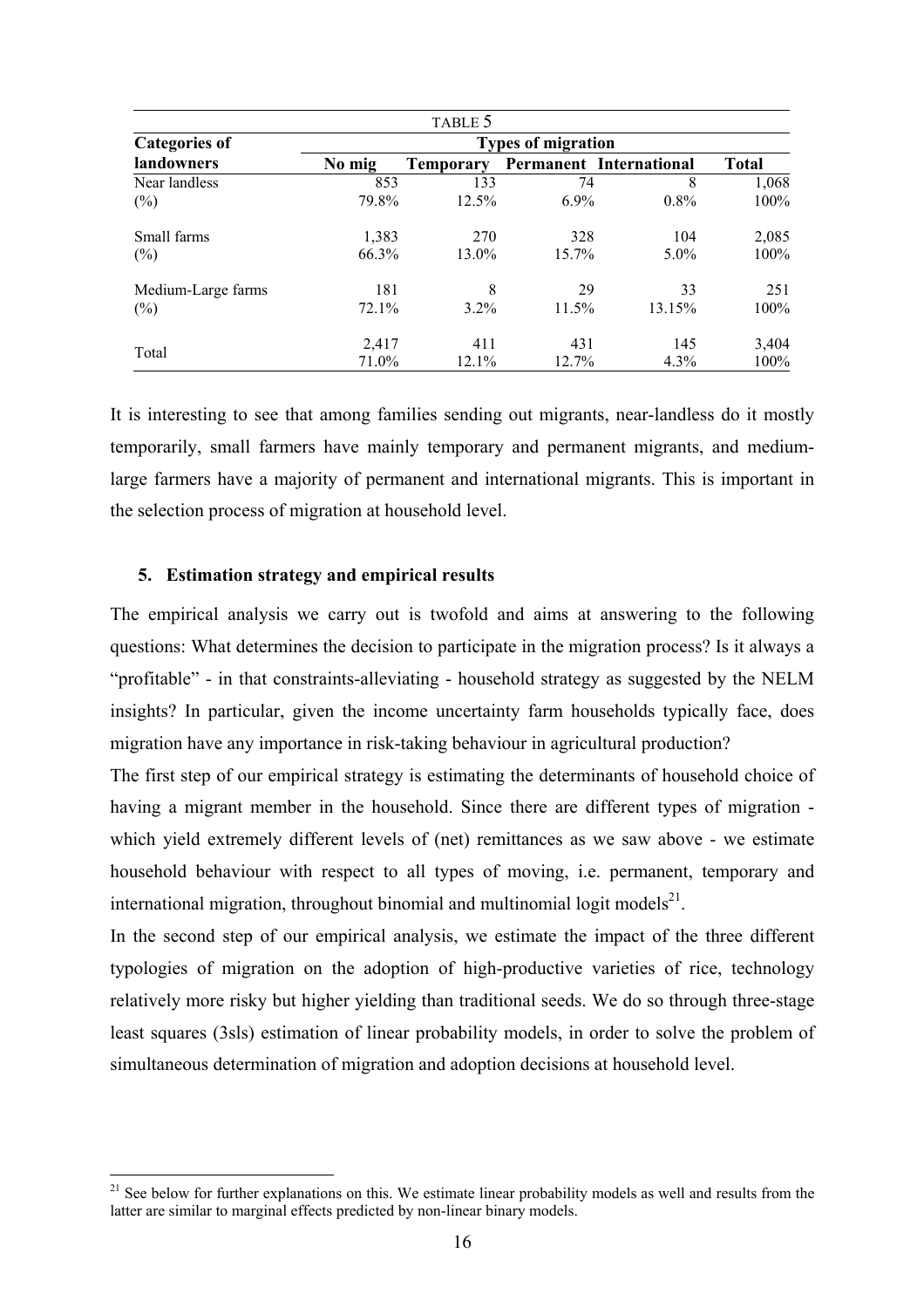Understanding household migration behaviour in the first step is needed in order to estimate the economic effect of this endogenous process on the propensity to invest in agricultural activities in source farm households in the second step.

The estimation strategy of a simultaneous linear probability equations aims at sorting out problems of both endogeneity of migration choices and cross-correlation of household decisions towards technology and migration. Linear probability models have the advantages that are generally more tractable for assessing causation and applicable to data with limiteddependent outcome variable and dummy endogenous regressors (Angrist, 2001; see also below). Moreover, included explanatory variables shaping technology and migration actual investment decisions are often of greater analytical and policy interest than are latent index structural coefficients. Though, since the migration selection process is endogenous and shaped by many of the same characteristics that determine technology adoption in each regime, correct identification of the model depends on finding instrumental variables (IV) that affect technology adoption solely through their impact on migration choices.

## *5.1 The determinants of the migration choice*

In the former section we saw that three existent types of migration, i.e. (domestic) temporary migration, (domestic) permanent migration, and international (permanent) migration, generate very different net-returns at household level.

Thus, why do people decide to migrate in general, and why do they do it for a low *vs* high remunerative migration type? Our hypothesis is that, in a context of missing or rationed credit and insurance markets, household characteristics and migration entry costs shape the expected future return differentials and the decision to participate in a specific type of migration.

Following the NELM theoretical framework, our unit of analysis is the household as a whole (including migrant members); this is to say that the spectrum of factors influencing the decision to migrate involves family characteristics and their endowment of human, physical and social capital.

In first place, we estimate a logit model for the migration decision *overall,* that is the probability of having a migrant member in the household *i* as a function of a set of household characteristics (plus a regional dummy) *Xi*. Thus, the dependent variable is defined as follows:  $M_i = 0$ , if household does not have any migrant member

M<sub>i</sub> = 1, if household has at least one member migrated for work.

The observable factors  $X_i$  determining the participation to the migration process are: household demographic characteristics (that are also tied with family labour endowment),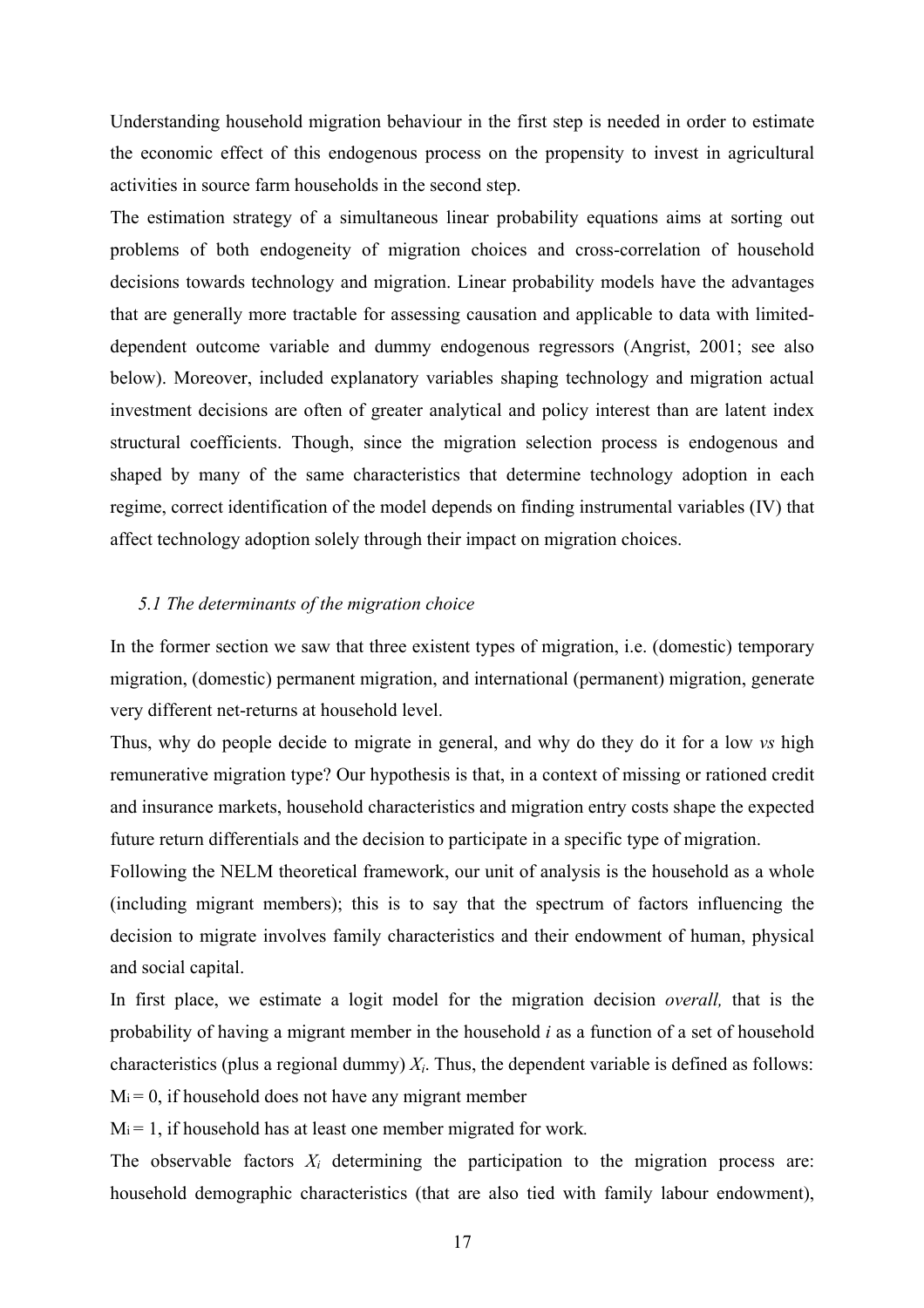human capital-related attributes (including experience and schooling), cultural and social ties (e.g. religion, migration networks), economic and institutional environment (e.g. region of living) and the wealth position of the household. With respect to the latter, we included three capital-related variables, i.e. landholdings, cattle owned<sup>22</sup> and agricultural capital (i.e farm equipment and owned tubewell for irrigation), in order to control for differences in physical capital across households.

Yet, it is worth stressing the differences between assets, in particular the illiquid and liquid nature of land and cattle endowments. Land is the main inheritable form of wealth for Bangladeshis households and the main asset (beyond labour) that allow people to invest in widening opportunities<sup>23</sup>. Moreover, land is a great issue in Bangladesh because of its scarcity and because it is taken as a collateral in credit programmes. Yet, Bangladeshi land market is very thin or even missing so that it is reasonable to treat land ownership as exogenous<sup>24</sup>. Cattle owning, on the other hand, is a form of saving or liquid asset, whose role is to cope with risk; for this reason, differently from land, it may suffer from endogeneity drawbacks<sup>25</sup>. Table 6 reports estimated coefficients and marginal effects for two logit model specifications of the migration decision rule.

Interestingly, the land asset variable appears significant and negative in the first specification, but significant and positive when squared (second specification). The same holds for cattle endowment. This is to say that the negative effect of land and cattle endowment on migration marginally increases as assets increases.

 $\overline{a}$ 22 Both variables are included per adult equivalent (pae).

<sup>&</sup>lt;sup>23</sup> Poor households typically own less land than the non-poor, and are highly represented among the nearlandless (i.e. those owning less than 0.05 acres) (WB 2003). Moreover, financial assets in the form of micro credit have become more available to the rural poor in the recent decades, thanks to successful innovations adopted by various non-governmental organizations in Bangladesh. However, despite tremendous progress in this area, land is still considered the main form of collateral by micro credit financial institutions and formalsector lenders. See note 13 above.

<sup>&</sup>lt;sup>24</sup> On the exogeneity of land ownership in Bangladesh see the debate between Morduch and Pitt (Pitt, 1988, Morduch, 1998, Pitt, 1999). The exogeneity of land ownership challenges the potential inverse relationship between (past) migration and (today's) wealth.

 $^{25}$  It may be difficult to instrument for cattle, but the exclusion of this variable does not change our results. Given the limited access to financial institutions, the most available form of savings for rural households in developing countries is livestock (the other forms of saving in kind are grain stock and land, but both are not easily realisable due to the tiny land market and to the lack of stocking utilities, especially for smallholder ), which serve as the major form of wealth and as an insurance substitute, yielding a positive expected return and providing risk-diversification benefits (Dercon, 1996). The existing literature on the risk-coping role of livestock generally find that the latter perform a function as a liquid asset , which enables rural households to direct more inputs into high-return activities. Thus, assuming credit constraints under which few farmers have access to credit, livestock play the same role NELM attributes to the migration process, that is liquidity and risk alleviation at a household level, although livestock may be a relatively cheaper investment than migration. In this sense owing livestock and participating in the migration process might be viewed as substituted in their economic effect in enabling farm households to overcome production constraints.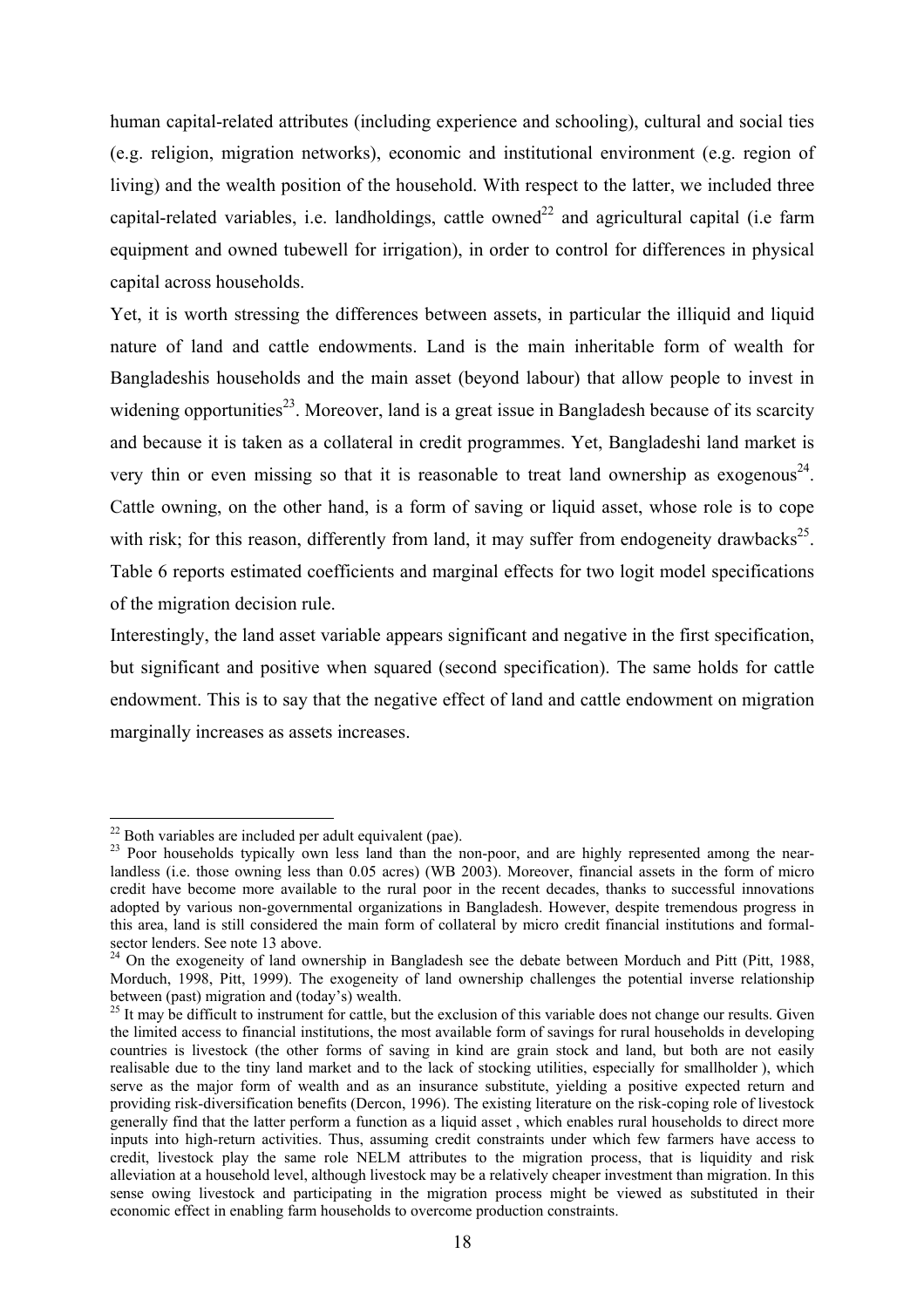| Determinants of migration decision (logit model)<br>Specif.<br>Specif.<br>Marginal and<br>Marginal and<br>fixed effects<br>fixed effects<br>(1)<br>(2)<br>Number of males in the hh.<br>0.698<br>0.101<br>0.707<br>$(11.39)$ ***<br>$(11.44)$ ***<br>Number of females in the hh.<br>0.027<br>0.189<br>0.193<br>$(2.80)$ ***<br>$(2.75)$ ***<br>Number of children in the hh.<br>$-0.115$<br>$-0.017$<br>$-0.113$<br>$(3.49)$ ***<br>$(3.41)$ ***<br>Most educated in the hh<br>$-0.044$<br>$-0.006$<br>$-0.021$<br>$-0.003$<br>$(-0.58)$<br>$(-0.27)$<br>0.004<br>0.001<br>0.003<br>Age of hh. head<br>$(-0.18)$<br>$(-0.13)$<br>(Age of hh.head) <sup>2</sup><br>0.000<br>$\theta$<br>$\theta$<br>$(-0.52)$<br>$(-0.6)$<br>1.058<br>Religion (whether it is Muslim)<br>0.114<br>1.077<br>$(6.59)$ ***<br>$(6.53)$ ***<br>$-1.112$<br>$-0.160$<br>$-1.622$<br>Land owned (pae)<br>$(3.31)$ ***<br>$(4.73)$ ***<br>[Land owned (pae)] <sup>2</sup><br>0.385<br>$(3.67)$ ***<br>$-1.418$<br>$-0.204$<br>$-1.987$<br>Cattle owned (pae)<br>$(5.69)$ ***<br>$(6.39)$ ***<br>[Cattle owned (pae)] <sup>2</sup><br>0.715<br>$(4.21)$ ***<br>$-0.061$<br>$-0.009$<br>$-0.039$<br>Farm equipment owned<br>$(-0.64)$<br>$(-0.42)$<br>0.282<br>0.044<br>0.199<br>0.031<br>Whether own tubewells<br>$(-0.77)$<br>$(-0.54)$<br>$-0.039$<br>$-0.006$<br>$-0.06$<br>Self-poor assessment<br>$(-0.37)$<br>$(-0.58)$<br>% out-migrants in the village<br>4.401<br>0.634<br>4.42<br>$(5.32)$ ***<br>$(5.31)$ ***<br>Regional dummy<br>$-1.076$<br>$-0.154$<br>$-1.106$<br>$(2.61)$ ***<br>$(2.68)$ ***<br>$-3.887$<br>$-3.879$<br>Constant<br>$(5.49)$ ***<br>$(5.43)$ ***<br>Observations<br>3404<br>3404<br>Pseudo $R2 =$<br>0.3352<br>0.3381<br>$Chi2(2) = 22.45$<br>Joint Sign.Land <sup>1</sup><br>$P = 0.000$<br>$Chi2(2) = 42.72$<br>Joint Sign.Cattle <sup>2</sup><br>$P = 0.000$<br>% of correct predicted probabilities<br>80.35%<br>80.55%<br>Robust - statistics in parentheses; * significant at 10%; ** significant at 5%; *** significant at 1%<br>Joint significance of land owned and land owned squared. | TABLE 6 |  |  |       |  |  |  |  |
|------------------------------------------------------------------------------------------------------------------------------------------------------------------------------------------------------------------------------------------------------------------------------------------------------------------------------------------------------------------------------------------------------------------------------------------------------------------------------------------------------------------------------------------------------------------------------------------------------------------------------------------------------------------------------------------------------------------------------------------------------------------------------------------------------------------------------------------------------------------------------------------------------------------------------------------------------------------------------------------------------------------------------------------------------------------------------------------------------------------------------------------------------------------------------------------------------------------------------------------------------------------------------------------------------------------------------------------------------------------------------------------------------------------------------------------------------------------------------------------------------------------------------------------------------------------------------------------------------------------------------------------------------------------------------------------------------------------------------------------------------------------------------------------------------------------------------------------------------------------------------------------------------------------------------------------------------------------------------------------------------------------------------------------------------------------------------------------------------------|---------|--|--|-------|--|--|--|--|
|                                                                                                                                                                                                                                                                                                                                                                                                                                                                                                                                                                                                                                                                                                                                                                                                                                                                                                                                                                                                                                                                                                                                                                                                                                                                                                                                                                                                                                                                                                                                                                                                                                                                                                                                                                                                                                                                                                                                                                                                                                                                                                            |         |  |  |       |  |  |  |  |
|                                                                                                                                                                                                                                                                                                                                                                                                                                                                                                                                                                                                                                                                                                                                                                                                                                                                                                                                                                                                                                                                                                                                                                                                                                                                                                                                                                                                                                                                                                                                                                                                                                                                                                                                                                                                                                                                                                                                                                                                                                                                                                            |         |  |  |       |  |  |  |  |
|                                                                                                                                                                                                                                                                                                                                                                                                                                                                                                                                                                                                                                                                                                                                                                                                                                                                                                                                                                                                                                                                                                                                                                                                                                                                                                                                                                                                                                                                                                                                                                                                                                                                                                                                                                                                                                                                                                                                                                                                                                                                                                            |         |  |  |       |  |  |  |  |
| 0.028<br>$-0.016$<br>0.000<br>0.000<br>0.117<br>$-0.236$<br>0.056<br>$-0.289$<br>0.104<br>$-0.006$<br>$-0.009$<br>0.644<br>$-0.159$                                                                                                                                                                                                                                                                                                                                                                                                                                                                                                                                                                                                                                                                                                                                                                                                                                                                                                                                                                                                                                                                                                                                                                                                                                                                                                                                                                                                                                                                                                                                                                                                                                                                                                                                                                                                                                                                                                                                                                        |         |  |  | 0.103 |  |  |  |  |
|                                                                                                                                                                                                                                                                                                                                                                                                                                                                                                                                                                                                                                                                                                                                                                                                                                                                                                                                                                                                                                                                                                                                                                                                                                                                                                                                                                                                                                                                                                                                                                                                                                                                                                                                                                                                                                                                                                                                                                                                                                                                                                            |         |  |  |       |  |  |  |  |
|                                                                                                                                                                                                                                                                                                                                                                                                                                                                                                                                                                                                                                                                                                                                                                                                                                                                                                                                                                                                                                                                                                                                                                                                                                                                                                                                                                                                                                                                                                                                                                                                                                                                                                                                                                                                                                                                                                                                                                                                                                                                                                            |         |  |  |       |  |  |  |  |
|                                                                                                                                                                                                                                                                                                                                                                                                                                                                                                                                                                                                                                                                                                                                                                                                                                                                                                                                                                                                                                                                                                                                                                                                                                                                                                                                                                                                                                                                                                                                                                                                                                                                                                                                                                                                                                                                                                                                                                                                                                                                                                            |         |  |  |       |  |  |  |  |
|                                                                                                                                                                                                                                                                                                                                                                                                                                                                                                                                                                                                                                                                                                                                                                                                                                                                                                                                                                                                                                                                                                                                                                                                                                                                                                                                                                                                                                                                                                                                                                                                                                                                                                                                                                                                                                                                                                                                                                                                                                                                                                            |         |  |  |       |  |  |  |  |
|                                                                                                                                                                                                                                                                                                                                                                                                                                                                                                                                                                                                                                                                                                                                                                                                                                                                                                                                                                                                                                                                                                                                                                                                                                                                                                                                                                                                                                                                                                                                                                                                                                                                                                                                                                                                                                                                                                                                                                                                                                                                                                            |         |  |  |       |  |  |  |  |
|                                                                                                                                                                                                                                                                                                                                                                                                                                                                                                                                                                                                                                                                                                                                                                                                                                                                                                                                                                                                                                                                                                                                                                                                                                                                                                                                                                                                                                                                                                                                                                                                                                                                                                                                                                                                                                                                                                                                                                                                                                                                                                            |         |  |  |       |  |  |  |  |
|                                                                                                                                                                                                                                                                                                                                                                                                                                                                                                                                                                                                                                                                                                                                                                                                                                                                                                                                                                                                                                                                                                                                                                                                                                                                                                                                                                                                                                                                                                                                                                                                                                                                                                                                                                                                                                                                                                                                                                                                                                                                                                            |         |  |  |       |  |  |  |  |
|                                                                                                                                                                                                                                                                                                                                                                                                                                                                                                                                                                                                                                                                                                                                                                                                                                                                                                                                                                                                                                                                                                                                                                                                                                                                                                                                                                                                                                                                                                                                                                                                                                                                                                                                                                                                                                                                                                                                                                                                                                                                                                            |         |  |  |       |  |  |  |  |
|                                                                                                                                                                                                                                                                                                                                                                                                                                                                                                                                                                                                                                                                                                                                                                                                                                                                                                                                                                                                                                                                                                                                                                                                                                                                                                                                                                                                                                                                                                                                                                                                                                                                                                                                                                                                                                                                                                                                                                                                                                                                                                            |         |  |  |       |  |  |  |  |
|                                                                                                                                                                                                                                                                                                                                                                                                                                                                                                                                                                                                                                                                                                                                                                                                                                                                                                                                                                                                                                                                                                                                                                                                                                                                                                                                                                                                                                                                                                                                                                                                                                                                                                                                                                                                                                                                                                                                                                                                                                                                                                            |         |  |  |       |  |  |  |  |
|                                                                                                                                                                                                                                                                                                                                                                                                                                                                                                                                                                                                                                                                                                                                                                                                                                                                                                                                                                                                                                                                                                                                                                                                                                                                                                                                                                                                                                                                                                                                                                                                                                                                                                                                                                                                                                                                                                                                                                                                                                                                                                            |         |  |  |       |  |  |  |  |
|                                                                                                                                                                                                                                                                                                                                                                                                                                                                                                                                                                                                                                                                                                                                                                                                                                                                                                                                                                                                                                                                                                                                                                                                                                                                                                                                                                                                                                                                                                                                                                                                                                                                                                                                                                                                                                                                                                                                                                                                                                                                                                            |         |  |  |       |  |  |  |  |
|                                                                                                                                                                                                                                                                                                                                                                                                                                                                                                                                                                                                                                                                                                                                                                                                                                                                                                                                                                                                                                                                                                                                                                                                                                                                                                                                                                                                                                                                                                                                                                                                                                                                                                                                                                                                                                                                                                                                                                                                                                                                                                            |         |  |  |       |  |  |  |  |
|                                                                                                                                                                                                                                                                                                                                                                                                                                                                                                                                                                                                                                                                                                                                                                                                                                                                                                                                                                                                                                                                                                                                                                                                                                                                                                                                                                                                                                                                                                                                                                                                                                                                                                                                                                                                                                                                                                                                                                                                                                                                                                            |         |  |  |       |  |  |  |  |
|                                                                                                                                                                                                                                                                                                                                                                                                                                                                                                                                                                                                                                                                                                                                                                                                                                                                                                                                                                                                                                                                                                                                                                                                                                                                                                                                                                                                                                                                                                                                                                                                                                                                                                                                                                                                                                                                                                                                                                                                                                                                                                            |         |  |  |       |  |  |  |  |
|                                                                                                                                                                                                                                                                                                                                                                                                                                                                                                                                                                                                                                                                                                                                                                                                                                                                                                                                                                                                                                                                                                                                                                                                                                                                                                                                                                                                                                                                                                                                                                                                                                                                                                                                                                                                                                                                                                                                                                                                                                                                                                            |         |  |  |       |  |  |  |  |
|                                                                                                                                                                                                                                                                                                                                                                                                                                                                                                                                                                                                                                                                                                                                                                                                                                                                                                                                                                                                                                                                                                                                                                                                                                                                                                                                                                                                                                                                                                                                                                                                                                                                                                                                                                                                                                                                                                                                                                                                                                                                                                            |         |  |  |       |  |  |  |  |
|                                                                                                                                                                                                                                                                                                                                                                                                                                                                                                                                                                                                                                                                                                                                                                                                                                                                                                                                                                                                                                                                                                                                                                                                                                                                                                                                                                                                                                                                                                                                                                                                                                                                                                                                                                                                                                                                                                                                                                                                                                                                                                            |         |  |  |       |  |  |  |  |
|                                                                                                                                                                                                                                                                                                                                                                                                                                                                                                                                                                                                                                                                                                                                                                                                                                                                                                                                                                                                                                                                                                                                                                                                                                                                                                                                                                                                                                                                                                                                                                                                                                                                                                                                                                                                                                                                                                                                                                                                                                                                                                            |         |  |  |       |  |  |  |  |
|                                                                                                                                                                                                                                                                                                                                                                                                                                                                                                                                                                                                                                                                                                                                                                                                                                                                                                                                                                                                                                                                                                                                                                                                                                                                                                                                                                                                                                                                                                                                                                                                                                                                                                                                                                                                                                                                                                                                                                                                                                                                                                            |         |  |  |       |  |  |  |  |
|                                                                                                                                                                                                                                                                                                                                                                                                                                                                                                                                                                                                                                                                                                                                                                                                                                                                                                                                                                                                                                                                                                                                                                                                                                                                                                                                                                                                                                                                                                                                                                                                                                                                                                                                                                                                                                                                                                                                                                                                                                                                                                            |         |  |  |       |  |  |  |  |
|                                                                                                                                                                                                                                                                                                                                                                                                                                                                                                                                                                                                                                                                                                                                                                                                                                                                                                                                                                                                                                                                                                                                                                                                                                                                                                                                                                                                                                                                                                                                                                                                                                                                                                                                                                                                                                                                                                                                                                                                                                                                                                            |         |  |  |       |  |  |  |  |
|                                                                                                                                                                                                                                                                                                                                                                                                                                                                                                                                                                                                                                                                                                                                                                                                                                                                                                                                                                                                                                                                                                                                                                                                                                                                                                                                                                                                                                                                                                                                                                                                                                                                                                                                                                                                                                                                                                                                                                                                                                                                                                            |         |  |  |       |  |  |  |  |
|                                                                                                                                                                                                                                                                                                                                                                                                                                                                                                                                                                                                                                                                                                                                                                                                                                                                                                                                                                                                                                                                                                                                                                                                                                                                                                                                                                                                                                                                                                                                                                                                                                                                                                                                                                                                                                                                                                                                                                                                                                                                                                            |         |  |  |       |  |  |  |  |
|                                                                                                                                                                                                                                                                                                                                                                                                                                                                                                                                                                                                                                                                                                                                                                                                                                                                                                                                                                                                                                                                                                                                                                                                                                                                                                                                                                                                                                                                                                                                                                                                                                                                                                                                                                                                                                                                                                                                                                                                                                                                                                            |         |  |  |       |  |  |  |  |
|                                                                                                                                                                                                                                                                                                                                                                                                                                                                                                                                                                                                                                                                                                                                                                                                                                                                                                                                                                                                                                                                                                                                                                                                                                                                                                                                                                                                                                                                                                                                                                                                                                                                                                                                                                                                                                                                                                                                                                                                                                                                                                            |         |  |  |       |  |  |  |  |
|                                                                                                                                                                                                                                                                                                                                                                                                                                                                                                                                                                                                                                                                                                                                                                                                                                                                                                                                                                                                                                                                                                                                                                                                                                                                                                                                                                                                                                                                                                                                                                                                                                                                                                                                                                                                                                                                                                                                                                                                                                                                                                            |         |  |  |       |  |  |  |  |
|                                                                                                                                                                                                                                                                                                                                                                                                                                                                                                                                                                                                                                                                                                                                                                                                                                                                                                                                                                                                                                                                                                                                                                                                                                                                                                                                                                                                                                                                                                                                                                                                                                                                                                                                                                                                                                                                                                                                                                                                                                                                                                            |         |  |  |       |  |  |  |  |
|                                                                                                                                                                                                                                                                                                                                                                                                                                                                                                                                                                                                                                                                                                                                                                                                                                                                                                                                                                                                                                                                                                                                                                                                                                                                                                                                                                                                                                                                                                                                                                                                                                                                                                                                                                                                                                                                                                                                                                                                                                                                                                            |         |  |  |       |  |  |  |  |
|                                                                                                                                                                                                                                                                                                                                                                                                                                                                                                                                                                                                                                                                                                                                                                                                                                                                                                                                                                                                                                                                                                                                                                                                                                                                                                                                                                                                                                                                                                                                                                                                                                                                                                                                                                                                                                                                                                                                                                                                                                                                                                            |         |  |  |       |  |  |  |  |
|                                                                                                                                                                                                                                                                                                                                                                                                                                                                                                                                                                                                                                                                                                                                                                                                                                                                                                                                                                                                                                                                                                                                                                                                                                                                                                                                                                                                                                                                                                                                                                                                                                                                                                                                                                                                                                                                                                                                                                                                                                                                                                            |         |  |  |       |  |  |  |  |
|                                                                                                                                                                                                                                                                                                                                                                                                                                                                                                                                                                                                                                                                                                                                                                                                                                                                                                                                                                                                                                                                                                                                                                                                                                                                                                                                                                                                                                                                                                                                                                                                                                                                                                                                                                                                                                                                                                                                                                                                                                                                                                            |         |  |  |       |  |  |  |  |
|                                                                                                                                                                                                                                                                                                                                                                                                                                                                                                                                                                                                                                                                                                                                                                                                                                                                                                                                                                                                                                                                                                                                                                                                                                                                                                                                                                                                                                                                                                                                                                                                                                                                                                                                                                                                                                                                                                                                                                                                                                                                                                            |         |  |  |       |  |  |  |  |
|                                                                                                                                                                                                                                                                                                                                                                                                                                                                                                                                                                                                                                                                                                                                                                                                                                                                                                                                                                                                                                                                                                                                                                                                                                                                                                                                                                                                                                                                                                                                                                                                                                                                                                                                                                                                                                                                                                                                                                                                                                                                                                            |         |  |  |       |  |  |  |  |
|                                                                                                                                                                                                                                                                                                                                                                                                                                                                                                                                                                                                                                                                                                                                                                                                                                                                                                                                                                                                                                                                                                                                                                                                                                                                                                                                                                                                                                                                                                                                                                                                                                                                                                                                                                                                                                                                                                                                                                                                                                                                                                            |         |  |  |       |  |  |  |  |
|                                                                                                                                                                                                                                                                                                                                                                                                                                                                                                                                                                                                                                                                                                                                                                                                                                                                                                                                                                                                                                                                                                                                                                                                                                                                                                                                                                                                                                                                                                                                                                                                                                                                                                                                                                                                                                                                                                                                                                                                                                                                                                            |         |  |  |       |  |  |  |  |
|                                                                                                                                                                                                                                                                                                                                                                                                                                                                                                                                                                                                                                                                                                                                                                                                                                                                                                                                                                                                                                                                                                                                                                                                                                                                                                                                                                                                                                                                                                                                                                                                                                                                                                                                                                                                                                                                                                                                                                                                                                                                                                            |         |  |  |       |  |  |  |  |
|                                                                                                                                                                                                                                                                                                                                                                                                                                                                                                                                                                                                                                                                                                                                                                                                                                                                                                                                                                                                                                                                                                                                                                                                                                                                                                                                                                                                                                                                                                                                                                                                                                                                                                                                                                                                                                                                                                                                                                                                                                                                                                            |         |  |  |       |  |  |  |  |
|                                                                                                                                                                                                                                                                                                                                                                                                                                                                                                                                                                                                                                                                                                                                                                                                                                                                                                                                                                                                                                                                                                                                                                                                                                                                                                                                                                                                                                                                                                                                                                                                                                                                                                                                                                                                                                                                                                                                                                                                                                                                                                            |         |  |  |       |  |  |  |  |
|                                                                                                                                                                                                                                                                                                                                                                                                                                                                                                                                                                                                                                                                                                                                                                                                                                                                                                                                                                                                                                                                                                                                                                                                                                                                                                                                                                                                                                                                                                                                                                                                                                                                                                                                                                                                                                                                                                                                                                                                                                                                                                            |         |  |  |       |  |  |  |  |
|                                                                                                                                                                                                                                                                                                                                                                                                                                                                                                                                                                                                                                                                                                                                                                                                                                                                                                                                                                                                                                                                                                                                                                                                                                                                                                                                                                                                                                                                                                                                                                                                                                                                                                                                                                                                                                                                                                                                                                                                                                                                                                            |         |  |  |       |  |  |  |  |

<sup>2</sup> Joint significance of cattle owned and cattle owned squared.

Being land a typical proxy for household wealth in Bangladesh, this result seems to suggest that at a lower level of wealth, a small increase in assets tends to discourage households to participate in the migration process, but the marginal propensity to migrate of better-off wealthy households increases in assets endowment. This U-shaped relationship between asset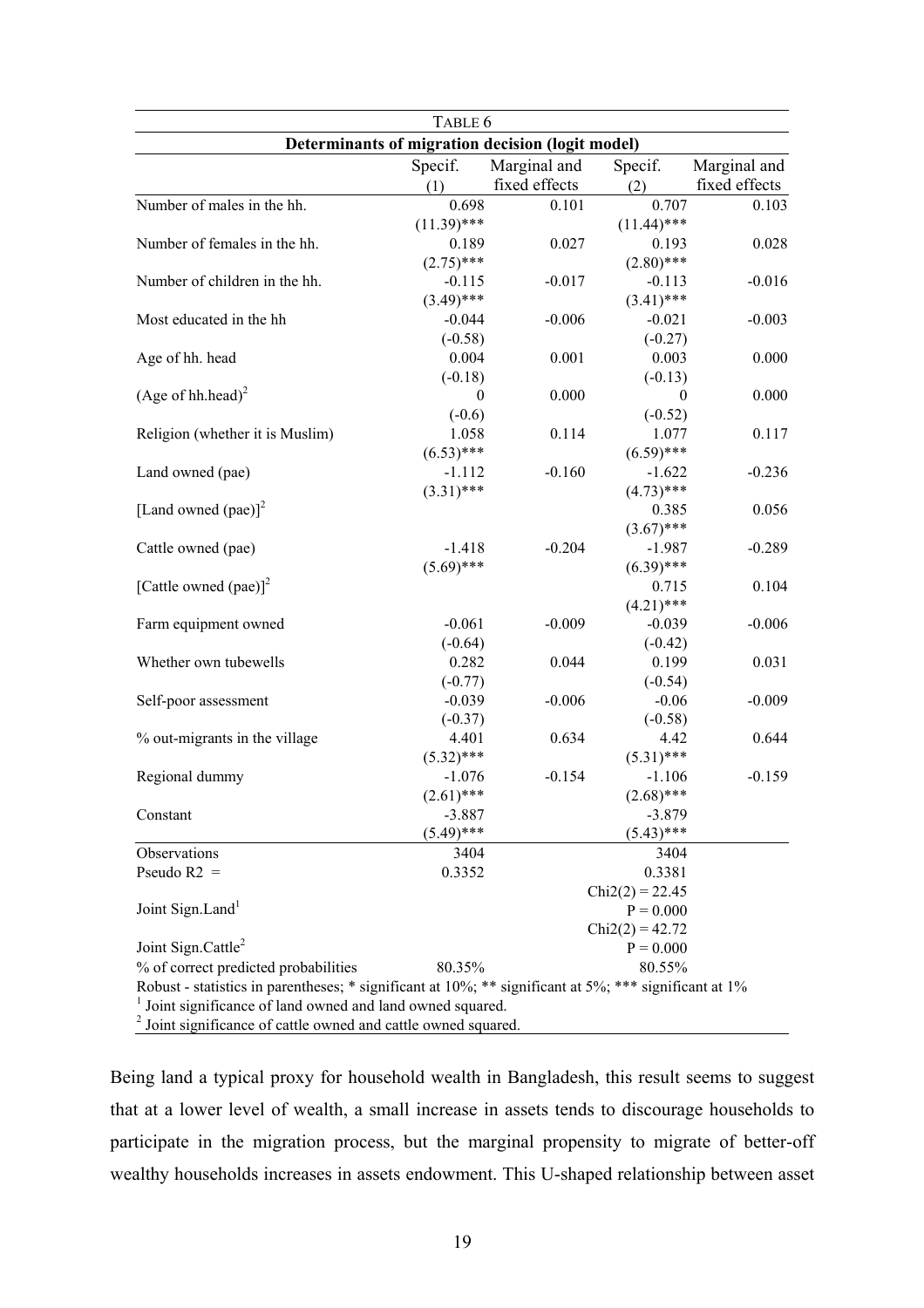holding and migration seems to challenge the widely accepted argument of 'migration hump' or J-curve effect $^{26}$ .

Other household characteristics have the expected sign in shaping the propensity to migrate, although the educational variable included in the model (i.e. the education level of the most educated person in the household) does not appear significant. This result would contradict the human capital theory of migration and the argument of selectivity effects of individual's skills and education on migration (Sjaastad, 1962). Yet, if education typically promotes rural out-migration, it may not be the case with respect to all potential migrant destinations.

Overall, motivations and selectivity of migration (i.e. the effects of some physical and human capital variables) may differ across migrant destinations and our first round results highlight the need of new estimations of migration decision with respect to different typologies of moving.

More in general, as we argued above, household characteristics (that influence individuals' income creation as migrants and/or non migrants) and migration costs significantly affect the decision to send a household member to work in a different market, so that heterogeneity of household strategies toward migration needs to be better disentangled. Thus, in the next section we present migration probability models for different typologies of migration conceived as separated household alternatives.

## *5.2 The determinants of different typologies of migration*

In order to estimate the relative probability of household to participate in one of the three categories of migration with respect to the option of staying put we run a multinomial logit model. As we mentioned above household migration decision has multiple outcomes, which are not close substitutes for each other, though. In such case if on the one hand three separated binary logit models include redundant information, on the other hand the multinomial logit may have potential weakness<sup>27</sup>. Still, the latter model provides more information about the simultaneous effects of independent variables across different migration outcomes, allowing for comparisons among all combinations of the categorical dependent variable. Moreover, for diagnostic purposes, Table A.1 and A.2 in Appendix show results from running three logit and linear probability models respectively, which separately predict the probability to migrate either temporary, permanently or internationally (with respect to "all the other options",

<sup>&</sup>lt;sup>26</sup> See Stark and Taylor (1991), Faini and Venturini (1993). Hatton and Williamson (2002).<br><sup>27</sup> By assumption, the odds ratios in the multinomial logit model are independent of the other alternatives. On models for nominal outcomes see Greene 1997, and J. Scott Long, 1997.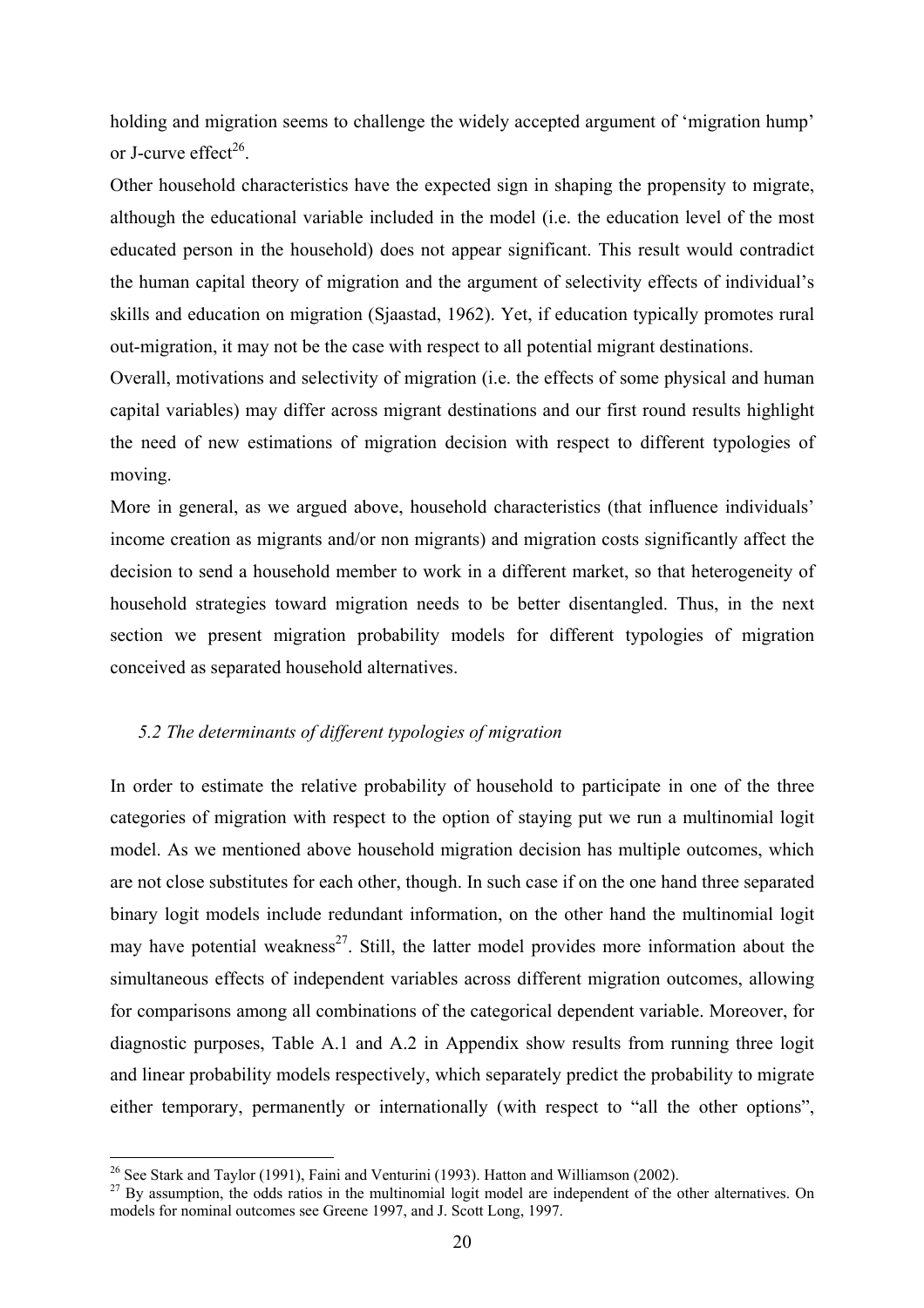including non-migration). Findings are close to those presented below, even though interpretation of multinomial logit coefficients allow for all comparisons among migration outcomes.

As we already pointed out, some households have more than one migrant belonging to different categories or, differently said, migration typologies are not necessarily mutuallyexclusive within a same household. On the other hand, though, they are very different household strategies each of which entails highly different patterns in terms of both determinants and impacts on people left behind. Therefore - even if we are forced to overlook potential interactions between household migration strategies – we argue it is reasonable to kind of 'order' them in such a way that, if there is more than one migrant in the household, international migration category will be always captured, followed by permanent migration and then temporary migration<sup>28</sup>. This is to say that the dependent variable of the multinomial logit is defined as follows:

 $Mii = 0$ , if household *i* has no migrant members;

 $\overline{a}$ 

Mij = 1 if household *i* has at least one migrant belonging to the *j*th category

where  $j =$  temporary migration *without any* permanent or international migrant; permanent migration *without any* international migrant; international migration.

Results of the estimation of the multiple migration-options model, where the base category is "no migration", are shown in Table  $8^{29}$ .

According to Wald tests, the hypothesis that all coefficients are simultaneously insignificant across categorical outcomes is rejected at 0.01 level for all regressors but 'farm equipment' and 'tubwell owned'. Wald test for combining outcomes is passed as well, meaning that the hypothesis that categories can be collapsed (namely, all coefficients except intercepts associated with given pair of outcomes are null) is rejected at 0.01 level.

Looking at raw coefficients (i.e. marginal effects on the log odds ratios in terms of the base category), household demographic characteristics significantly affect the decision to migrate, with the reasonable exceptions of female adult members that seem not to influence (be involved in) temporary migration, and children not influencing international migration.

 $28$  This is because the three types of migration involve different levels of investment costs (not only financial), whereby international and temporary migration and the highest and the lowest tails respectively. In this sense, if a household can afford sending a household member abroad, for example – which entails much higher costs and returns than other migration types - it would be insignificant whether it has also a migrant moving temporarily.

<sup>&</sup>lt;sup>29</sup> In our multinomial logit, though, the dependent variable is uneven in the sense that different migration categories have uneven number of observations. In particular small international migration likelihood has an influence on the calculated marginal effects for this group, which are bound to be smaller and less significant.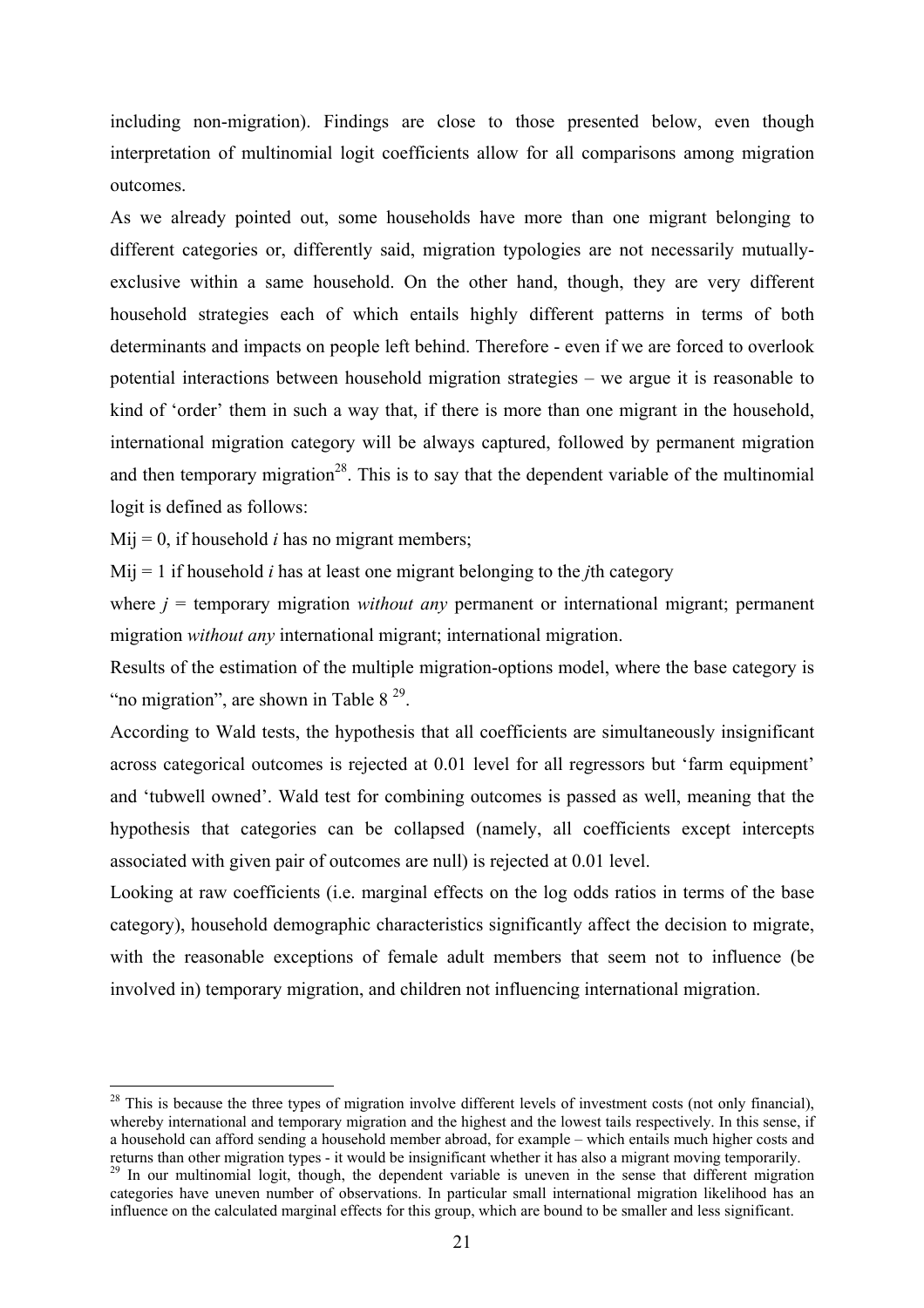|                                                                                                                 |             | TABLE 8              |         |             |                 |      |                    |         |                 |
|-----------------------------------------------------------------------------------------------------------------|-------------|----------------------|---------|-------------|-----------------|------|--------------------|---------|-----------------|
| Determinants of participation to different categories of migration at household level (multinomial logit model) |             |                      |         |             |                 |      |                    |         |                 |
|                                                                                                                 |             | <b>Temporary mig</b> |         |             | Permanent mig.  |      | International mig. |         |                 |
| <b>Migration-type</b>                                                                                           | Coef.       | z-stat.              | P-value | Coef.       | z-stat. P-value |      | Coef.              |         | z-stat. P-value |
| Number of males in the hh.                                                                                      | $0.60***$   | 4.73                 | 0.00    | $0.70***$   | 12.49           | 0.00 | $0.90***$          | 7.52    | 0.00            |
| Number of females in the hh.                                                                                    | 0.06        | 0.46                 | 0.65    | $0.21***$   | 2.28            | 0.02 | $0.44***$          | 4.46    | 0.00            |
| Number of children in the hh.                                                                                   | $-0.12***$  | $-2.94$              | 0.00    | $-0.15***$  | $-6.76$         | 0.00 | 0.00               | $-0.05$ | 0.96            |
| Most educated in the hh                                                                                         | $-0.68$ *** | $-3.66$              | 0.00    | $0.35***$   | 4.67            | 0.00 | $0.51***$          | 2.11    | 0.03            |
| Age of hh. head                                                                                                 | $-0.01$     | $-0.45$              | 0.66    | 0.05        | 1.49            | 0.14 | $-0.01$            | $-0.09$ | 0.93            |
| $(Age of hh.head)^2$                                                                                            | 0.00        | $-0.20$              | 0.84    | 0.00        | $-1.47$         | 0.14 | 0.00               | $-0.16$ | 0.87            |
| Religion (whether it is Muslim)                                                                                 | $3.02$ ***  | 4.09                 | 0.00    | $0.53***$   | 2.54            | 0.01 | $1.26***$          | 6.50    | 0.00            |
| Land owned (pae)                                                                                                | $-3.01$ *** | $-6.80$              | 0.00    | $-1.70$ *** | $-2.86$         | 0.00 | $2.11**$           | 1.96    | 0.05            |
| [Land owned (pae)] <sup>2</sup>                                                                                 | $0.73***$   | 6.81                 | 0.00    | $0.38***$   | 2.30            | 0.02 | $-1.63*$           | $-1.74$ | 0.08            |
| Cattle owned (pae)                                                                                              | $-0.59$ *** | $-2.23$              | 0.03    | $-2.36***$  | $-11.00$        | 0.00 | $-3.56$ ***        | $-4.16$ | 0.00            |
| [Cattle owned (pae)] <sup>2</sup>                                                                               | $-0.22$     | $-0.70$              | 0.48    | $0.98***$   | 7.68            | 0.00 | 0.85               | 0.68    | 0.50            |
| Farm equipment owned                                                                                            | $-0.14$     | $-0.63$              | 0.53    | $-0.11$     | $-0.85$         | 0.40 | $-0.05$            | $-0.28$ | 0.78            |
| Whether own tubewells                                                                                           | $-0.30$     | $-0.50$              | 0.62    | 0.50        | 1.28            | 0.20 | 0.78               | 1.47    | 0.14            |
| Self-poor assessment                                                                                            | $0.24***$   | 3.02                 | 0.00    | $-0.13$     | $-1.34$         | 0.18 | $-1.12***$         | $-3.52$ | 0.00            |
| % out-temp. migrants in the village                                                                             | $10.97***$  | 14.58                | 0.00    | $1.96***$   | 4.16            | 0.00 | $2.15***$          | 2.93    | 0.00            |
| % out-perm. migrants in the village                                                                             | $-6.54$ *** | $-4.83$              | 0.00    | $9.67***$   | 5.72            | 0.00 | $5.45***$          | 3.05    | 0.00            |
| % out-intern. migrants in the village                                                                           | $-4.47$ *** | $-5.62$              | 0.00    | $5.31***$   | 3.99            | 0.00 | $17.58***$         | 10.00   | 0.00            |
| Regional dummy                                                                                                  | $-2.80***$  | $-8.87$              | 0.00    | $-0.48$     | $-1.23$         | 0.22 | $-1.40$ ***        | $-2.60$ | 0.01            |
| Constant                                                                                                        | $-2.93$ *** | $-2.85$              | 0.00    | $-6.96***$  | $-7.12$         | 0.00 | $-8.84$ ***        | $-3.82$ | 0.00            |
| Pseudo $R2 =$<br>0.3144                                                                                         |             |                      |         |             |                 |      |                    |         |                 |

Joint Sign.Land<sup>1:</sup> Chi2(6) = 448.96

Prob  $>$  chi2 = 0.000

Joint Sign.Cattle<sup>2:</sup> Chi2(  $6$ ) = 4233.00

Prob  $>$  chi2 = 0.000

Robust - statistics in parentheses; \* significant at 10%; \*\* significant at 5%; \*\*\* significant at 1%

<sup>1</sup> Joint significance of land owned and land owned squared.

<sup>2</sup> Joint significance of cattle owned and cattle owned squared.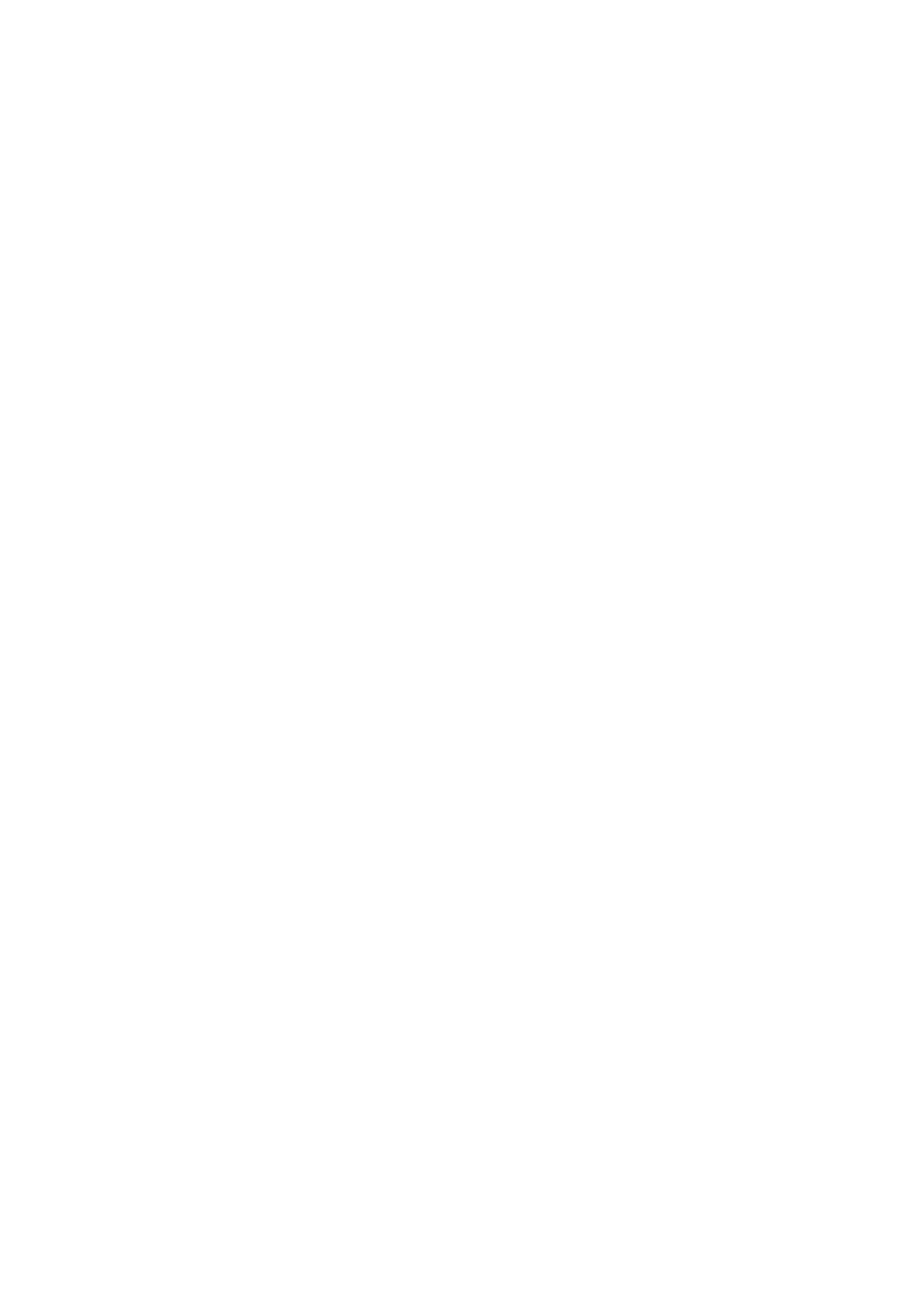Interestingly, the education level of the most educated person in the household results now significant and with opposite signs across migration types: it has a positive effect in increasing the propensity to permanent and international migration with respect to nonmigration, and is negatively correlated with temporary migration. This is reasonable if temporary migration is mainly devoted to low-skill jobs, differently from the other two types of movements.

Muslim households show a higher propensity to migrate, and household subjective perception of being poor ('self-poor assessment') significantly increases the probability to migrate only temporarily and decreases international migration. The latter is a 'behavioural variable' reporting, directly through household questionnaires, whether the respondent considers her household to be chronically or occasionally in food deficit (against the break even or surplus situation). Finding that household self-assessment of poverty status has a significant negative effect on the propensity to migrate abroad is consistent with the idea that this form of migration is the most difficult and costly.

Another interesting result is the relationship between migration and land asset endowment, which is downward sloping in cases of temporary and permanent migration, and inversely shaped for international migration. This is to say that a marginal increase in land-size decreases (at an increasing rate) the probability to migrate either temporarily or permanently, but the effect is reversed with respect to international migration, i.e. more land-ownership accelerate (at a declining rate) migration abroad. Cattle ownership, instead, has a negative effect on the propensity to migrate (at a lowering rate in case of permanent migration), and agricultural capital endowment does not appear significant (but mainly with negative signs). This seems to suggest that migration and cattle, are substitute activities (or cattle is sold to finance migration) and the reason for this may lie in the theoretical argument that cattle is a liquid asset, playing the 'same' role as migration in the household risk management<sup>30</sup>.

Finally, the 'migration history' of the village (the proportion of the sample village labour force out-migrated either temporary, permanently and internationally)<sup>31</sup> significantly affect the probability to migrate. These are proxy variables for social migration networks capturing the idea that village members who have already out-migrated may help drive down some of the up-front cots of migration, as they share information about jobs in other areas with their

 $30$  Nonetheless, if cattle and migration are similarly household saving-strategies to cope with risk and liquidity constraints, the 'scale' of the strategy is different in that migration has sharply higher entry costs and subsequent returns which can have a big impact on the long-run household welfare.

<sup>&</sup>lt;sup>31</sup> This variable represent the 'emigration stock' at village level and it is different from the 'network' variable, which captures the 'chain effect' within the same household.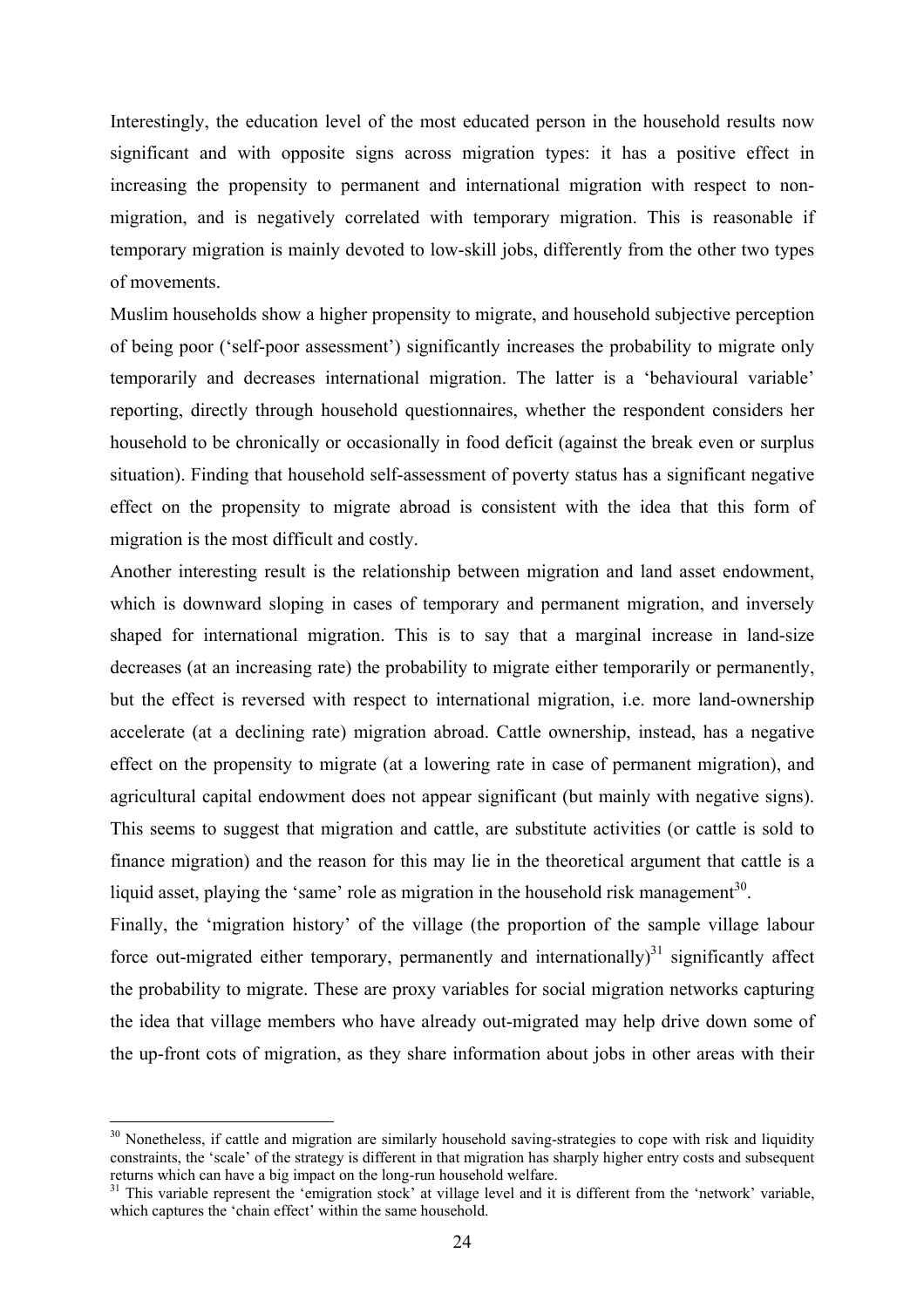neighbours (Massey, et al.  $1993$ <sup>32</sup>. Interestingly, incidence of permanent or international migration at village level negatively affect the probability to migrate only temporarily, supporting the hypothesis of external behaviours influencing household decision to migrate.

In order to show how land ownership affects the probability to migrate either temporary, nationally or internationally, Figure 2 illustrates the three *summed* predicted probabilities for all migration outcomes against the option of staying put.



**Figure 2:** Summed predicted probabilities according to household land-ownership

The lowest line (temporary) plots the probability of having a temporary migrant for a given size of land owned. The upper line (permanent) plots the sum of the probability of having a temporary migrant or permanent migrant (i.e. the area between the two lines is the probability of having a permanent migrant only). And top line (international) plots the summed probability of migrating either temporary, permanently or internationally against the option of non-migrating. The shape and areas of predicted probability clearly illustrate the non-linear relationship between land asset ownership and the household participation to the migration process.

 $32$  The literature on migration has largely emphasised the important role migration networks play in driving the decision to move (Taylor et. al. 1996).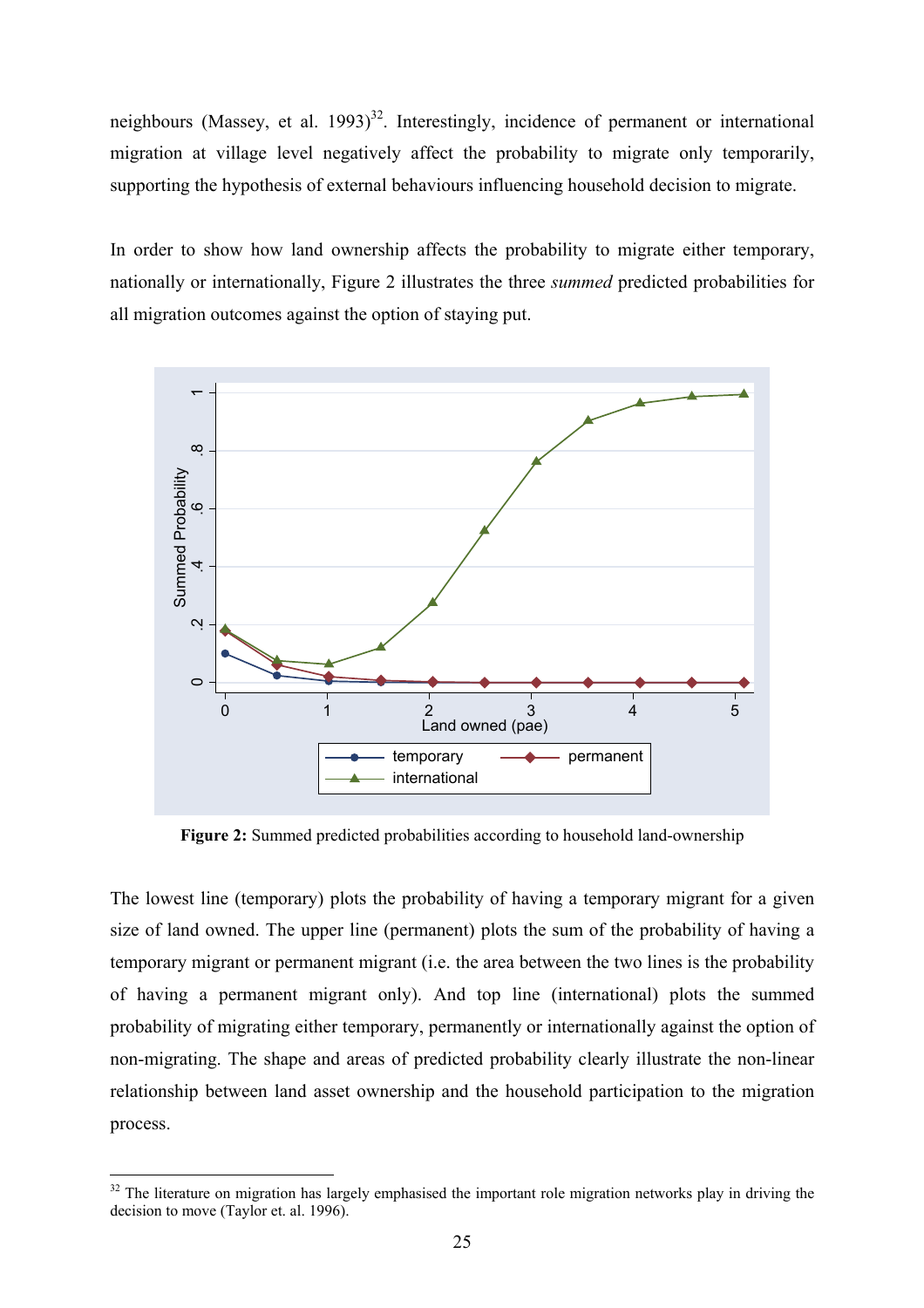The differently-shaped non-linear relations can be explained as follows. At low level of wealth a marginal increase of land-ownership decreases the propensity to migrate internally, both temporarily of permanently (more rapidly in case of temporary migration than permanent migration). This is consistent with the idea that these migration typologies are low-cost and low remunerative in terms of remittances, thereby also little 'preferred' by households. In case of international migration instead, at low levels of wealth the propensity to migrate abroad is close to nil because of high initial barriers. As wealth rise, though, so too does the propensity to migrate abroad (up to a certain level, than it decreased again, according to a Jshaped curve). In other words, land ownership releases household effective barriers to movement and favour outflows overseas. This sheds some light on the poverty-migration nexus in Bangladesh, which is not straightforward due of paucity of studies and data<sup>33</sup>. Our findings are also consistent with other conclusions on historical migration (such as Italian hump-shaped migration in early last century; see Faini and Venturini, 1994) and with the fact that Bangladesh is a very poor country<sup>34</sup> (therefore, we capture the first part of a hump-shaped wealth-international migration relationship).

Yet, according to the NELM approach, individual family members' labour time is *simultaneously* allocated between migration and non-migration work within a household subsistence strategy. The interplay between the household decision to participate in different typologies of migration and the investment behaviour of household members left behind with respect to the adoption of risky farming technologies is the focus of the next section.

## *5.3 Migration effects on source households' agricultural productivity*

Investing in high-productivity technology, such as HYVs of rice, is subject to financial and risk constraints, which are strictly binding for small farmers living in contexts of missing credit and insurance markets. Furthermore, the adverse effect of lost labour faced by households with migrant members may be high, since migrants tend to be younger and better educated than the average rural laborer (Table 1).

The NELM hypothesis that migration is a subsistence strategy enabling rural households to overcome investment constraints and achieve the transition to high-productivity agricultural techniques is tested through a system of equations, in order to address the issue of

 $\overline{a}$  $33$  Sociological studies such as Khun (2000) and Afsar (2002) argue that 'family migration' (which is different, though, from households having one migrant member) occurred more often among landless than those with land. Hossain (2001) on the other hand found that those who had larger land properties migrated more often than those with smaller bits of land.

<sup>&</sup>lt;sup>34</sup> In addition, our dataset is even more skewed towards smallholder poor families, being large holders less represented than at national level (see note 17).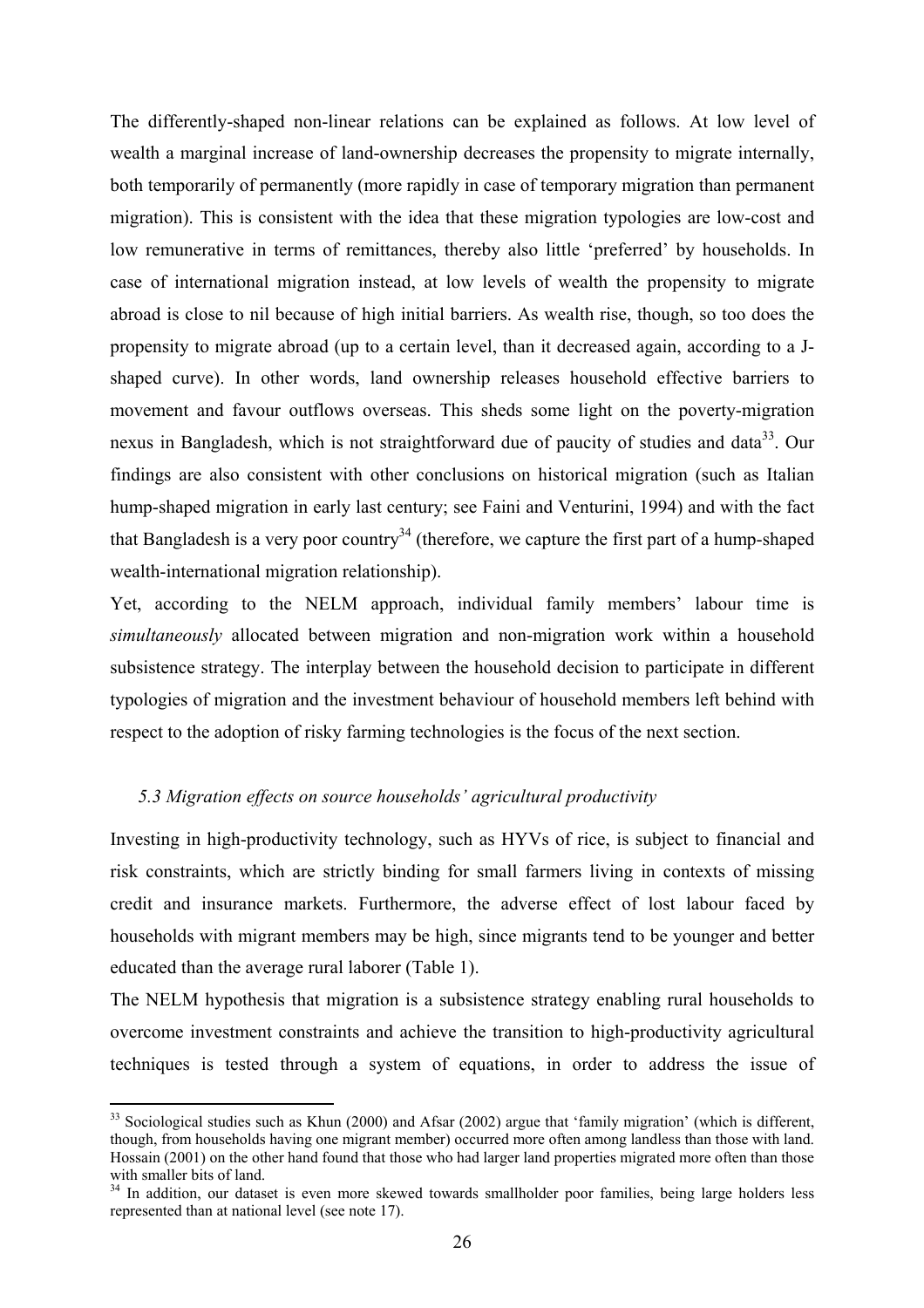simultaneous household decisions towards investment in agricultural activities and alternative migration destinations. However, given the endogenous nature of the household migration, instruments are needed in order to identify migration equations.

Thus, we estimate the potential impact of different typologies of migration, i.e. temporary (T), permanent (P) and international (I) migration, on the farm household propensity to adopt high-productivity seeds (as a proxy for the household risk-management capacity) through a 3sls simultaneous equations linear probability model.

Based on the literature, we estimate a system of equations as follows:

$$
Y_i = \gamma_0 + \gamma_1 X_{i\tau} + \gamma^J {}_2 M_i^J + \varepsilon_{i\tau}
$$
  
\n
$$
M_i^J = \beta_0^J + \beta_1^J X_{iM} + \beta_2^J Z_{iM}^J + \varepsilon_{iM}^J; \qquad J = T; P; I,
$$
\n(5.1)

where  $Y_i$  is a binary variable equal to 1 if household *i* adopts the new technology;  $X_{iT}$  is a set of observed farm household variables influencing the choice of technology; and  $\varepsilon$ <sub>*T*</sub> is the random variable of the estimated equation.

 $M_i^J$ , are binary endogenous variables equal to 1 if the i<sup>th</sup> household participates in the J<sup>th</sup> migration alternative, i.e. to temporary, permanent or international migration<sup>35</sup> (and zero if there is no migrant members);  $X_{iM}$  is a vector of household characteristics influencing the decision to migrate (different effects may result across the three typologies of migration) and  $Z_{iM}^J$  are exogenous variables to be used in the "first stage" of the system as instruments for the endogenous migration variables;  $\varepsilon^{J}$  *M* is the random variable of each migration equation.

Household behaviour with respect to technology adoption can be thought (quite generally) as the result of a decision process whereby the standard separability condition between consumption and production does not hold, and production decisions are influenced by some of the same household characteristics that influence household migration behaviour<sup>36</sup>.

For identification purpose, we use three instrument variables, namely the education level of the highest educated household member, the sample proportion of households in the origin village participating either to temporary, permanent or international migration (respectively)

<sup>&</sup>lt;sup>35</sup> This is done in the same way as for the multinomial logit above, making categories mutually exclusive (i.e. household cannot belong to more than one category).

<sup>&</sup>lt;sup>36</sup> See Mendola 2003 on the adoption behavior.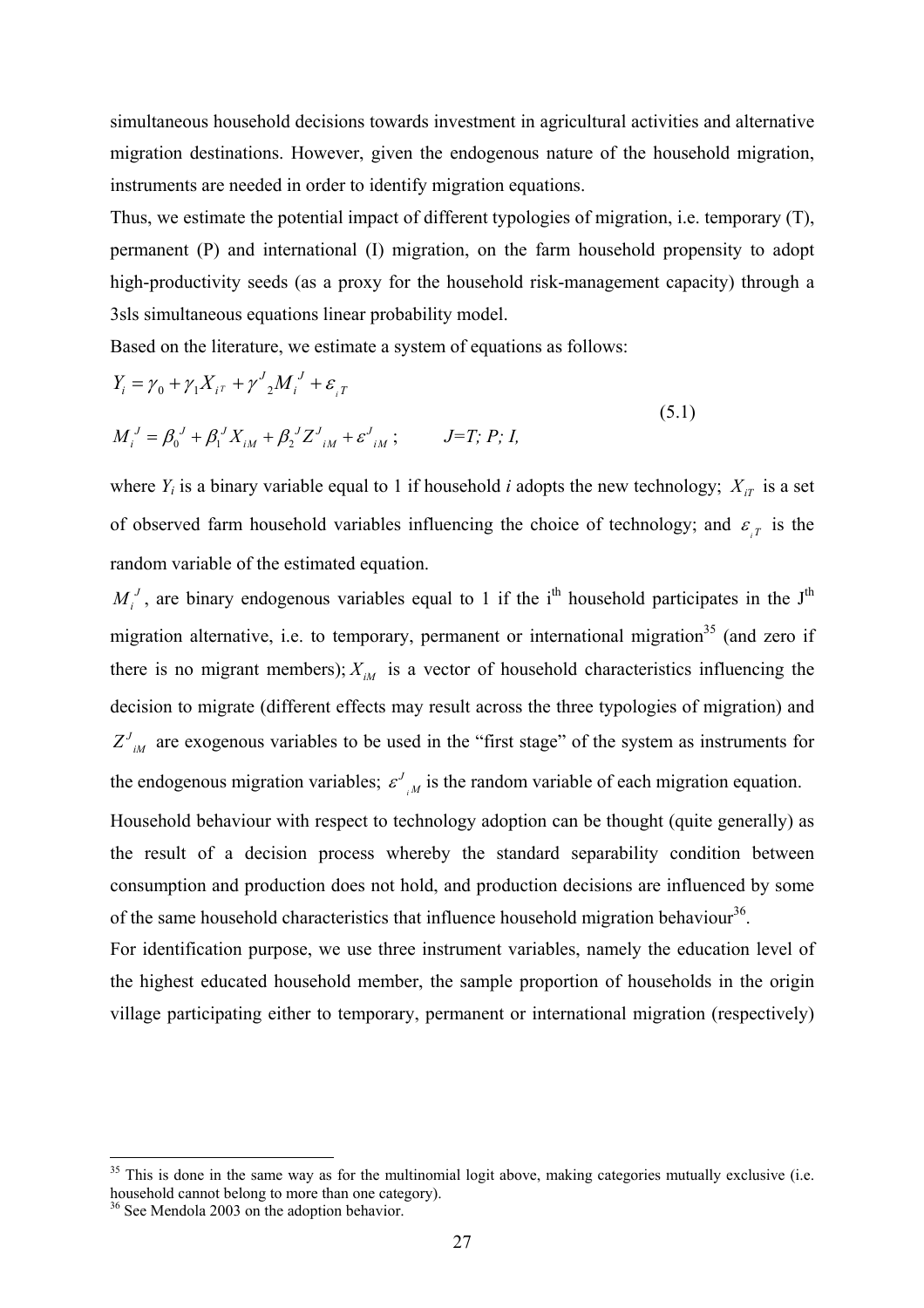and a family 'chain migration' variable, that is the presence of more than one migrant in the household left more than three years prior to the survey year  $37$ .

As mentioned above, the educational variable is related to the migration selection process in that migrants are more or less likely to be high-skilled, depending on the typology of migration. As long as we control for the average education level of household members, we can assume that the education level of the highest educated member does not directly influence the household adoption behaviour, unless throughout the migration process. The latter two instruments are proxy variables for extra-family migration networks and family social capital or 'chain migration'. As mentioned above, different village histories of migration – specifically for temporary, permanent and international migration – and former household migrants are likely to lower migration costs and increase the opportunities for village households to send out migrant members. According a cumulative causation theory (Massey, 1993), network effects and prior family migration may even overcome economic motivations to migration; for this reason they are assumed exogenous instruments, not directly affecting the propensity to adopt new farming technologies<sup>38</sup>.

Endogenous migration variables in the model are correlated with the disturbance of the adoption equation, violating the assumption of ordinary least squares (Wu-Hausman F test rejects the null hypothesis that migration typologies are exogenous variables at 0.01 significance level)<sup>39</sup>; further, the simultaneous decision problem entails that the error terms among equations are (cross-) correlated as well. We use 3sls estimation in order to take account of both simultaneity and endogeneity biases.

Three-stage estimator uses an instrumental variables procedure to produce consistent estimates and generalised least squares to account for correlation structure in the disturbances across equations. Heckman and MaCurdy (1985) show that in case of simultaneous linear probability models, instrumental variable procedure produces consistent estimates. Moreover, this approach is the most tractable for our aim of estimating causal or *potential effect* of

 $37$  The choice of 3 years old 'chain migration' is made in order to minimise potential endogeneity of network effects from prior family migration and at the same time to have some variability in the dummy variable (as in this case 17 percent of all migrant families experience the '3 years chain migration').

<sup>&</sup>lt;sup>38</sup> Similar instruments (with the exception of family 'chain') are used in Rozell et al. 1999.

<sup>&</sup>lt;sup>39</sup> For comparison purposes, the adoption equation has been estimated using simple OLS but results are not encouraging for migration typologies. However, the estimation procedure ignores the problem of endogeneity of migration decisions and the possible cross-equation correlation. As a raw check of endogeneity, we also included three interacted variables between typologies of migration and the size of land owned by household. Signs of interaction variables for permanent and international migration turn to be significant, suggesting that these types of migrations coupled with land ownership may have a potential effect on the propensity to adopt a superior agricultural technology.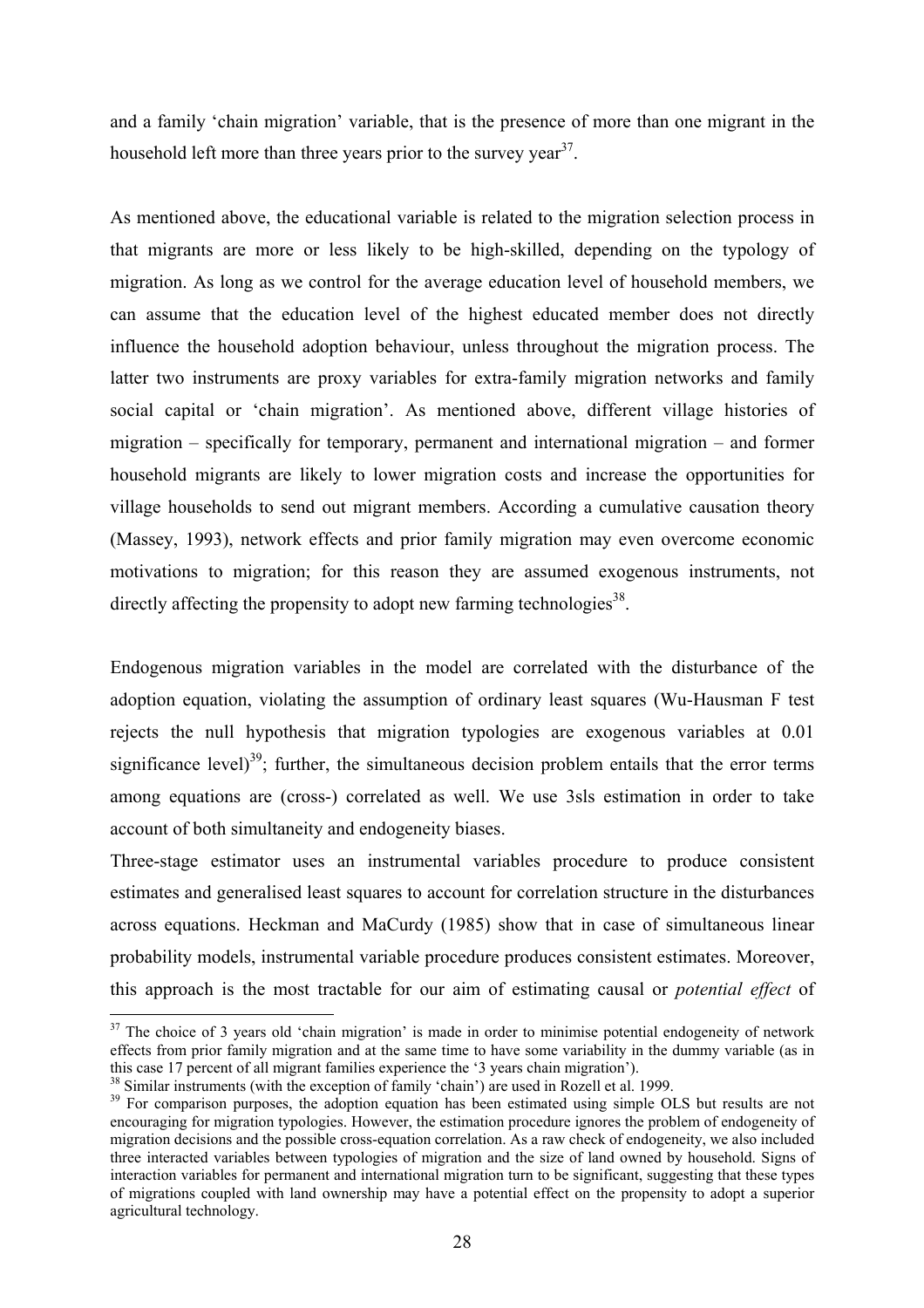migration on the propensity to adopt risky technologies, rather than latent index coefficients (see Angrist,  $2001$ <sup>40</sup>. This is so because the two-stage and single-stage estimates are directly comparable $41$ .

In the first equation of the model (5.1), which explains the adoption of modern seeds, the dependent variable is equal to one if farm household has adopted the risky HYVs. As explanatory variables we include farm household characteristics such as household demographic variables, representative of family labour endowment; the average level of education of household members, which is not expected to be highly significant with respect to the relatively well known 'green revolution' technology package; the amount of cultivated and owned land (both per consumption unit); land-tenure related variables, in order to take into account 'tenurial-insecurity' effects on risk management; farm equipment and means of ploughing owned (dummy equal to one in case of power ploughing); the quality of land (i.e. the percentage of irrigated land); religion and self poor assessment of the household; regional dummy variable (equal to one whether household lives in Madhupur).

Specifications of migration equations are based on the first part of our empirical analysis conducted above about the determinants of temporary, permanent and international migration. The validity of instruments is checked through a Sargan's test of overidentification, which shows that we cannot reject the hypothesis that instruments are uncorrelated with the error process and therefore they appear appropriate  $42$ .

Results of 3sls estimates, robust to a number of alternative specifications, are presented in Table 10.

<sup>&</sup>lt;sup>40</sup> Limited dependent variable models with dummy endogenous regressors were first estimated using distributional assumptions and maximum likelihood (Heckman, 1978, Amemiya, 1978, Newey, 1985). Angrist (2001) argues that if the aim is to estimate causal or potential effect on the outcome of interest - rather than structural parameters of latent variables model - linear models are no less appropriate for binary dependent variables than non-linear models.

<sup>41</sup> In a former version of the paper, though, for robustness purpose we presented *structural* results obtained through different estimators (such as GMM and Amemiya Generalized Least Squares (AGLS)), getting similar results.

 $42$  The Sargan test is a test of overidentifying restrictions. The joint null hypothesis is that the instruments are valid instruments, i.e., uncorrelated with the error term, and that the excluded instruments are correctly excluded from the estimated equation. Under the null, the test statistic is distributed as chi-squared in the number of overidentifying restrictions. The Sargan's statistic is typically calculated as N\*R-squared from a regression of the IV residuals on the full set of instruments.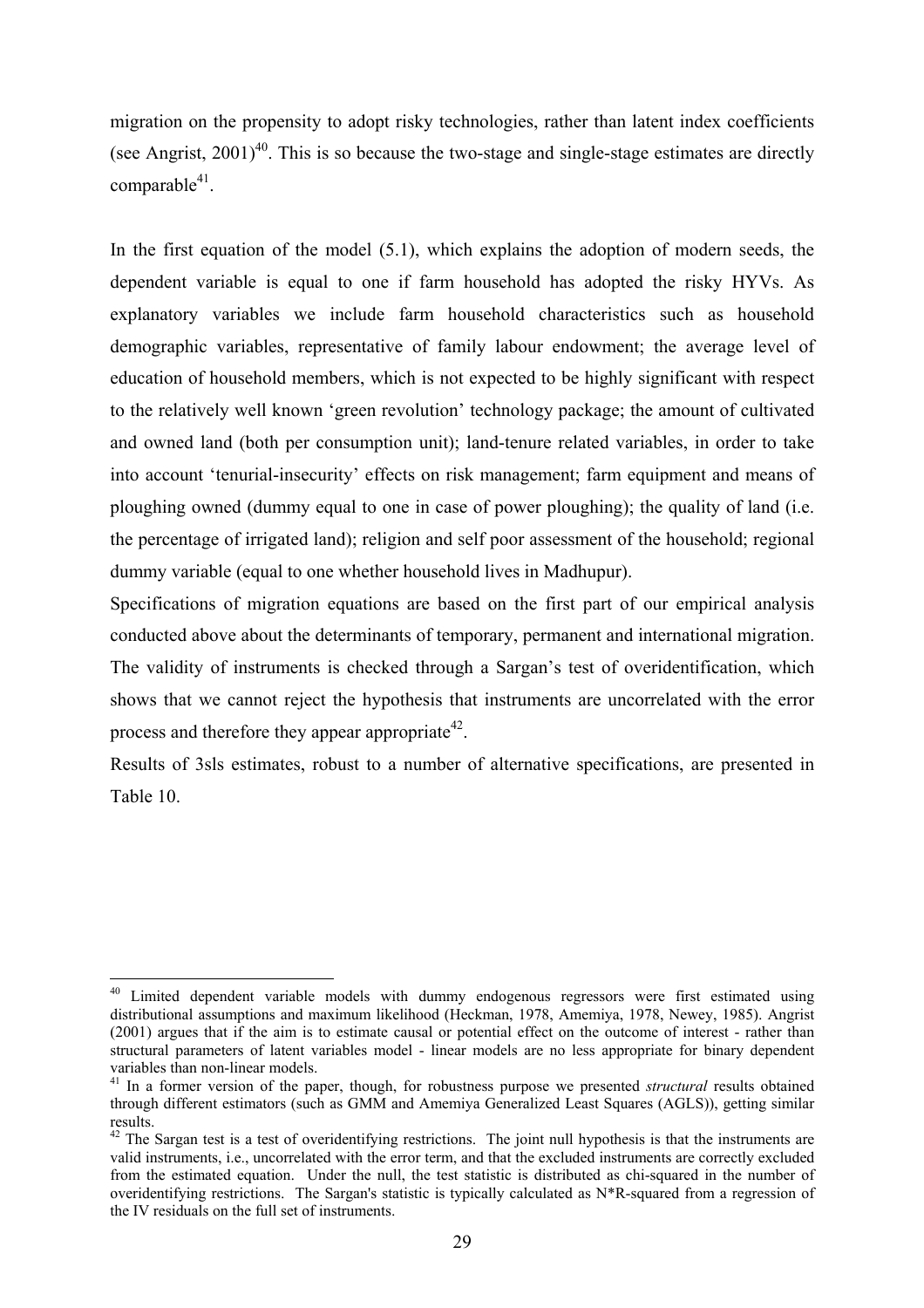| TABLE 10: 3SLS ESTIMATE OF THE IMPACT OF DIFFERENT TYPOLOGIES OF MIGRATION ON HYVS ADOPTION |                         | <b>DEPENDENT VARIABLES</b> |                        |                          |  |  |
|---------------------------------------------------------------------------------------------|-------------------------|----------------------------|------------------------|--------------------------|--|--|
|                                                                                             | <b>ADOPTION OF HYVS</b> | TEMPORARY MIG.             | PERMANENT MIG.         | INTERNATIONAL MIG.       |  |  |
| <b>Temporary migration</b>                                                                  | $-0,36$                 |                            |                        |                          |  |  |
|                                                                                             | $(1.73)^*$              |                            |                        |                          |  |  |
| <b>Permanent migration</b>                                                                  | $-0,226$                |                            |                        |                          |  |  |
|                                                                                             | $(1.96)$ **             |                            |                        |                          |  |  |
| <b>International migration</b>                                                              | 0,632                   |                            |                        |                          |  |  |
|                                                                                             | $(2.41)$ **             |                            |                        |                          |  |  |
| Number of males in the hh.                                                                  | 0,015                   | 0,016                      | 0,031                  | 0,02                     |  |  |
| Number of females in the hh.                                                                | $-1,38$<br>$-0,004$     | $(2.71)$ ***<br>$-0,009$   | $(5.24)$ ***<br>0,004  | $(5.26)$ ***<br>0,024    |  |  |
|                                                                                             | $-0,34$                 | $-1,22$                    | $-0,55$                | $(5.16)$ ***             |  |  |
| Number of children in the hh.                                                               | 0,009                   | $-0,007$                   | $-0,011$               | 0,006                    |  |  |
|                                                                                             | $-1,54$                 | $(2.23)$ **                | $(3.29)$ ***           | $(2.69)$ ***             |  |  |
| Average years of schooling in the hh.                                                       | $-0,002$                |                            |                        |                          |  |  |
|                                                                                             | $-0,3$                  |                            |                        |                          |  |  |
| Religion (whether it is Muslim)                                                             | 0,031                   | 0,182                      | $-0,03$                | 0,041                    |  |  |
|                                                                                             | $-0,57$                 | $(9.33)$ ***               | $-1,54$                | $(3.35)$ ***             |  |  |
| Amount of land operated                                                                     | 0,128                   |                            |                        |                          |  |  |
|                                                                                             | $(5.55)$ ***            |                            |                        |                          |  |  |
| % of temple land                                                                            | $-0,026$                |                            |                        |                          |  |  |
|                                                                                             | $(2.16)$ **             |                            |                        |                          |  |  |
| % of cash-in land                                                                           | $\mathbf{0}$            |                            |                        |                          |  |  |
|                                                                                             | $-0,01$                 |                            |                        |                          |  |  |
| % of mortgaged-out land                                                                     | $-0,05$                 |                            |                        |                          |  |  |
|                                                                                             | $(2.28)$ **             |                            |                        |                          |  |  |
| Farm equipment owned                                                                        | 0,008<br>$-0,69$        |                            |                        |                          |  |  |
| Power means of ploughing                                                                    | 0,044                   |                            |                        |                          |  |  |
|                                                                                             | $(2.61)$ ***            |                            |                        |                          |  |  |
| Self-poor assessment                                                                        | $-0,064$                | 0,029                      | $-0,008$               | $-0,037$                 |  |  |
|                                                                                             | $(3.27)$ ***            | $(2.59)$ ***               | $-0,73$                | $(5.23)$ ***             |  |  |
| Regional dummy                                                                              | 0,078                   | $-0,084$                   | 0,053                  | 0,031                    |  |  |
|                                                                                             | $-1,46$                 | $(3.08)$ ***               | $-1,34$                | $(2.68)$ ***             |  |  |
| % of irrigated land                                                                         | 0,286                   |                            |                        |                          |  |  |
|                                                                                             | $(12.01)$ ***           |                            |                        |                          |  |  |
| Land owned (pae)                                                                            | 0,055                   | $-0,133$                   | $-0,131$               | 0,055                    |  |  |
|                                                                                             | 1,45                    | $(4.18)$ ***               | $(4.04)$ ***           | $(2.76)$ ***             |  |  |
| [Land owned (pae)] <sup>2</sup>                                                             |                         | 0,044                      | 0,028                  | $-0,02$                  |  |  |
|                                                                                             |                         | $(3.35)$ ***               | $(2.08)$ **            | $(2.43)$ **              |  |  |
| Cattle owned (pae)                                                                          | 0,123<br>$(4.37)$ ***   | $-0,06$<br>$(2.04)$ **     | $-0,1$<br>$(3.30)$ *** | $-0,057$<br>$(3.11)$ *** |  |  |
| [Cattle owned (pae)] <sup>2</sup>                                                           |                         | 0,033                      | 0,054                  | 0,016                    |  |  |
|                                                                                             |                         | $(1.70)*$                  | $(2.70)$ ***           | $-1,37$                  |  |  |
| Constant                                                                                    | 0,074                   | 0,02                       | $-0,097$               | $-0,15$                  |  |  |
|                                                                                             | $-1,55$                 | $-0,52$                    | $(2.06)$ **            | $(7.91)$ ***             |  |  |
| Instruments:                                                                                |                         |                            |                        |                          |  |  |
| Most educated in the hh                                                                     |                         | $-0,062$                   | 0,048                  | 0,016                    |  |  |
|                                                                                             |                         | $(7.74)$ ***               | $(5.95)$ ***           | $(3.19)$ ***             |  |  |
| Family 'chain mig.'                                                                         |                         | 0,002                      | 0,312                  | 0,091                    |  |  |
|                                                                                             |                         | $-0,06$                    | $(12.10)$ ***          | $(5.70)$ ***             |  |  |
| % temp.migrants in the village                                                              |                         | 0,781                      |                        |                          |  |  |
|                                                                                             |                         | $(5.56)$ ***               |                        |                          |  |  |
| % perm.migrants in the village                                                              |                         |                            | 1,02                   |                          |  |  |
|                                                                                             |                         |                            | $(5.63)$ ***           |                          |  |  |
| % intern.migrants in the village                                                            |                         |                            |                        | 1,027                    |  |  |
|                                                                                             |                         |                            |                        | $(8.71)$ ***             |  |  |
| Observations                                                                                | 3404                    | 3404                       | 3404                   | 3404                     |  |  |

Sargan test: Chi2 (2) = 2.304 [0.315]

Absolute value of z statistics in parentheses; \* significant at 10%; \*\* significant at 5%; \*\*\* significant at 1%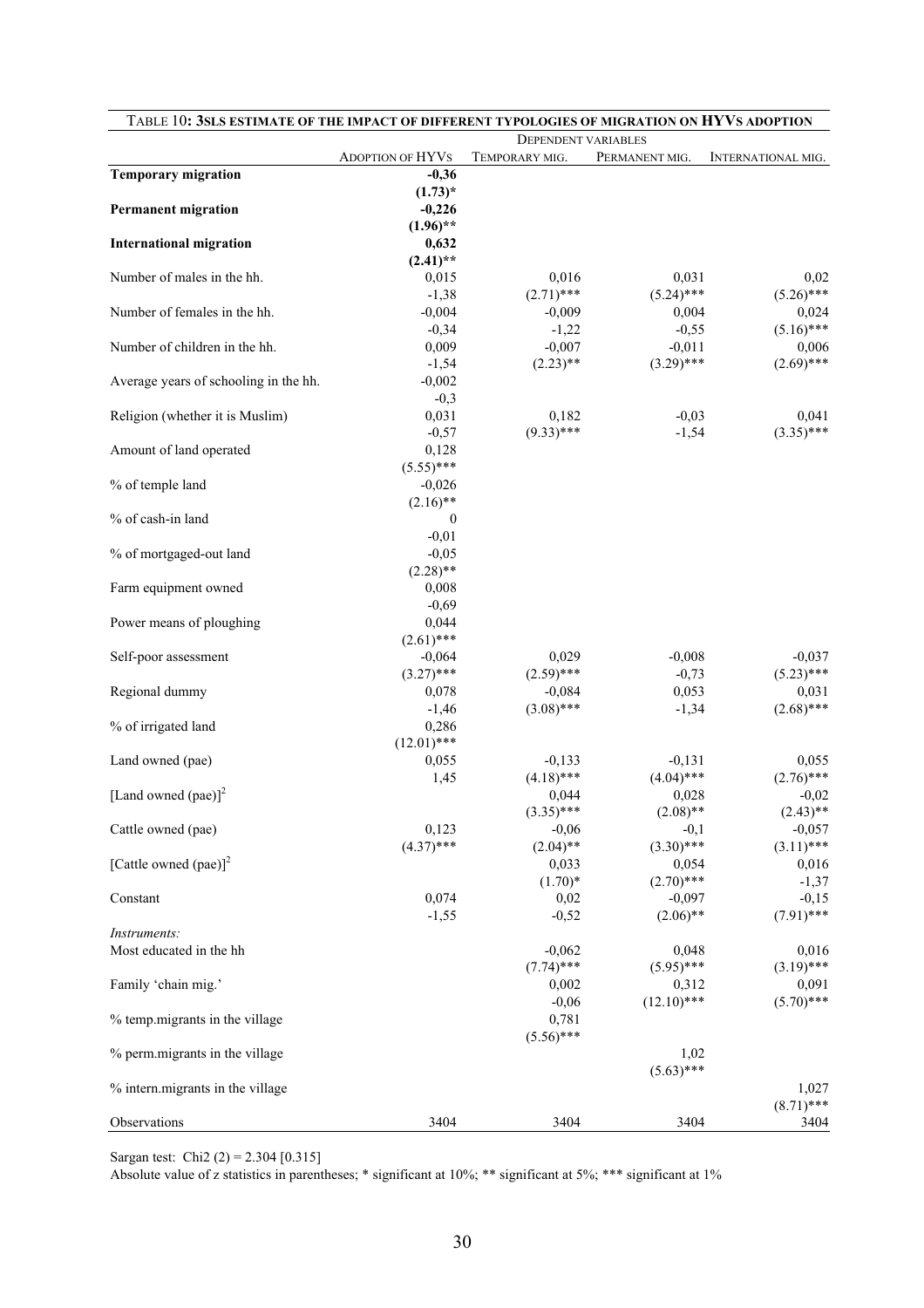All explanatory variables of the propensity to adopt modern seeds have the expected sign; in particular, the amount of land operated is positively correlated with the propensity to adopt, whilst tenure insecurity (the share of temple-land<sup>43</sup> and mortgaged-out land) has a negative impact on that. The percentage of irrigated land and power means of ploughing have a significant positive sign as they are typically important complementary input for modern seeds $44$ .

As for the variables this paper is concerned with, the impact of migration on the propensity to adopt high-yielding varieties of rice depends on which type of migration households participate in and, in turn, on the determinants of the migration decision. Our findings show that migration significantly affects agricultural technology upgrading; however, while having a household member migrated abroad has a highly significant and positive effect in fostering household propensity to adopt modern and risky seeds, domestic temporary and permanent migration have a negative impact on the adoption propensity in source households. Therefore, if migration is a risk and credit-alleviating strategy, this seems not to be true for all types of migration in Bangladesh. Explanations for this may lie on both risk and credit arguments: indeed, overseas economic opportunities are likely to be less correlated with local earnings and provides much higher returns (remittances) than it is the case for domestic migration.

In this sense international migration acts as a shelter against local uncertain income prospects, as predicted by the NELM perspective and shown by our results. However, given that migration is an endogenously shaped process, this seems not to hold for all farm households.

Indeed, all other estimated results are consistent with what we found above about determinants of different types of migration. A small increase in household wealth (i.e land owned) lowers the propensity to participate in temporary and permanent migration and increases the household propensity to participate in international migration. The human capital endowment (i.e. highest level of education), as well, is positively correlated with relatively higher-return migrations (permanent and international) and negatively associated with temporary migration. As for liquid assets (i.e. cattle owned), though, they appear to be a substitute investment strategy with respect to migration and, in turn, to significantly increase the propensity to adopt superior seeds (although by a smaller percentage than migration)<sup>45</sup>.

Finally, poverty 'self-assessment' increases the propensity to have a temporary migrant member within the household, whilst decreases the propensity to participate in higherremunerative forms of migration and to adopt new and high-yielding varieties of rice. This is

 $44$  For a deeper discussion on determinants of HYVs adoption in Bangladesh see Mendola, M. 2003.

<sup>&</sup>lt;sup>43</sup> In Bangladesh temple may own land (from donation or purchase to bear its own maintenance cost), but it has no manpower to cultivate this land. Therefore, they lease land to the adjoining villagers for sharecropping.

<sup>&</sup>lt;sup>45</sup> Yet, in that it is a (small scale/short-run) risk-diversification strategy itself, cattle ownership might not be strictly exogenous here; however, the exclusion of it does not change estimation results.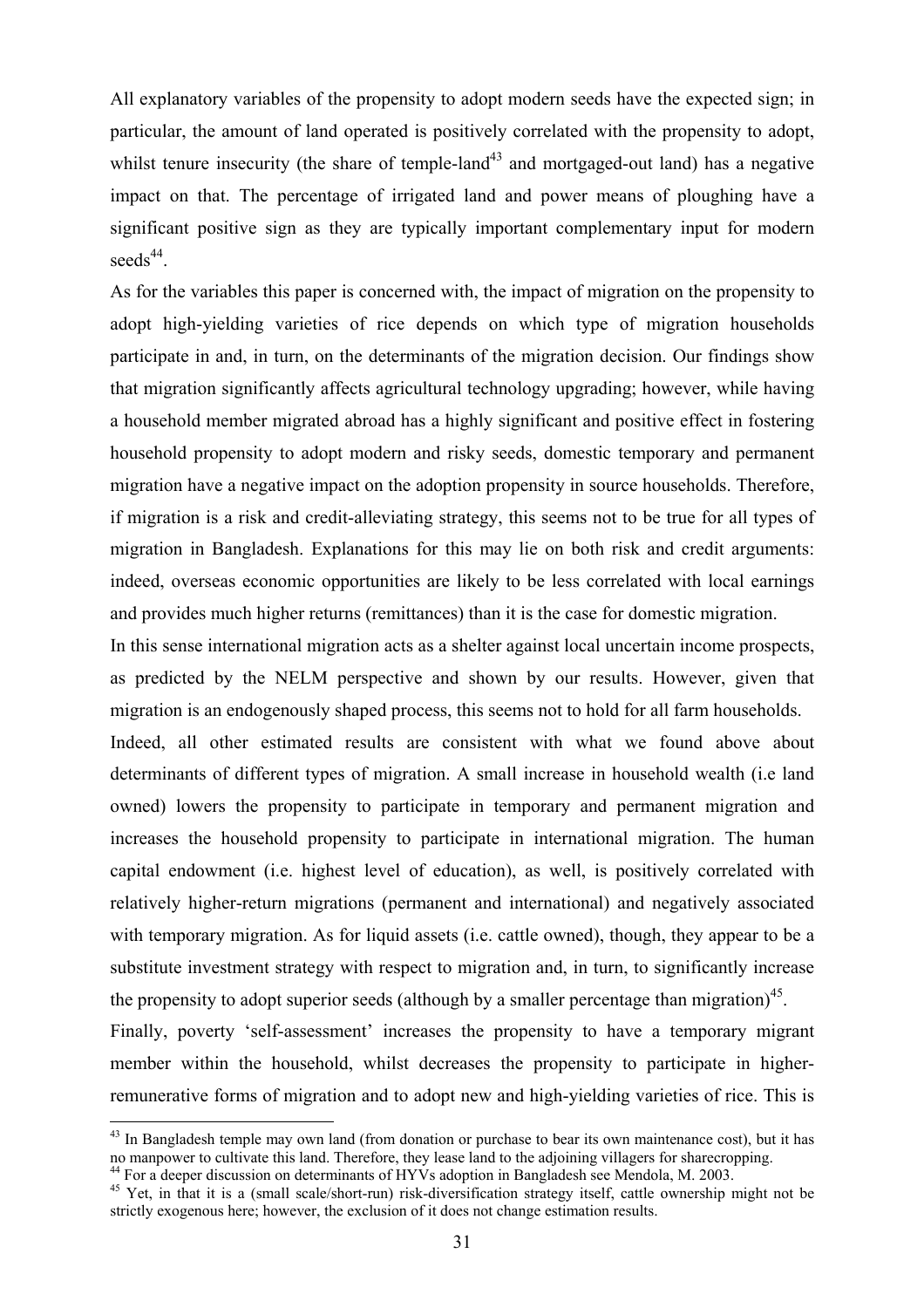consistent with the idea that high-return migrations (especially international migration) and adopting new farming technologies are high-risk and costly activities, not easily undertaken by (subjective) poor families.

Overall, households endowed with more land and human capital are able to overcome 'entry barriers' to the 'most-remunerative' international migration and, in turn, are more likely to employ modern farming technology and achieve higher productivity. Asset-poorer households, on the other hand, are unable to support migration costs and fall back on domestic migration, which does not help them to overcome financial or risk constraints, thereby locking them into poor productive performance. This, in turn, raises questions on the potential (non-monotonic) role of different forms of migration – especially the international one - in contributing to alleviate poverty and foster development in source communities.

#### **6. Conclusions**

According to the NELM approach, the typical migrant is part of a rural extended family who dispatches members to other places of employment to generate capital and to obtain new investment opportunities (e.g. change of technology) for the family farm.

The main idea underlying this study is that if on the one hand imperfections in capital and insurance markets constitute a motivation to migrate – as stated by the NELM hypothesis, on the other hand they may also represent a constraint to do it. This is so because migration is a form of lumpy investment, especially onerous for such households as those living in poor rural areas of Bangladesh. Therefore, determinants of migration simultaneously shape the economic impact of having a migrant member on farm households left behind. This has important implications while seeking to understand the complex linkages between migration opportunities and economic development in local communities.

Assuming that higher initial asset holdings make it less likely that liquidity constraints bind, our empirical evidence shows that household's wealth-related capital (mainly in the form of land, which can be assumed exogenous) is crucial in shaping heterogeneous migration behaviour towards different typologies of migration. Asset-poor farm households are more likely to enter into domestic migration with low entry costs, and low absolute returns. Entry into high-return migration (i.e. international migration), in which most households would probably like to engage in a 'first-best' perspective, is restricted to richer and large-holder households. In particular, throughout a multinomial logit model estimation, we find that at low level of wealth, an increase in asset ownership reduces, at different rates, the propensity to migrate either temporarily, permanently or abroad. At higher level of household wealth,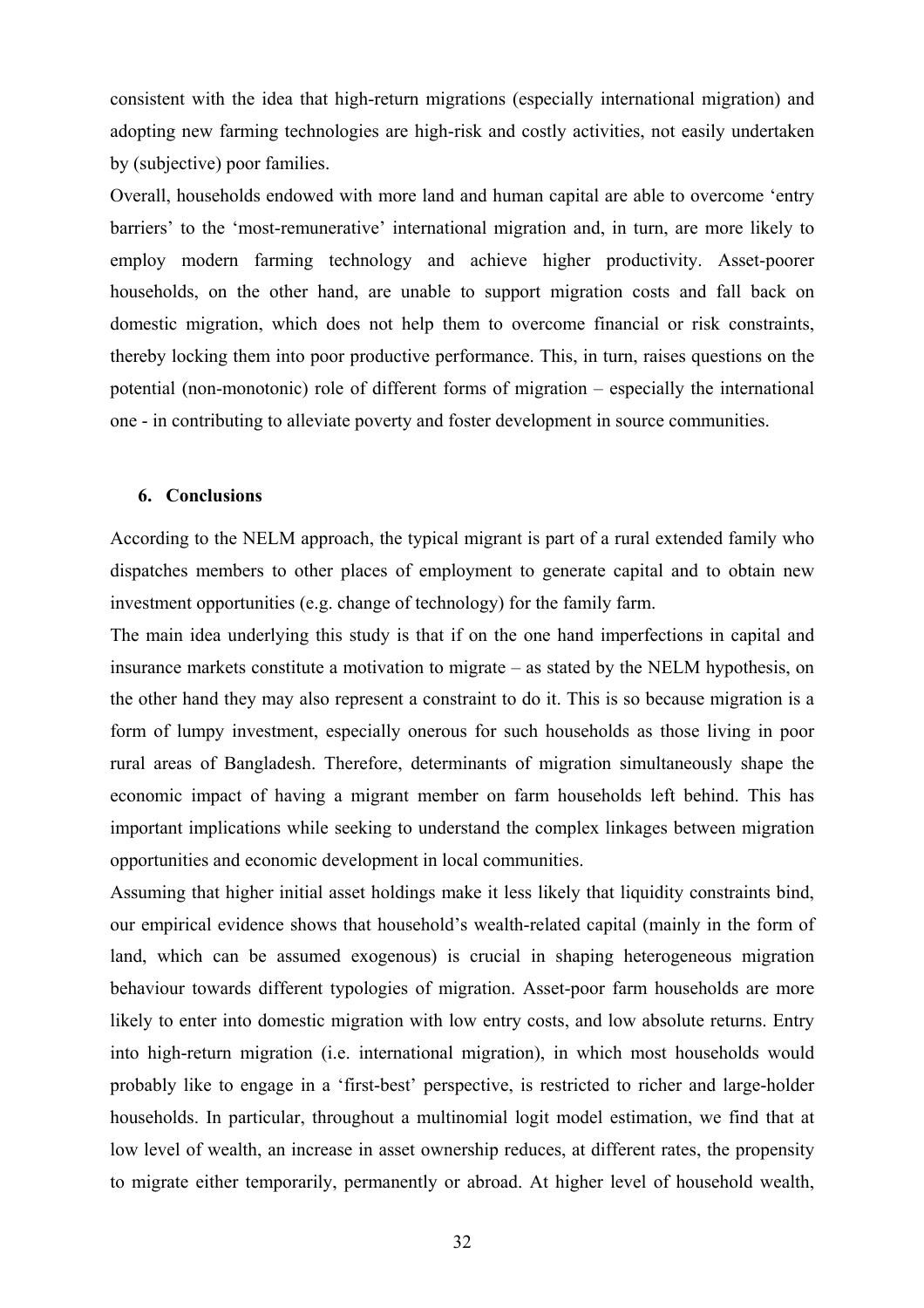though, asset ownership is estimated to increase overseas emigration only; this captures the effects of high entry costs to international outflows and household liquidity constraints in non-monotonically shaping migration behaviour. Indeed, higher asset holdings release household constraints to move abroad and favour high-return international migration.

These findings seem to challenge both conventional arguments that absolute poverty raises out-migration or that better-off households stay put. At the same time, they highlight the heterogeneity of household behaviour at different points of the wealth distribution with respect to different forms of migration.

Furthermore, not all moving typologies may play the same role in mitigating household credit or risk constraints at origin. Taking advantage of micro-data containing information on domestic and international migration from low-developed rural communities (which are generally scarce), we estimate the economic impact of having a migrant member - either temporary, permanent or international - on the propensity to adopt new high-yielding farming technologies in source rural households. We found that international migration has a positive effect on the investment in a superior agricultural technology, whilst temporary and permanent migrations do not encourage such a risky agricultural investment. The estimation strategy we used is a simultaneous equations model, in order to take into account both the endogenous migration choice and the cross-correlation of household decisions with respect to its (human and physical) resources allocation.

We interpret our results as evidence that if migration is a profitable alternative household activity, entry constraints may limit the access to it and its effectiveness as income diversification strategy. Lack of resources to bear the costs of migration faced by poor households may generate a poverty-trap whereby only better-off households have access to the most 'profitable' type of migration and are able to exploit a virtuosos circle of complementarities between overseas economic opportunities and productive activities at origin. This intends to question the idea that migration is a straightforward strategy to escape poverty, and to emphasise the potential role of a better distribution of resources and information in 'connecting' poor people to development-enhancing processes at a global level.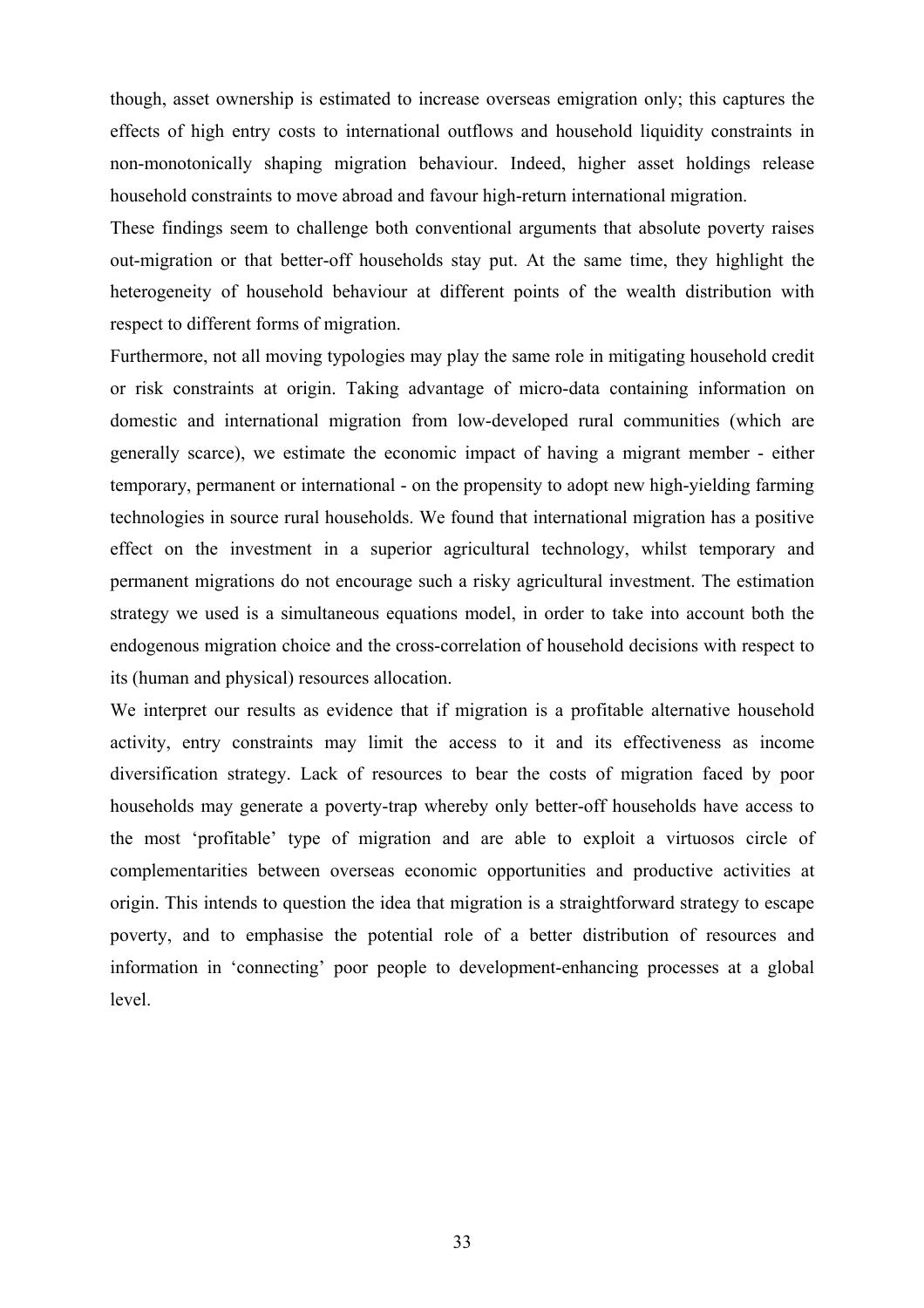#### **REFERENCES**

Adams R., (1991), "The Effects of International Remittances on Poverty, Inequality and Developemnt in Rural Egypt", IFPRI, Washington-DC.

Alauddin, M. and Tisdell, C., (1988), "Patterns and Determinants of Adoption of High Yielding Varieties: Farm-level Evidence from Bangladesh", *The Pakistan Development Review,* Vol. XXVII, No.2. 183-210.

Afsar, R. (2003), **"**Internal Migration and the Development Nexus: The Case of Bangladesh**"**, 22–24 June 2003 in Dhaka, Bangladesh Refugee and Migratory Movements Research Unit, Bangladesh/ DFID UK.

Afsar, R. (2002). Migration and rural livelihoods. in Toufique, K.A. and Turton, C. (2002) "Hands Not Land: How Livelihoods are Changing in Rural Bangladesh", Bangladesh Institute of Development Studies/DFID.

Afsar, R., Yunus Md., and Shansul Islam ABM, (2000) "A Study of Cost-Benefit Analysis of Overseas Migration by the Bangladesh labour", Geneva, IOM.

Amemiya, T. (1978), "The Estimation of a Simultaneous Equation Generalized Probit Model", *Econometrica* 46 (5), 1193-1205.

Angrist, J. D. (2001), "Estimation of Limited Dependent Variable Models with Dummy Endogenous Regressors: Simple Strategies for Empirical Practice", *Journal of Business & Economic Statistics* 19 (1), 2-16.

Banerjee, A. and A. Newman (1993), "Occupational Choice and the Process of Development," *Journal of Political Economy 101 (2).* 

Bangladesh Bureau of Statistic (1999), *Statistical Yearbook of Bangladesh.* 

Cox, D. and Jimenez, E. (1990), "Social Objectives trough Private Transfers: a review", *The World Bank Res. Observer* 5, 205-218.

Cox, Donald, Zekeriya Eser, and Emanuel Jimenez (1998),"Motives for Private Transfers Over the Life-Cycle: An Analytical Framework and Evidence for Peru." *Journal of Development Economics 55: 57-80.* 

de Janvry, A., Fafchamps, M. and Saudoulet E. 1991 "Peasant Household Behaviour with Missing Markets: Some Paradoxes" *The Economic Journal,* Vol. 101, N. 409, 1400-1417.

de Janvry, A., de la Briere, B., Lambert, S. and Saudoulet E. 1992 "Why Do Migrants Remit? An Analysis for the Dominican Sierra", IFPRI Discussion Paper No. 37, Washington DC.

Dercon, S. (1996), "Risk, Crop Choice and Savings: Evidence from Tanzania", *Economic Development and Cultural Change,* vol. 44(3), pp. 485-513.

Dercon, S. (2002), 'Income Risk, Coping Strategies and Safety Nets', *World Bank Research Observer*, vol. 17, 141-166.

Eswaran, M. and Kotwal, A. (1986*):* "Access to Capital and Agrarian Production Organisation," *Economic Journal*, Vol. 96, 482-98.

Eswaran, M., and Kotwal, A.(1989), "Credit as insurance in Agrarian Economies", *Journal of Development Economics,* Vol. 31, 37-53.

Eswaran, M., and Kotwal, A.(1990), "Implications of Credit Constraints for risk behaviour in less developed economies" *Oxford University Papers,* Vol. 6, pp.87-103.

Faini and Venturini, (1993), "Trade aid and migrations. Some basic policy issues", *European Economic Review, 37, 435-442*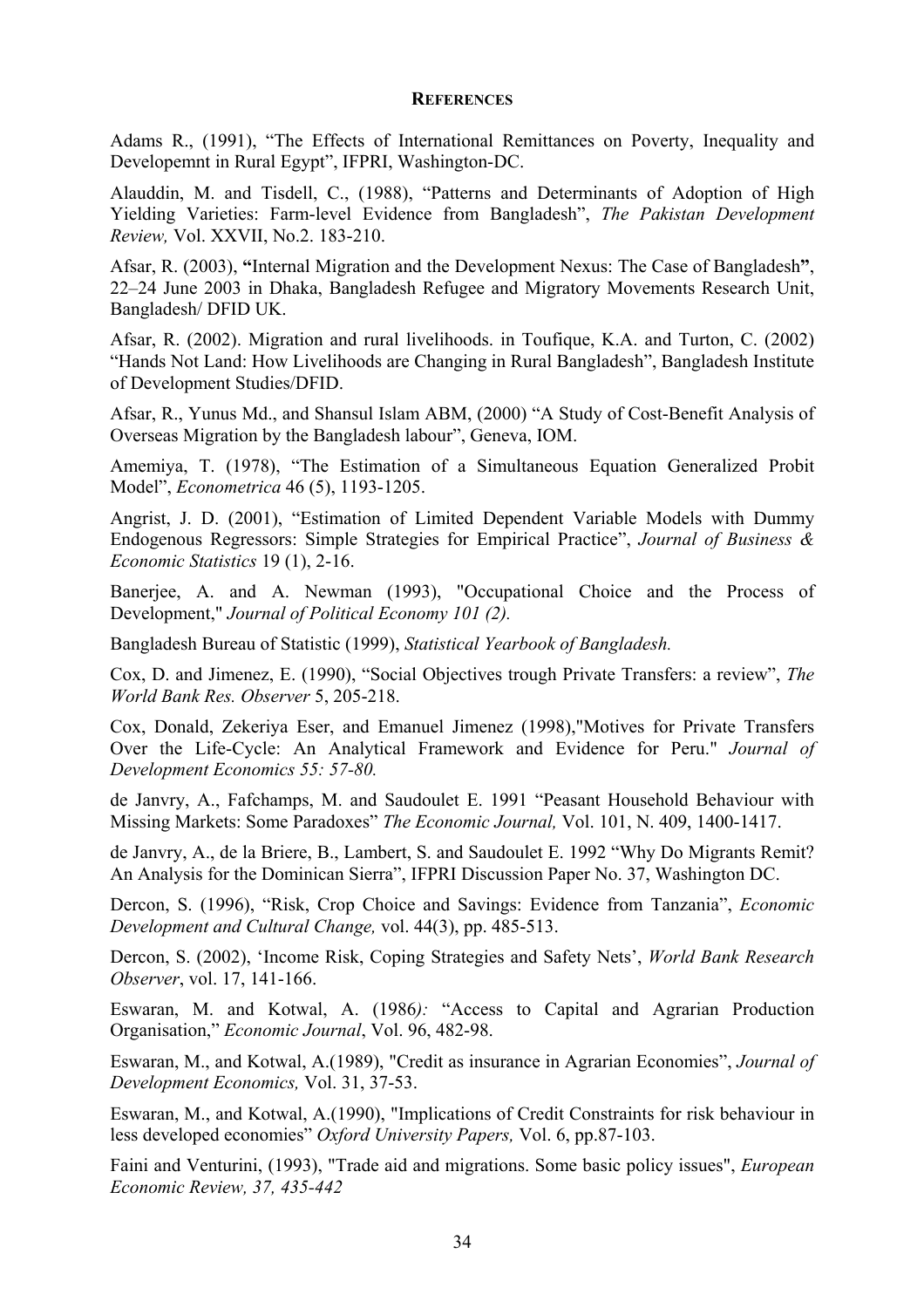Faini, R. (2003): Is the Brain Drain an Unmitigated Blessing?, Discussion Paper No. 2003/64, UNU/WIDER,

Gill, G:J: (2003), "Seasonal Labour Migration in Rural Nepal: A Preliminary Overview", Overseas Development Institute (ODI), London.

Greene, William H. (1997), *Econometric Analysis,* 3rd edition, London, Prentice Hall.

Gubert, F. (2000), "Migration, Remittances and Moral Hazard. Evidence from the Kayes Area", CERDI, *Etudes et Documents* 2000-17

Harris and Todaro (1970), "Migration, Unemployment and Development: a Two Sector Analysis", *The American Economic Review,* vol. 60 No.1, 126-142.

Heckman, J. J. (1978). Dummy Endogenous Variables in a Simultaneous Equation System, *Econometrica* 46 (5), 931-959.

Heckman and MaCurdy (1985), "A Simultanoues equations Linear Probability Model", *Canadian Journal of Economics,* Vol. 18-1, 28-37.

Hossain, M.Z. (2001), "Rural-urban migration in Bangladesh: a micro-level study", paper presented at 24th IUSSP General Conference, Salvador, Brazil.

Hillel Rapoport (2002), "Migration, credit constraints and self-employment: A simple model of occupational choice, inequality and growth", *Economics Bulletin, vol. 15, issue 7, pp 1-5* .

INSTRAW and IOM (2000), *Temporary Labour Migration of Women. Case Studies of Bangladesh and Sri Lanka,* INSTRAW/IOM, Santo Domingo.

IOM (2005) "Dynamics of Remittance Utilization in Bangladesh" *Migration Research Series N. 18.* 

IOM (2005b) "Internal Migration and Development: a global perspective" *Migration Research Series N. 19.* 

Kabeer, N. (2000), "The Power to Choose: Bangladeshi Women and Labour Market Decisions in London and Dhaka", London and New York: Verso Press.

Katz, E. and Stark, O. (1986), "Labor Migration and Risk Aversion in Less developed Countries", *Journal of Labor Economics,* Vol.4 No.1, 134-149.

Kuhn, R.S., (2000) "The Logic of Letting Go: Family and Individual Migration from Rural Bangladesh," Papers 00-09, RAND - Labor and Population Program.

Lucas and Stark (1988) "Migration, Remittances and the Family", *Economic Development and Cultural change,* 36.

Lucas and Stark, (1985), "Motivations to remit: Evidence from Botswana", Journal of Political Economy,

Lucas R.E.B. (1987), "Emigration to South Africa's Mines", *The American Economic Review,* Vol.77 No.3, 313-330.

Lucas, R.E.B. (1997), *Internal Migration in Developing Countries,* in Rosenzweig M. and Stark, O. "Handbook of Population and Family Economics"….

Maddala, G.S. 1983. *Limited-Dependent and Qualitative Variables in Econometrics*, Cambridge: Cambridge University Press.

Massey, D., Arango, J., Hugo, G., Kouaouci, A., Pellegrino, A., & Taylor, J. 1993. Theories of International Migration - a Review and Appraisal. *Population and Development Review*, 19(3):431-466.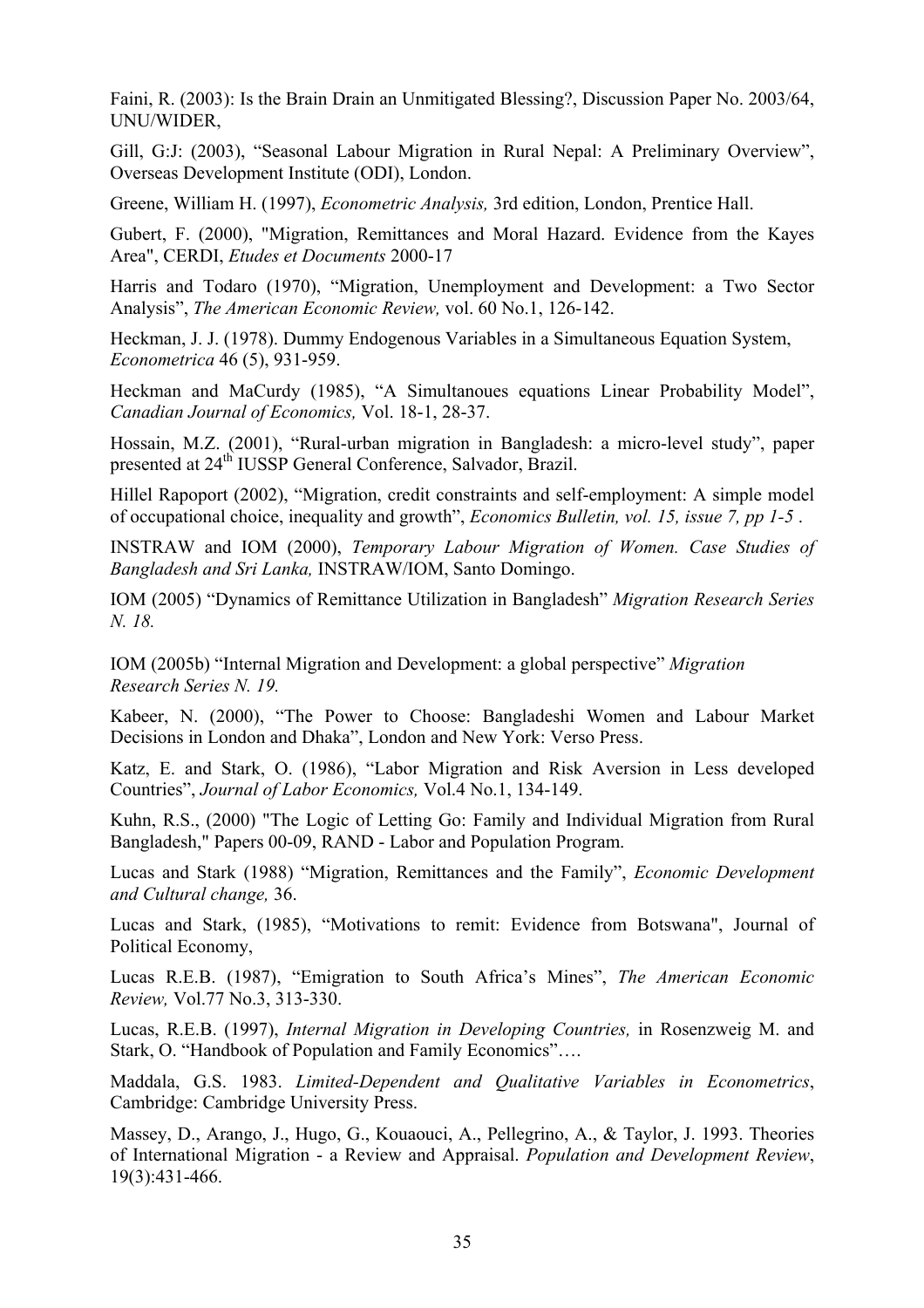Mendola, M. (2003), *"Agricultural technology and poverty reduction: a micro-level analysis of causal effects"*, Development Studies Working Paper N. 179, Centro Studi Luca D'Agliano, Milan.

Mendola, M. (2004), *"*Farm Households Production Theories: a Review of 'Institutional' and 'Behavioural' Responses", Working Paper No.1.2005, Department of Economics, University of Milan, Italy.

Morduch., J., (1994), "Poverty and Vulnerability", *The American Economic Review,* Vol. 84, No.2, Paper and Proceedings of the Hundred and Sixth Annual Meeting of the American Economic Association, 221-225.

Morduch., J., (1995), "Income smoothing and Consumption Smoothing", *Journal of Economic Perspectives, 9, No.3: 103-114* 

Morduch., J., (1998), "Does Microfinance Really Help the Poor? New Evidence from Flagship Programs in Bangladesh", Working Paper, NYU.

Newey, W. K. (1987). Efficient Estimation of Limited Dependent Variable Models with Endogenous Explanatory Variables, *Journal of Econometrics* 36, 231-250.

Pitt, M. and Khandker, S.R. (1988) "The Impact of Group-Based Credit Programs on Poor Households in Bangladesh: Does the Gender of Participants Matter?", *Journal of Political Economy*, 1988, Vol. 106, No. 5.

Pitt, M. (1999) Reply to Jonathan Morduch's "Does Microfinance Really Help the Poor? New Evidence from Flagship Programs in Bangladesh", mimeo.

Rosenzweig M. (1988), "Risk, Implicit Contracts and the Family in rural Areas of Low Income Countries", *The Economic Journal,* Vol. 98 No. 393, 1148-1170.

Rosenzweig M.R., and Stark, O., (1989), "Consumption Smoothing, Migration and Marriage: Evidence from Rural India", *Journal of Political Economy* 97(4): 905-26.

Rozelle, S., Taylor, E. and deBrauw A. (1999), "Migration, Remittances and Agricultural Productivity in China", *The American Economic Review,* Vol. 89 No.2, 287-291.

Scott Long, J, 1997, "Regression Models for Categorical and Limited Dependent Variables", Advanced Quantitative Techniques in the Social Sciences, Volume 7. Sage Publications.

Siddiqui, T. (2003), "Migration as a livelihood strategy for the poor: the Bangladesh case", paper presented at *Migration Development Pro-Poor Policy Choices in Asia, Dhaka, Bangladesh*.

Sjaastad, L.A. (1962), "The Costs and Returns of Human Migration", *Journal of Political Economy* 70(5)80-93.

Skeldon F., (1997), "Rural to Urban Migration and its Implication for Poverty Alleviation", *Asia Pacific Population Journal,* 12 (1).

Skeldon, R. (2002), "Migration and Poverty", *Asia-Pacific Population Journal, December, pp. 67-82 M.* 

Stark, O. (1978), "Economic-Demographic Interactions in Agricultural Development: The Case of Rural-to-Urban Migration", Food and Agriculture Organization of the United Nations (FAO), Rome.

Stark, O. (1991), *The migration of labour,* Basil Blackwell, Cambridge.

Stark, O. and Levhari, D (1982), "On Migration and Risk in LDCs", *Economic Development and Cultural Change* 31, 191-96.

Statistical Year Book of Bangladesh, 1995-2000, Bangladesh Bureau of Statistics.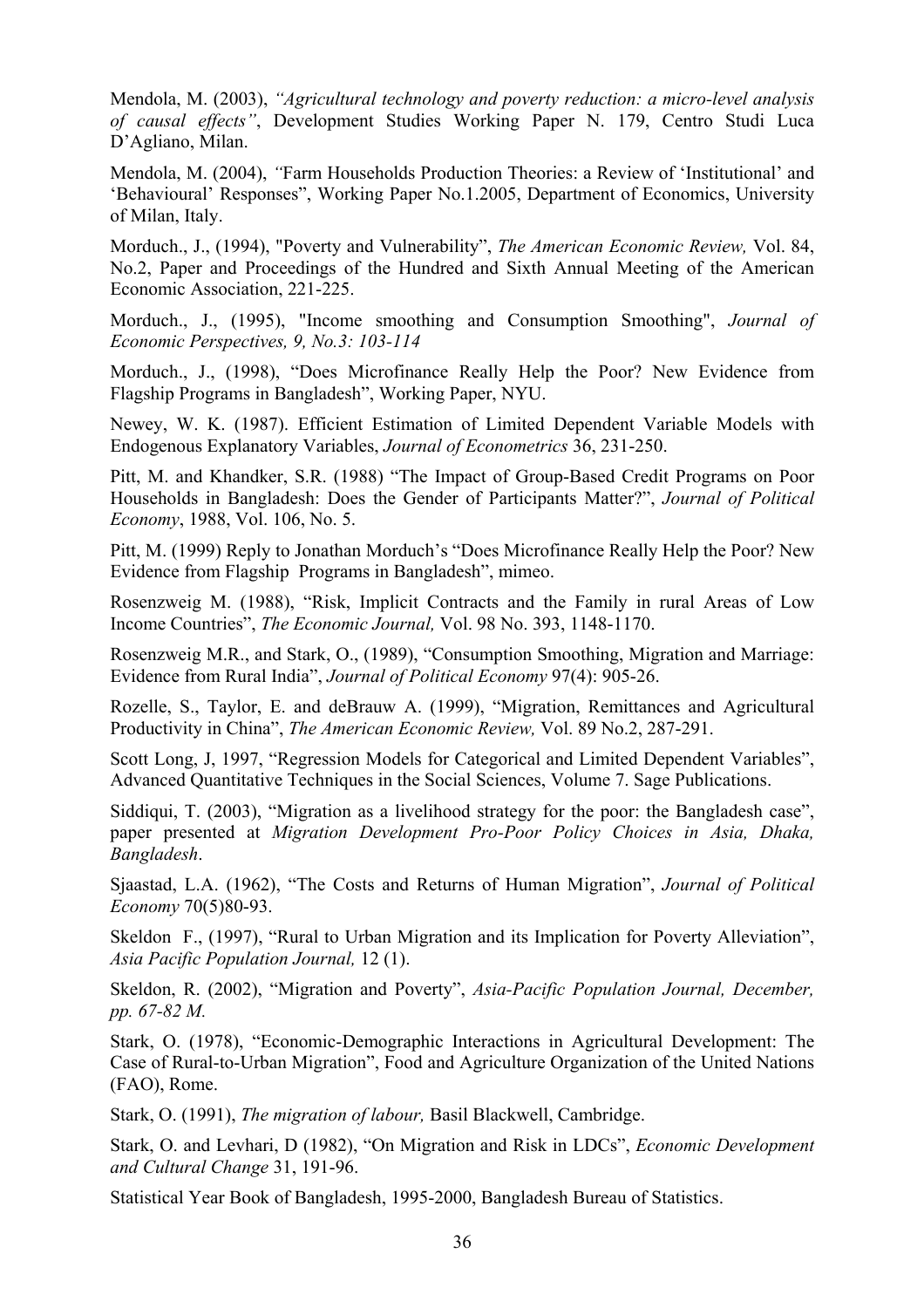Taylor , J.E. (1992), "Remittances and Inequality Reconsidered: Direct, Indirect and Intertemporal Effects", *Journal of Policy Modelling,* 14(2), pp-187-208.

Taylor, E.J. (1996) "International Migration and National Development", Population Index, Vol. 62 (2), p.181-212.

Taylor J.E. and Martin, P. (2001), "Human Capital: Migration and Rural Population Change" in *Handbook for Agricultural Economics,* Elsevier Science, New York.

Taylor, E. and Yunez-Naude A. (1999), "Education, Migration and Productivity: An Analytical Approach and Evidence from rural Mexico", development Centre of the Organizations for economic Co-operation and Development (OECD) Vol 95, No.5: 901-918.

Williamson, J.G. (1998), *Migration and Urbanization,* in Handbook of Development Economics, Elsevier, New York.

World Bank 2003. Poverty in Bangladesh: Building on Progress. The World Bank.

World Migration (2003): Managing Migration (Challenges and Responses for People on the Move). IOM – International Organization for Migration.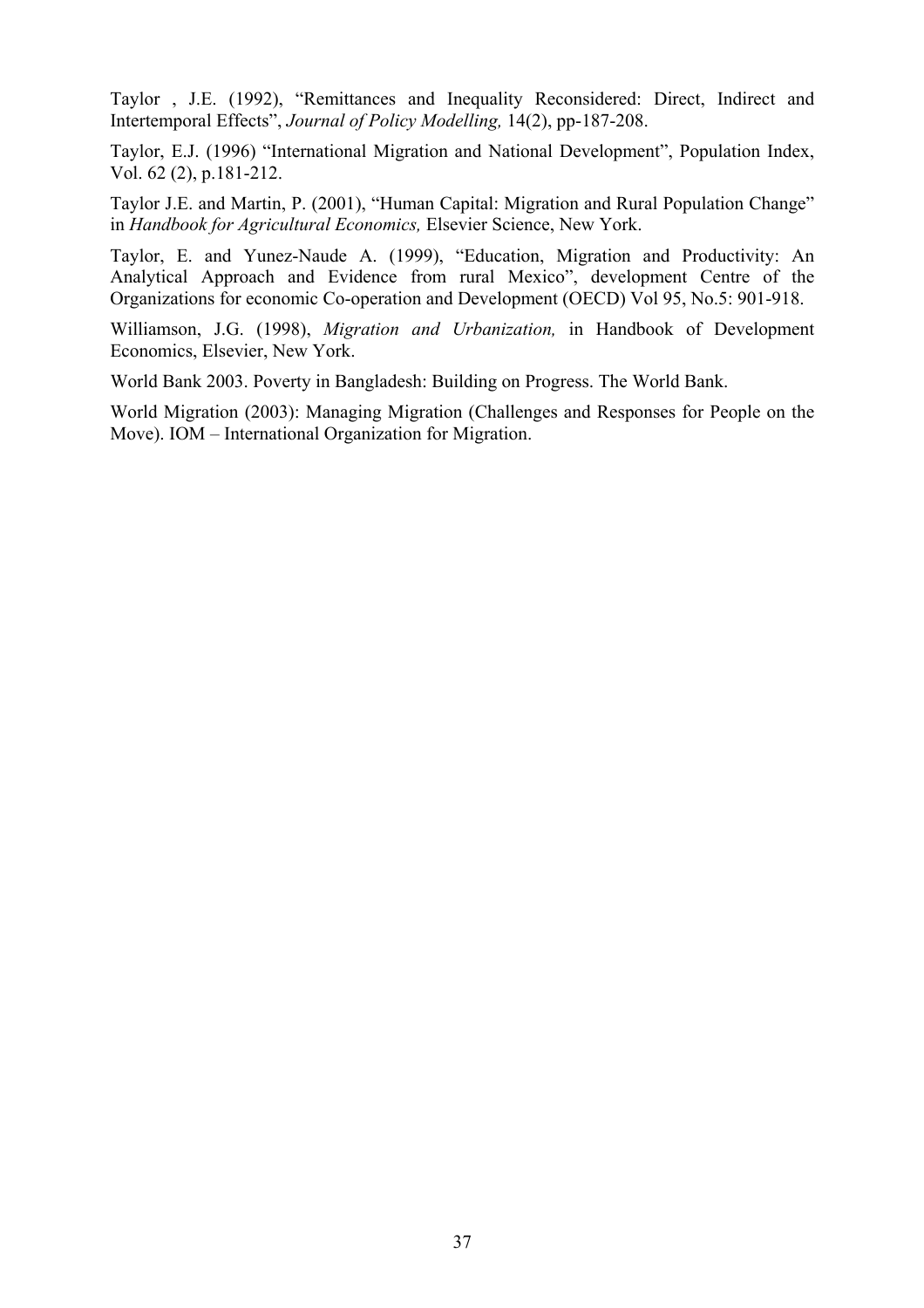#### **TABLE A.1 Determinants of participation to different categories of migration (logit models) TEMPORARY PERMANENT INTERNATIONAL**  Raw Coeff. Marginal and fixed effects Raw Coeff. Marginal and fixed effects Raw Coeff. Marginal and fixed effects Number of males in the hh. 0.264 0.013 0.258 0.014 0.453 0.003  $(3.49)^{***}$   $(3.92)^{***}$   $(4.87)^{***}$ Number of females in the hh.  $-0.054$   $-0.003$   $0.039$   $0.002$   $0.334$   $0.002$  $-0.65$   $-0.51$   $(3.33)***$ Number of children in the hh.  $-0.082$   $-0.004$   $-0.136$   $-0.007$   $0.076$  0.000  $(2.04)$ <sup>\*\*</sup>  $(3.31)$ <sup>\*\*</sup>  $-1.36$ Most educated in the hh  $-0.814$   $-0.040$   $0.512$   $0.028$   $0.521$   $0.003$  $(7.44)$ \*\*\*  $(5.86)$ \*\*\*  $(3.61)$ \*\*\*  $(3.61)$ Age of hh. head -0.014 -0.001 0.072 0.004 -0.011 0.000  $-0.44$   $(2.40)$ <sup>\*\*</sup>  $-0.25$ (Age of hh.head) $^{2}$  $0 \t 0.000 \t -0.001 \t 0.000 \t 0 \t 0.000$  $-0.04$   $(2.06)$ <sup>\*\*</sup>  $-0.02$ Religion (whether it is Muslim) 2.852 0.061 -0.075 -0.004 0.885 0.004  $(5.39)^{***}$  -0.42  $(2.98)^{***}$ Land owned (pae)  $-2.674$   $-0.130$   $-1.392$   $-0.076$   $3.57$   $0.022$  $(4.45)$ \*\*\*  $(3.13)$ \*\*\*  $(3.10)$ \*\*\*  $(3.10)$ [Land owned (pae)] $<sup>2</sup>$ </sup> 0.673 0.033 0.291 0.016 -2.388 -0.015  $(5.39)^{***}$   $(2.78)^{***}$   $(2.33)^{**}$ Cattle owned (pae) 0.275 0.013 -1.45 -0.079 -2.351 -0.015  $-0.47$  (3.90)\*\*\* (1.96)\*\* (1.96) [Cattle owned (pae)] $<sup>2</sup>$ </sup> -0.75 -0.037 0.626 0.034 0.147 0.001  $-1.19$   $(3.57)$ <sup>\*\*\*</sup>  $-0.08$ Farm equipment owned  $-0.128$   $-0.006$   $-0.148$   $-0.008$   $-0.012$  0.000  $-0.59$   $-1.17$   $-0.1$ Whether own tubwells  $-0.268$   $-0.012$   $0.537$   $0.036$   $0.645$   $0.005$  $-0.45$   $-1.07$   $-1.04$ Self-poor assessment  $0.34$   $0.017$   $-0.115$   $-0.006$   $-1.143$   $-0.007$  $(2.60)$ \*\*\*  $-0.91$   $(4.39)$ \*\*\* % out-temp. migrants in the village  $10.397$  0.506  $-1.636$   $-0.089$   $-0.041$  0.000  $(4.27)$ \*\*\*  $-0.7$   $-0.01$ % out-perm. migrants in the village  $-9.677 -0.471 -11.811 -0.641 -1.91 -0.012$  $(2.36)$ <sup>\*\*</sup>  $(2.94)$ <sup>\*\*\*</sup>  $-0.25$ % out-intern. migrants in the village  $-7.316$   $-0.356$   $3.916$  0.213  $15.936$  0.098  $(2.58)$ \*\*\*  $-1.35$   $(3.24)$ \*\*\* Family 'chain mig.'  $-0.04$   $-0.002$   $1.2$   $0.106$   $0.552$   $0.004$  $-0.16$  (5.88)\*\*\* (1.87)\* (1.87)\* Regional dummy  $-3.407 -0.206 -0.068 -0.004 -1.503 -0.010$  $(4.07)$ \*\*\*  $-0.08$   $-1.04$ Constant -1.462 -6.783 -7.292  $-1.24$  (6.15)\*\*\* (4.12)\*\*\* (4.12) Observations 3404 3404 3404 Pseudo R2  $=$  0.248 0.257 0.351  $Chi2(2)=29.04$  Chi2(2) =9.83 Chi2(2)=11.78 Joint Sign.Land<sup>1</sup>  $P = 0.000$   $P = 0.007$   $P = 0.002$  $Chi2(2) = 2.89$  Chi2(2)=16.27 Chi2(2)=15.25 Joint Sign.Cattle<sup>2</sup>  $P = 0.23$   $P = 0.000$   $P = 0.000$ % of correct predicted probabilities 87.93% 88.22% 96.09% 96.09%

#### **APPENDIX**

Robust - statistics in parentheses; \* significant at 10%; \*\* significant at 5%; \*\*\* significant at 1% 1

 $<sup>1</sup>$  Joint significance of land owned and land owned squared.</sup>

<sup>2</sup> Joint significance of cattle owned and cattle owned squared.